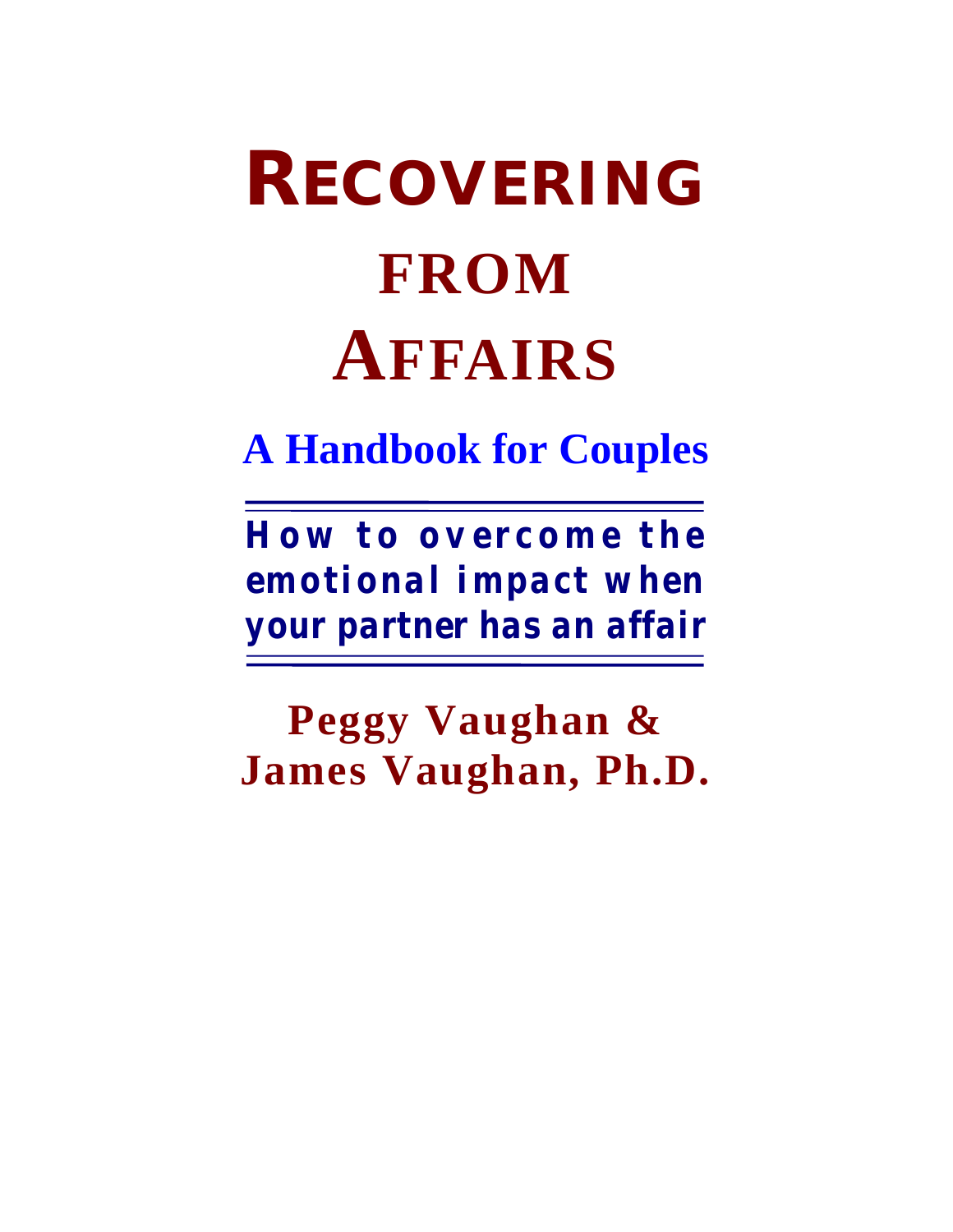This Handbook for

# **Recovering From Affairs**

is based on seminars

conducted by Peggy Vaughan and James Vaughan, Ph.D.

Copyright © 1999 by Peggy Vaughan and James Vaughan, Ph.D. All rights reserved. No part of this publication may be reproduced, distributed, or transmitted in any form or by any means, including photocopying, recording, or other electronic or mechanical methods, without the prior written permission of the publisher, except in the case of Licensees, and with respect to brief quotations and certain noncommercial uses permitted by copyright law. For permission requests, write to the publisher.

Dialog Press, P.O. Box 1942, La Jolla, CA 92038 ISBN 0-936390-06-9

#### *VAUGHAN & VAUGHAN*

*Helping People Help Themselves* P.O. Box 1942 • La Jolla, CA 92038 Website: www.vaughan-vaughan.com Email: books@vaughan-vaughan.com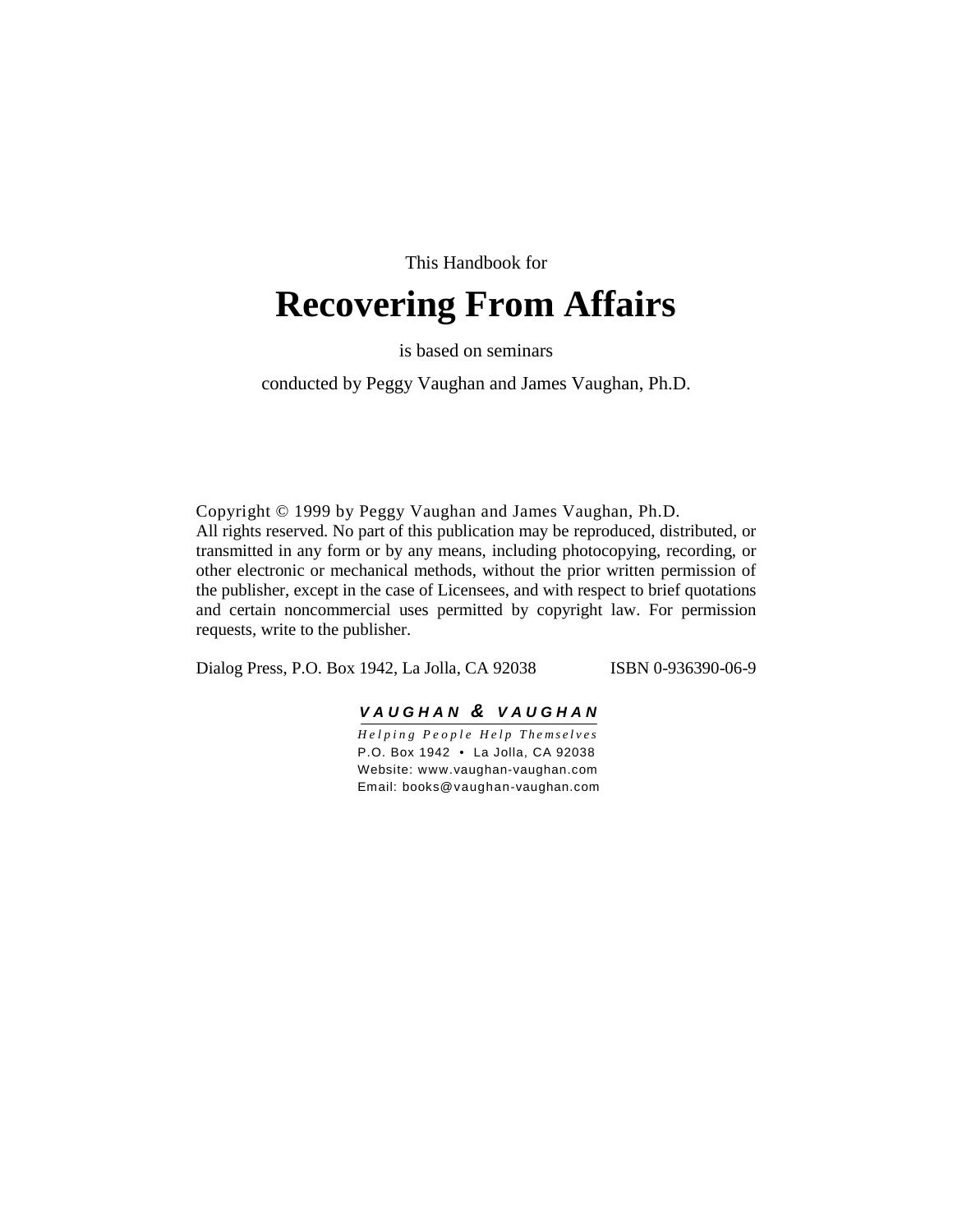## **Table of Contents**

### **Plan of the Book**

| • Devastation (pain, self-pity, depression, weight loss, sleep loss).    |
|--------------------------------------------------------------------------|
| • Anger and resentment.                                                  |
|                                                                          |
| • Denial: Oh no, not me. ("I didn't think it would happen to me.")       |
| • Why me? ("What could I have done to keep this from happening?)         |
| • Accepting and dealing with "what is"—letting go of "if only."          |
|                                                                          |
| • Understanding <i>who</i> has affairs—that no one is immune.            |
| • Looking at why people have affairs—both personal and societal factors. |
|                                                                          |
| • Thinking clearly in spite of strong emotions.                          |
| • Dealing with feelings of embarrassment and shame.                      |
| • Accepting real support and saying no to unsolicited advice.            |
|                                                                          |
|                                                                          |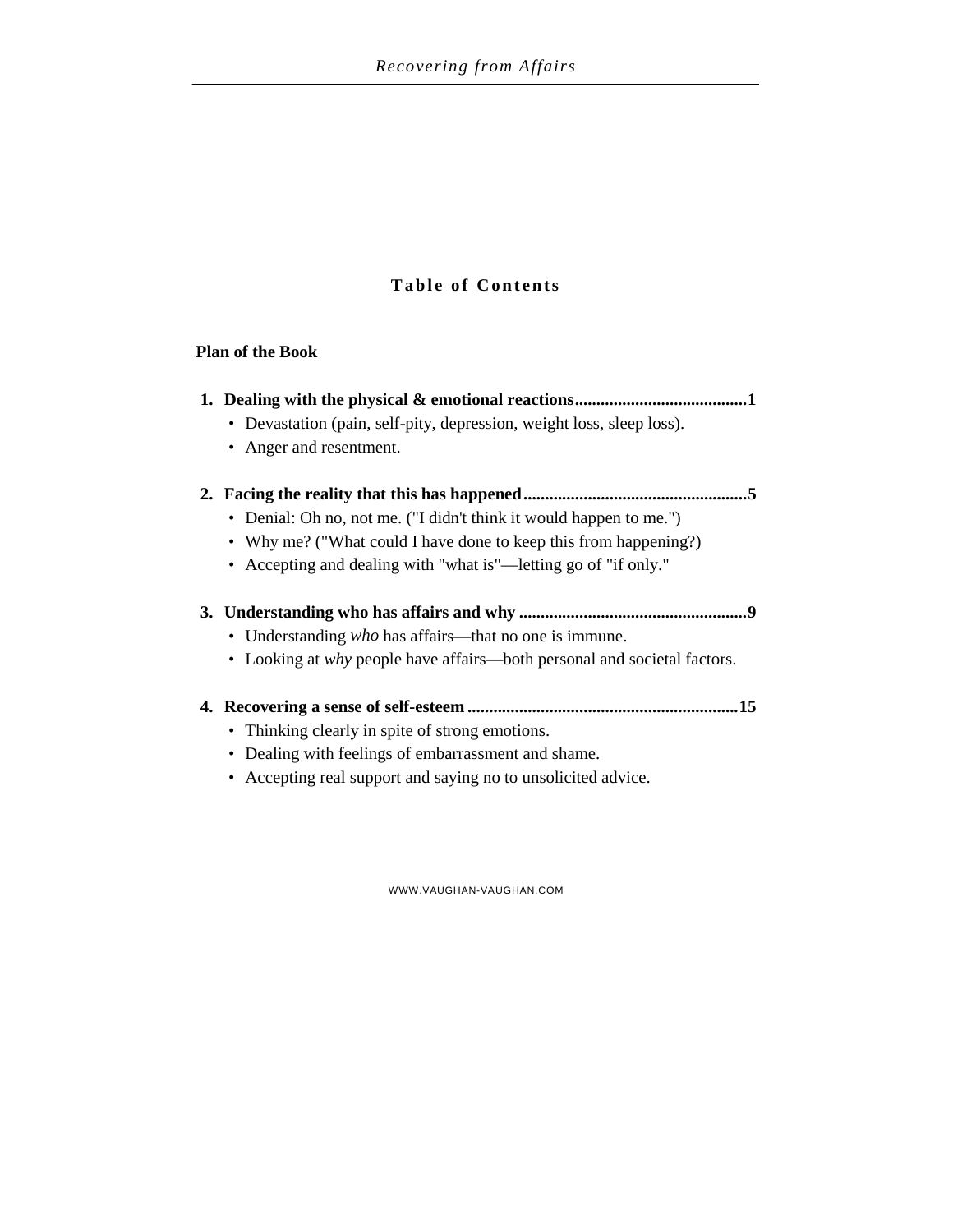| The feelings of the person who had an affair.<br>٠                                          |  |  |
|---------------------------------------------------------------------------------------------|--|--|
| Getting perspective on the third party.<br>$\bullet$                                        |  |  |
| The impact of the changed sexual history.<br>$\bullet$                                      |  |  |
| The impact on your sex life.<br>٠                                                           |  |  |
|                                                                                             |  |  |
| Regular, full communication with no taboo topics.                                           |  |  |
| Dealing with broken trust.<br>$\bullet$                                                     |  |  |
| Building a new basis for trust through honest communication.<br>٠                           |  |  |
|                                                                                             |  |  |
| Avoiding quick decisions that may be overly influenced by your<br>emotions.                 |  |  |
| Looking at all your options.<br>$\bullet$                                                   |  |  |
| Getting clear about your priorities.<br>$\bullet$                                           |  |  |
| Making good decisions based on balancing your emotions with clear<br>$\bullet$<br>thinking. |  |  |
|                                                                                             |  |  |
| Healing as a couple if that is your choice.<br>٠                                            |  |  |
| Facing the future.<br>٠                                                                     |  |  |
|                                                                                             |  |  |
|                                                                                             |  |  |

**Appendix: Other Resources ..............................................................................45**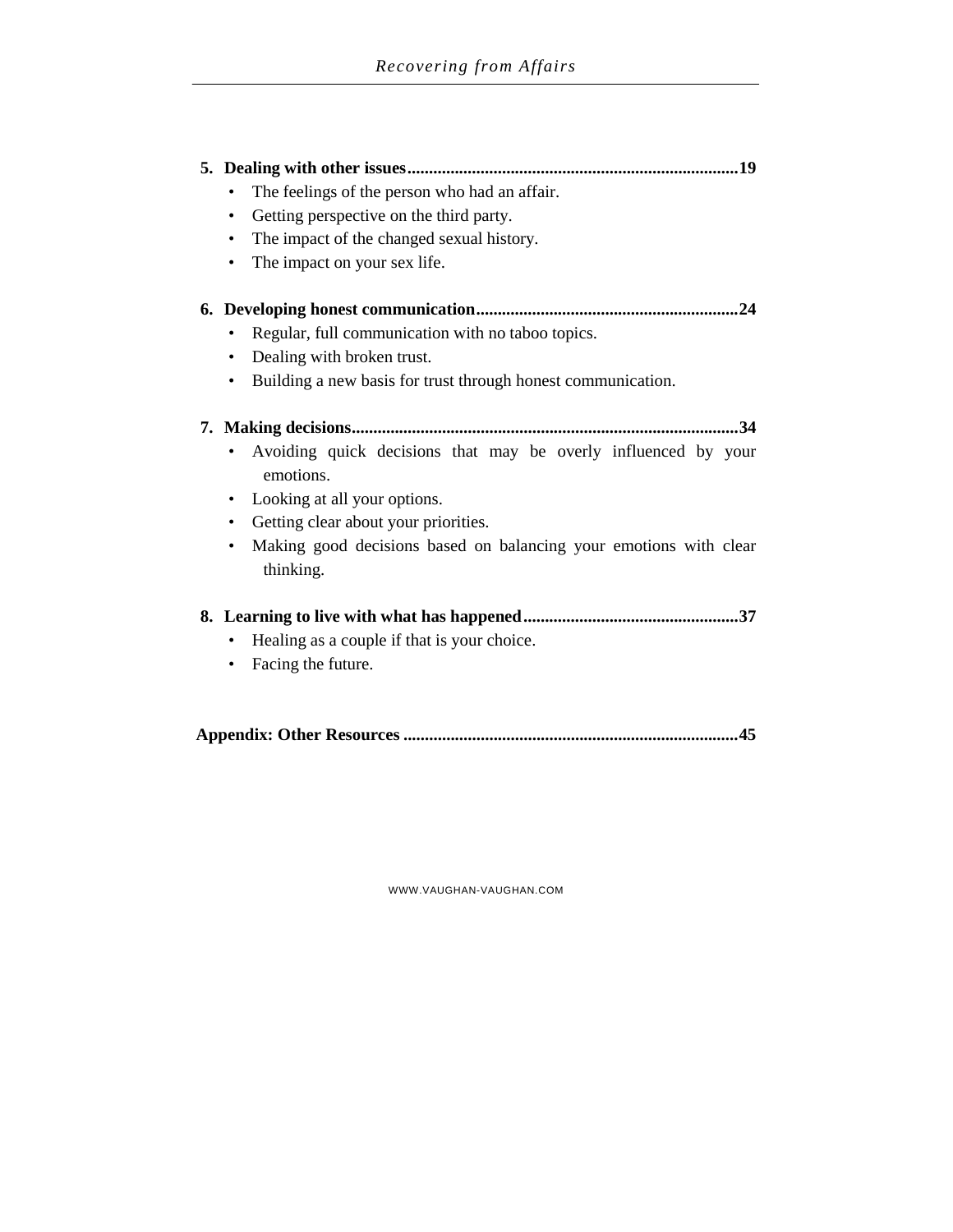### **Plan of the Book**

Most people who discover their partner has had an affair go through similar reactions and stages. Recognizing that the intensity of the feelings and the timing of the stages vary a great deal from person to person, the book follows the general course of this experience and addresses each of the stages of the recovery process:

During the period immediately following the discovery of your partner's affair, your biggest challenge may be simply surviving the emotional shock. So the first issue is simply **dealing with the physical and emotional reactions** and **facing the reality that this has happened**.

Regardless of the depths of the initial impact, if you are to move toward recovery, the time comes when you need to focus on getting more *understanding* about this whole issue. It's possible that you cannot fully recover from the emotional devastation of an affair unless you come to understand how and why affairs happen. So the next task is **understanding who has affairs and why**.

Since this is such an emotional experience, it's very difficult to think clearly about what has happened—or what to do about it. But it's essential that you gain this understanding if you are to succeed at **recovering a sense of self-esteem**.

When you feel stronger and more capable of dealing with all aspects of this issue, you're ready to address other factors that are affected by what has happened This includes **dealing with the feelings of the person who had an affair, the role of the third party, and the impact on your sex life**.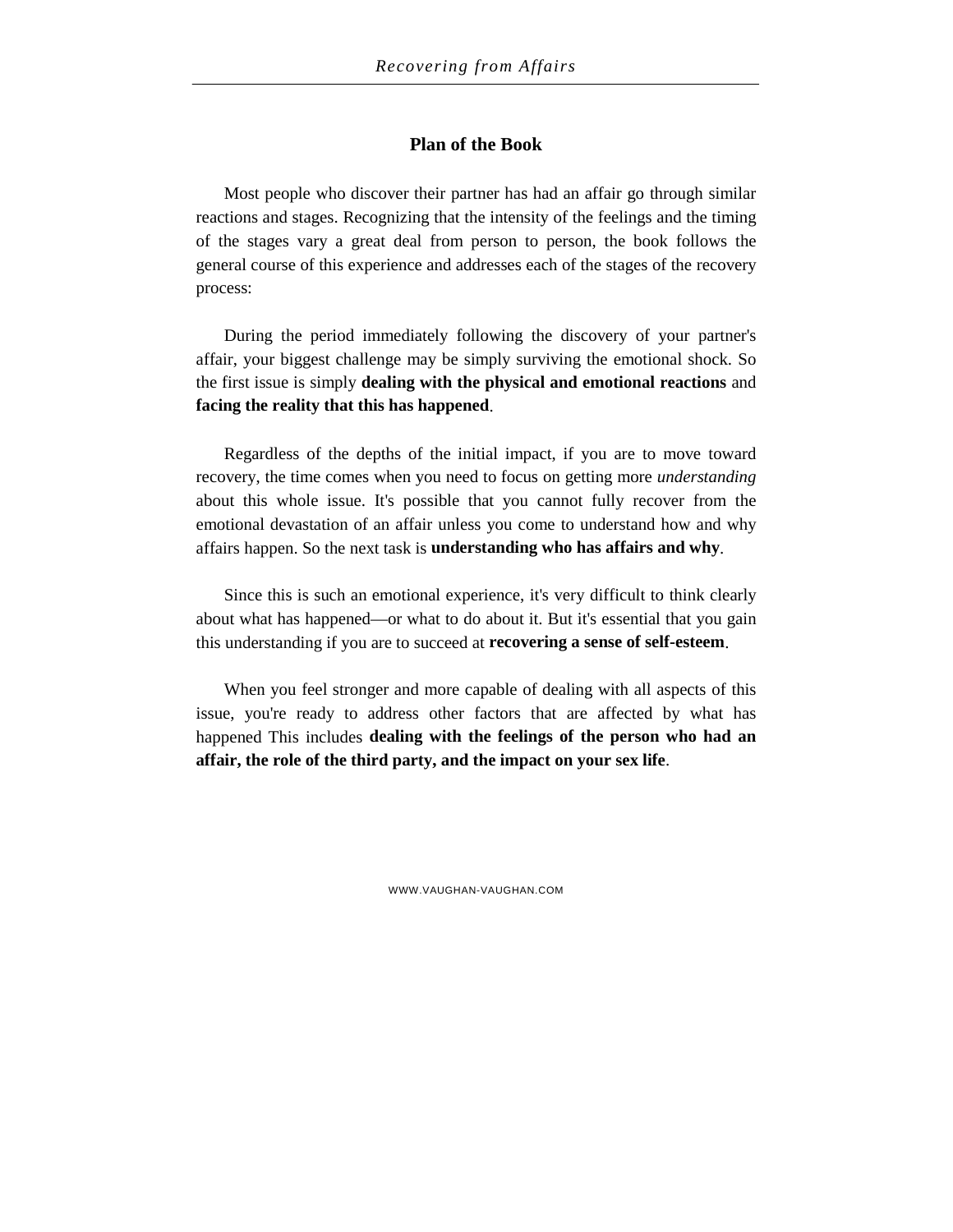### *Plan of the Book (Continued)*

There are many pitfalls along the path to recovery, and it's important to deal with them in a straightforward way. Two of the most common are the *blame game* and the *guilt trip*. The key to overcoming these obstacles is **developing honest communication**. This is the critical ingredient that determines whether or not trust can be established in the future.

Only after doing all the previous work is it reasonable to think you're ready to turn to **making decisions about your life and where you go from here**. Only after you're armed with more information, understanding, and perspective about affairs are you prepared to make these crucial decisions.

The final challenge is **learning to live with reality of what has happened** and facing the future as a stronger, wiser person.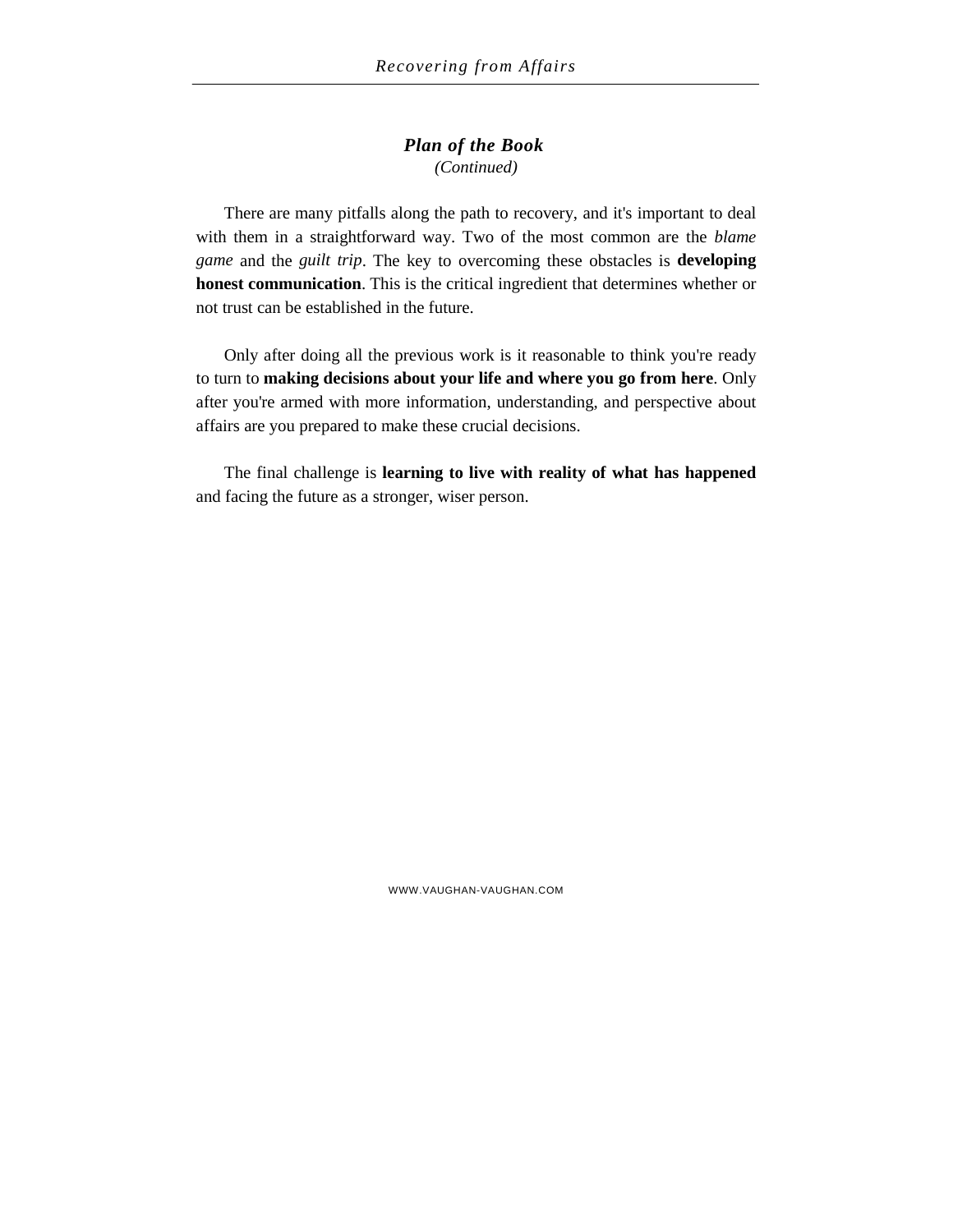#### **1**

# **Dealing with the Physical and Emotional Reactions**

The discovery that your partner is having or has had an affair is almost always a shock. In fact, *devastation* is the word most often used to describe that rush of sickening, unreal feelings when you first learn your partner has had an affair.

You may feel overwhelmed by the strength of your emotions when you learn about your partner's affair, and you may be amazed at the variety of emotions you feel. This is a normal reaction to such a significant experience in your life. Some, but surely not all, of the common emotional reactions include:

| Denial        | Pain         |
|---------------|--------------|
| Anger         | Loss         |
| Depression    | Loneliness   |
| Grief         | Fear         |
| Anxiety       | Helplessness |
| Defensiveness |              |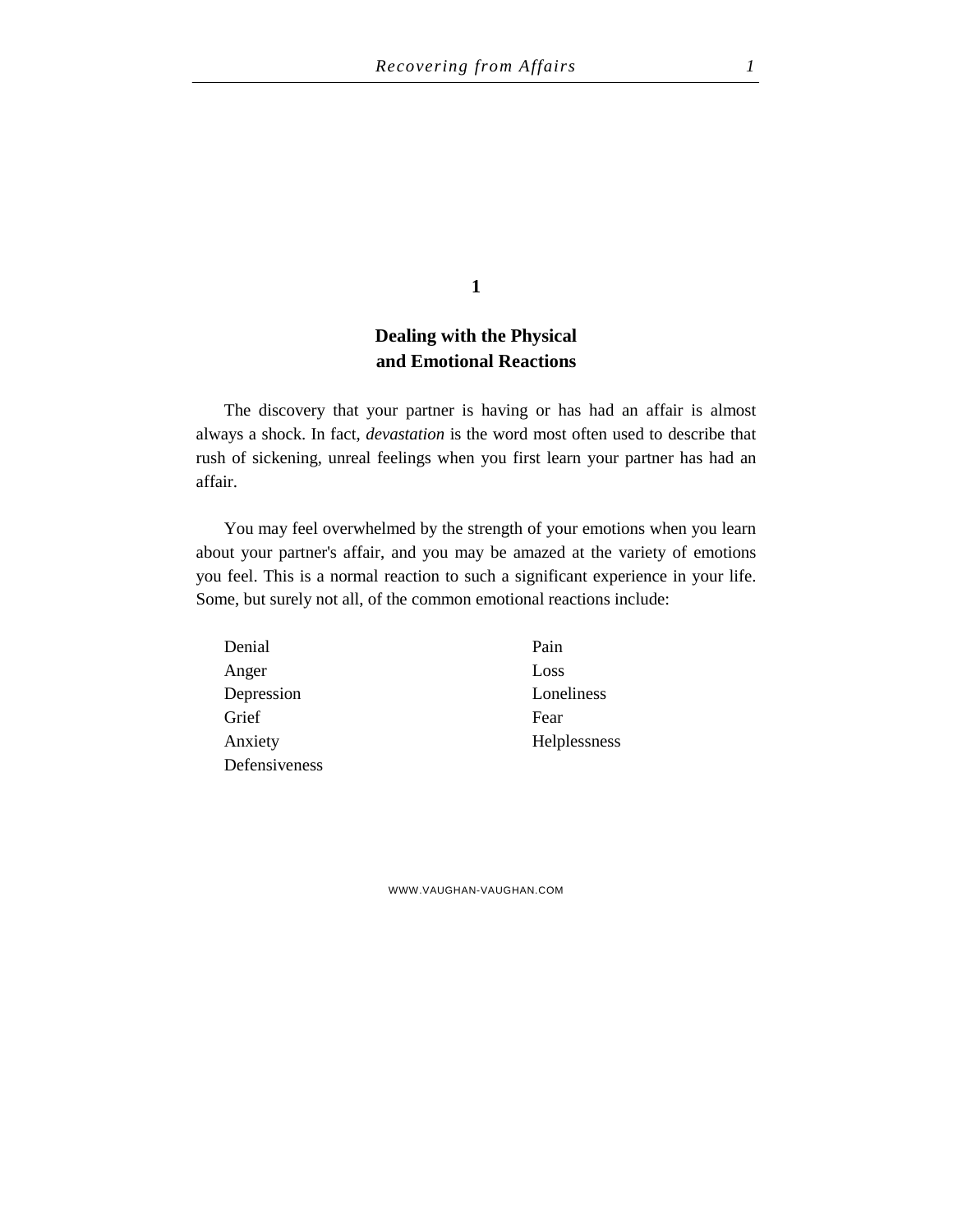#### **Accepting and Expressing Your Feelings**

Many people never fully recover from these powerful feelings. But you *can* fully recover from this seemingly devastating blow. You need not carry the painful feelings for the rest of your life. Fully recovering means overcoming the emotional impact of this experience—regardless of whether or not the relationship survives.

It's our strong belief that *understanding* is the key to recovery. Since the feelings following discovery of an affair are so painful, most people want to get beyond them as quickly as possible. But recovery can't be rushed; it takes time, clear-thinking, and hard work.

Time alone will not heal you. Others cannot heal you. From time to time, you'll find yourself wishing it had never happened, but no one can change what happened. No one can magically make your pain and anger go away as quickly as you might like, *but you can heal yourself.* Much of your pain comes from lack of understanding. You ask yourself over and over, why did this have to happen to me?

To facilitate the healing process, you must do the opposite of what you've been wanting to do, which is to forget the whole thing as quickly as possible. Instead of trying to forget as quickly as possible, you need to actively seek information about affairs. Recovery comes from clear thinking—getting more information, understanding, and perspective about affairs in general. This will help you see your situation in a broader context, which in turn allows you to make the best decision about how to deal with your personal situation.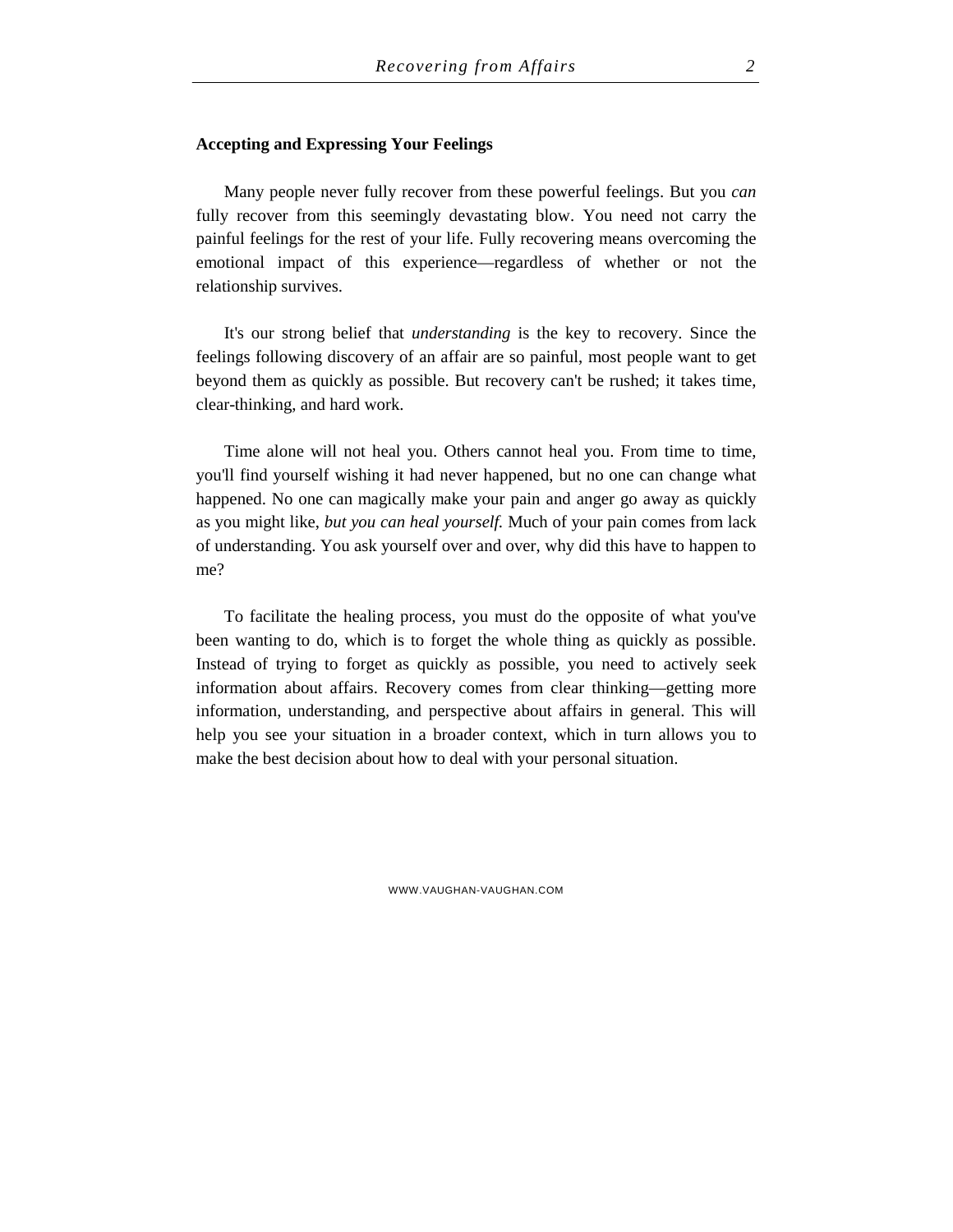It's important that you come to grips with your feelings. You can't bury them inside and hope they'll magically disappear. You need to express your feelings since anything that seems too awful to talk about is likely to seem too awful to get over.

Here's a brief list of the some of the keys to dealing with your feelings in a productive way:

- Acknowledge your pain in clear terms to your partner. It will only complicate matters to attempt to maintain a brave front.
- Deal with your real feelings—not what they "ought" to be.
- Be prepared for your feelings to change rather quickly, both in type and in strength.
- Acknowledge the validity of *all* your feelings, whether they're turned inward (self-pity, depression) or turned outward (anger, resentment). All your feelings play a part in your efforts to come to grips with this experience.
- Whatever you feel is OK, but remember—you don't have to act on your feelings.
- Resist the urge to lash out and punish your partner. Any satisfaction you might gain will be short-lived.
- Express your feelings in ways that lighten the load of carrying them around—that help you feel better, not worse.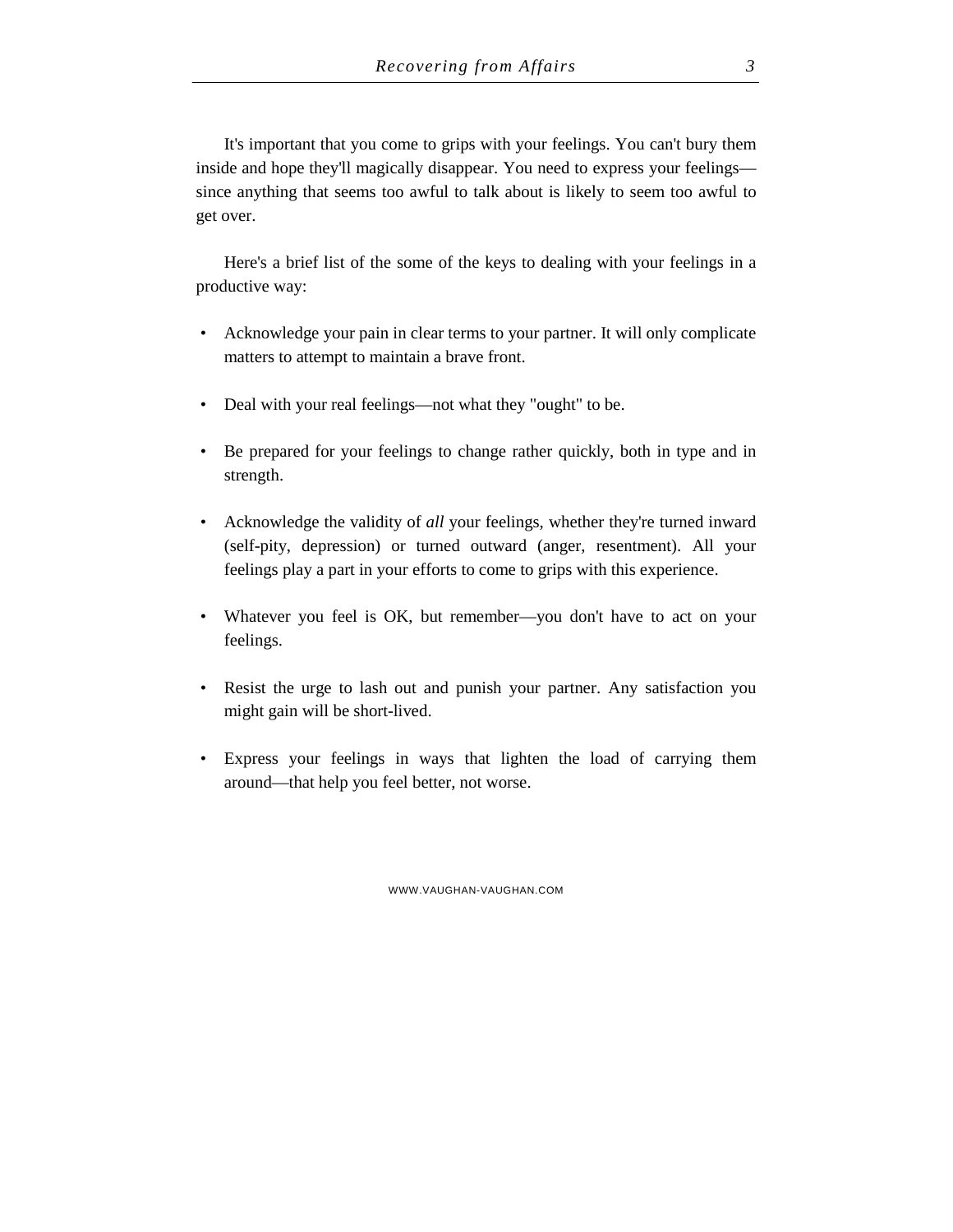- Lick your wounds. Pay attention to your own instincts as any good animal would. Suspend your regular schedule; take some time alone or go to see a good friend whom you know to be a good listener. Be gentle with yourself.
- Don't underestimate the physical impact of this experience. It's common to experience weight loss, loss of sleep, and general weakness. Try to eat properly and get some exercise.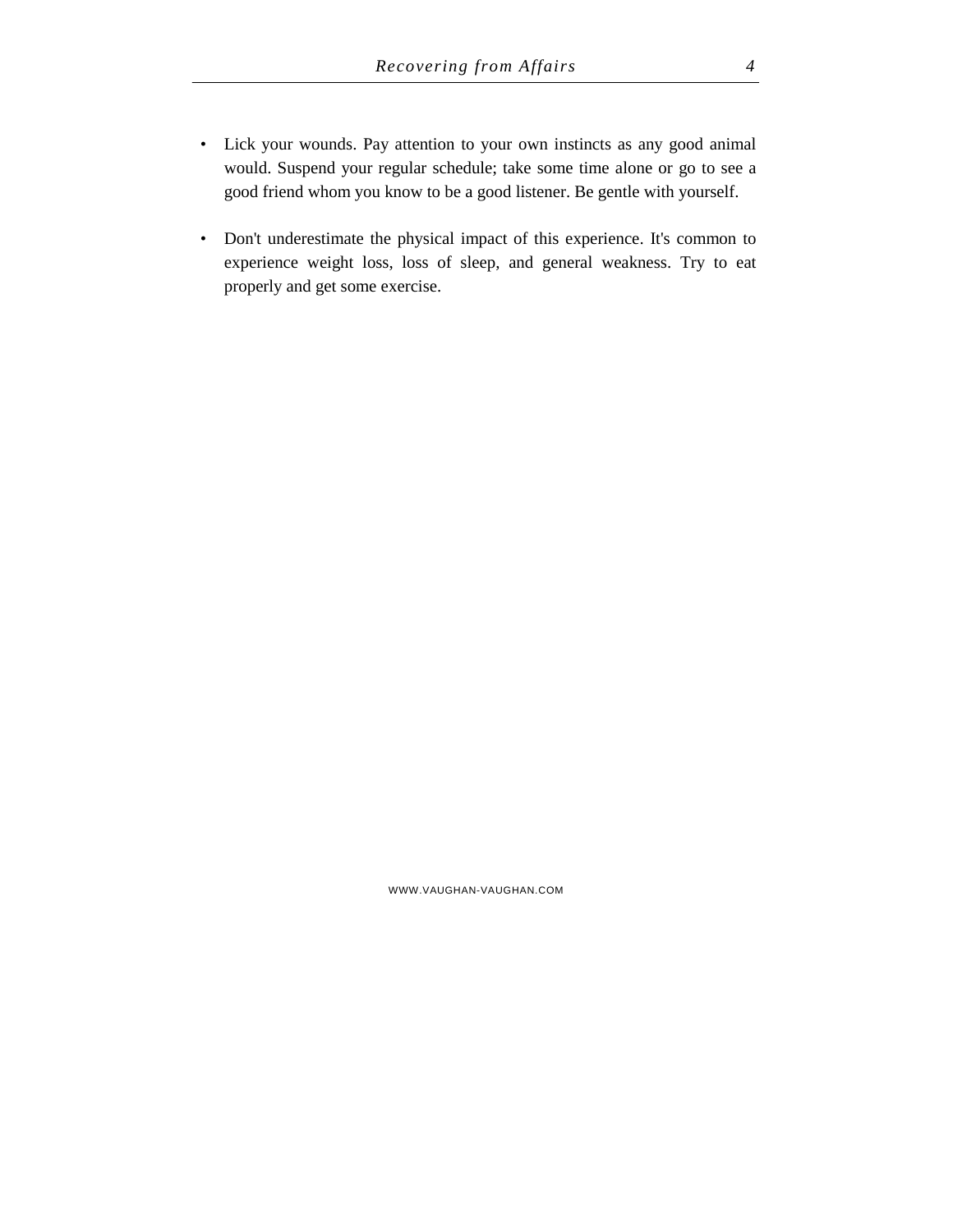**2**

# **Facing the Reality That This has Happened**

Dealing with extramarital affairs is a life-altering experience. It's more than just dealing with the affairs themselves (as if that weren't enough). It's dealing with the fact that nothing is the way you thought it was. Your dreams of the "perfect marriage," however unrealistic, have been shattered. In essence, your world has been turned upside down and you must begin to make sense of this new world. Your innocence is gone and you need to face this new reality and learn how to cope with it.

#### **Stages of dealing with affairs:**

There are stages that most people go though when experiencing the loss of something that is very important to a their sense of themselves and their place in the world. The stages used to describe the process of dealing with death and dying apply to these "little deaths" as well, involving any significant loss.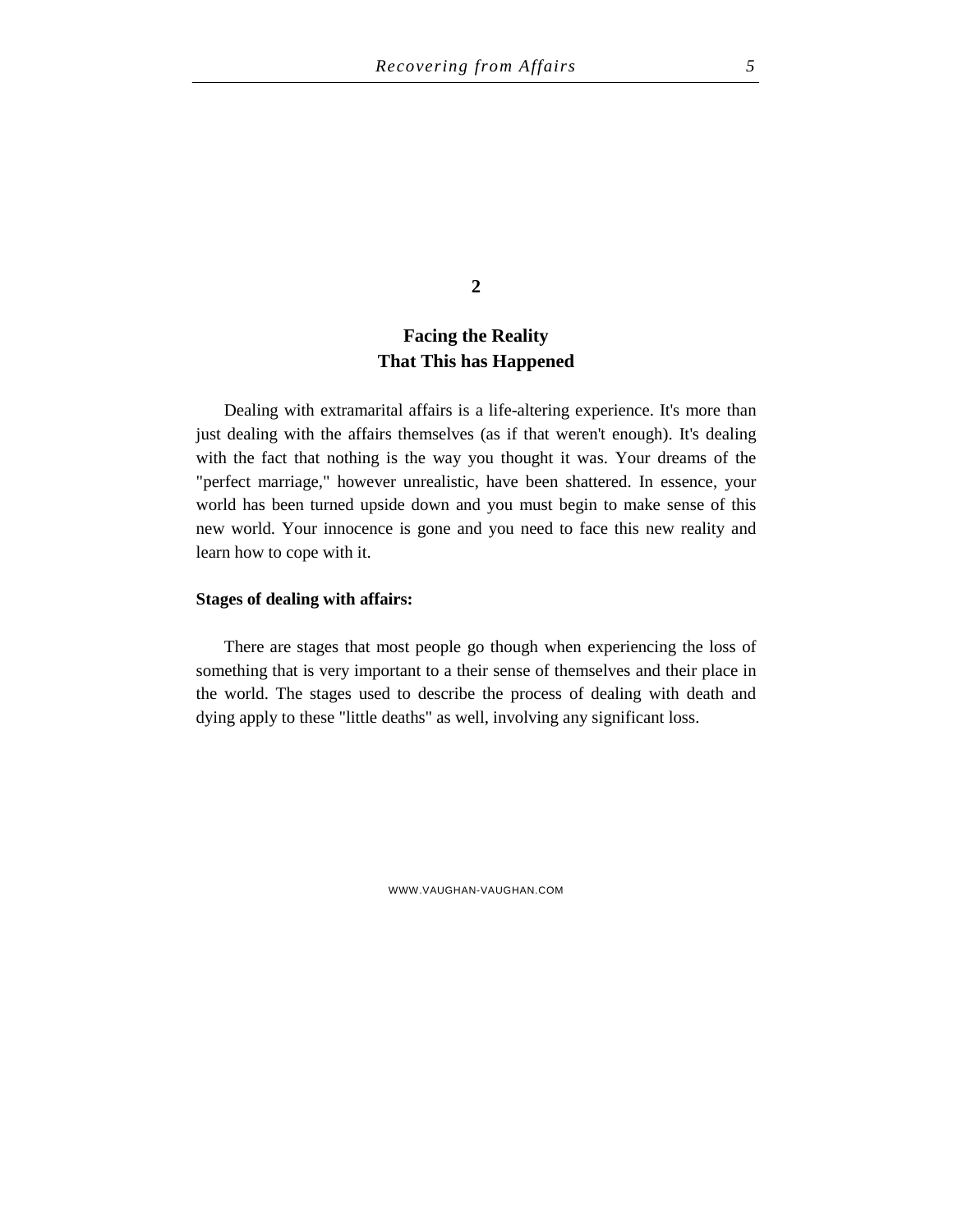These phases (that apply to dealing with affairs) are:

- 1. Shock the disruption of the world as you know it. Whether or not you *suspected* the affair before finding out about it, there's the shock of actually knowing "for sure."
- 2. Holding on the attempt to maintain the old situation, the not letting go. This can take the form of denial or simply an unwillingness to deal with this significant change in your life. You may feel in limbo—unable to go back but unwilling to move forward.
- 3. Acknowledgment giving up, yielding to what is. Only when you reach this point can you even begin to deal with the situation. At this point your thinking becomes possible, allowing you to get out from under being totally ruled by your emotions.
- 4. Adaptation and change establishing a new world and a sense of worth. This is the true "recovery" period. So you can see that recovery does not begin right away. The first steps must be gotten through before recovery can be undertaken. The key is to get to this point of beginning the recovery as soon as possible.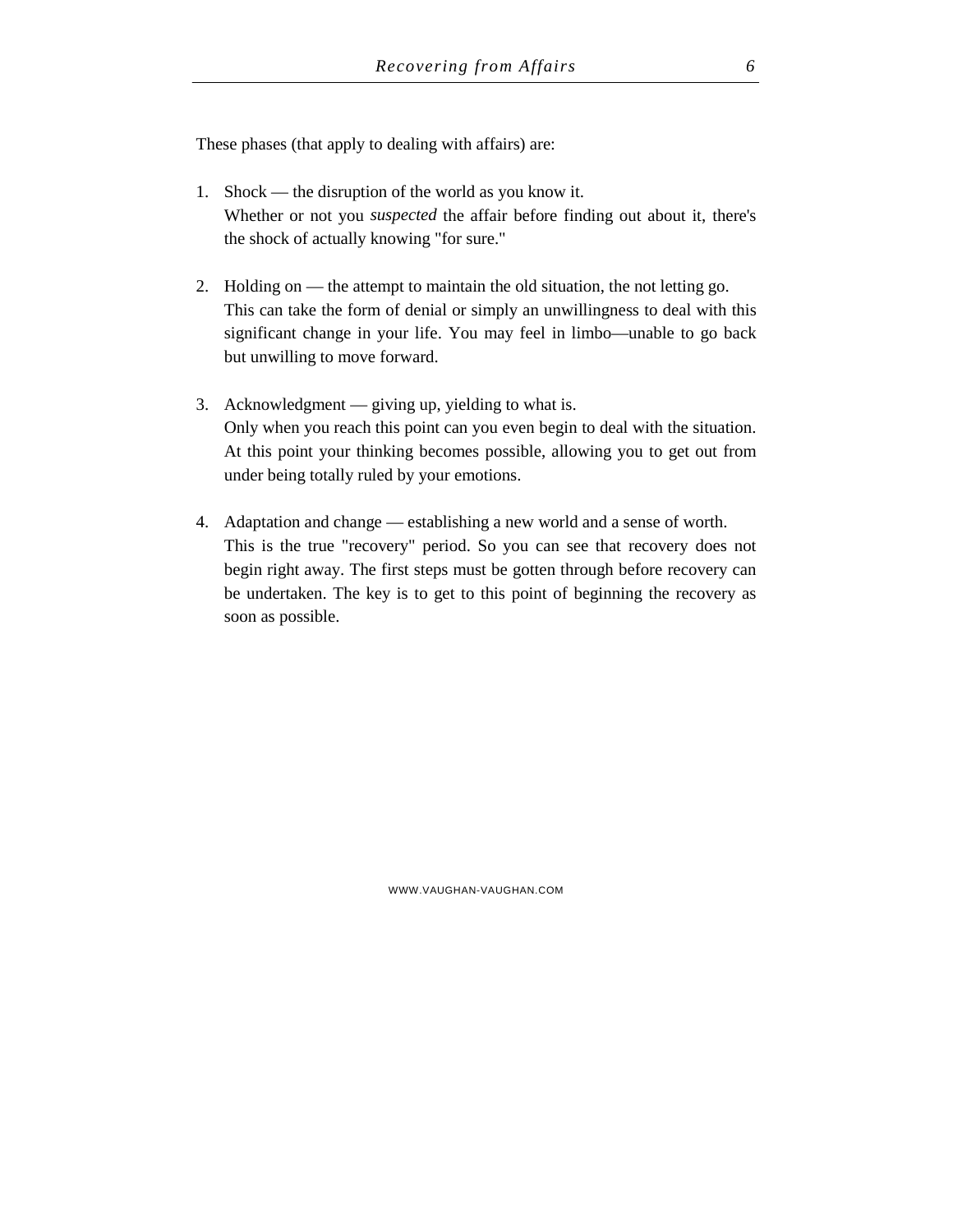#### **Personal Issues While Working Through These Stages**

- Dealing with regrets and a sense of loss
- Dealing with guilt and the fear of failure
- Dealing with feelings of hurt or anger
- Coming to grips with who you are and what you want
- Finding the time and energy to deal with these issues while continuing to deal with regular life issues (jobs, kids, etc.).

As you can see, even if you're willing to deal with what has happened and eager to take steps to recover from it, there's a long-term legacy to an event of this significance in your life. And it calls for a long-term effort.

#### **Long-term Efforts Necessary to Recovery**

- Accept the fact that it happened. This doesn't mean *"liking"* it; it just means giving up focusing on *"if only"* and dealing with *"what is."*
- Work to understand what happened in terms of the societal factors that contributed to it—in order to overcome the idea that it's *only* due to personal failure.
- Talk about what happened—not just for the sake of talking, but in order to move the process along—since hiding it reinforces the feelings of shame.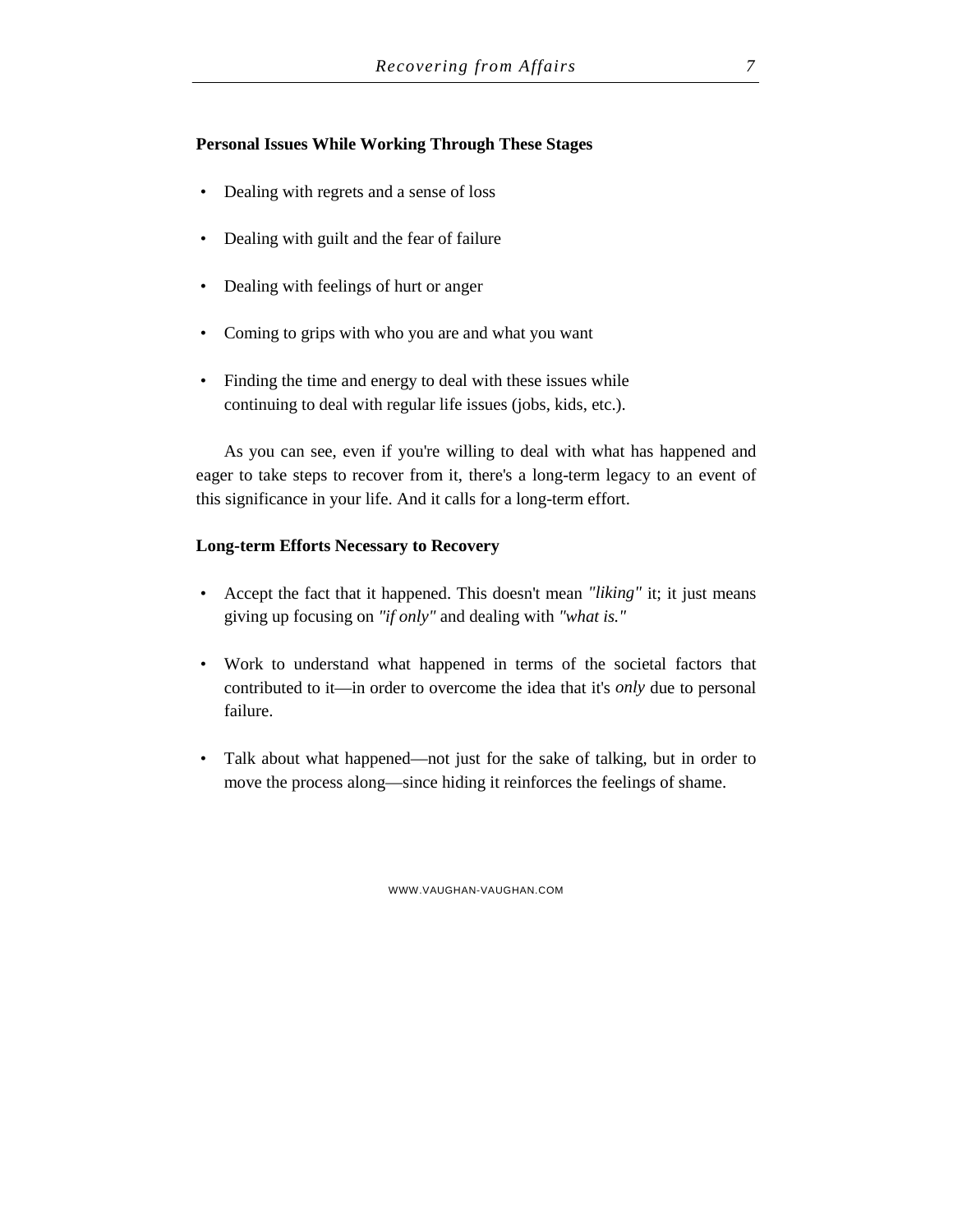- Deliberately focus on dealing with it.
- Believe it's possible to recover.
- Allow time to heal. Time alone won't bring recovery, but it does require time and patience to work through this experience.

The importance of this last point—time and patience—can't be overstated. There are no shortcuts; the only way through this situation is to face it head on and deal with it. Even then, it will be difficult for everyone. Certainly, no one (either the one who had an affair or their partner) wants to drag this out; it's so painful and uncomfortable that everybody wants it to be over quickly, but it just doesn't work that way.

The way through the emotional turmoil of affairs is *through*— not over or around. The process of healing and growth is not the steady, smooth progression we would like it to be. It's more often a series of ups and downs, dramatic improvements and depressing backslides, progressions and regressions—a moving back and forth between periods of clear thinking and emotional confusion—with an occasional plateau thrown in.

By knowing in advance that this is the normal progression of recovery, you can avoid being so depressed or devastated when these inevitable setbacks take place. The moral is, persistence will pay off. Allow for down periods, and view each one as a fork in the road. One path leads to further decline, the other to continued change for the better.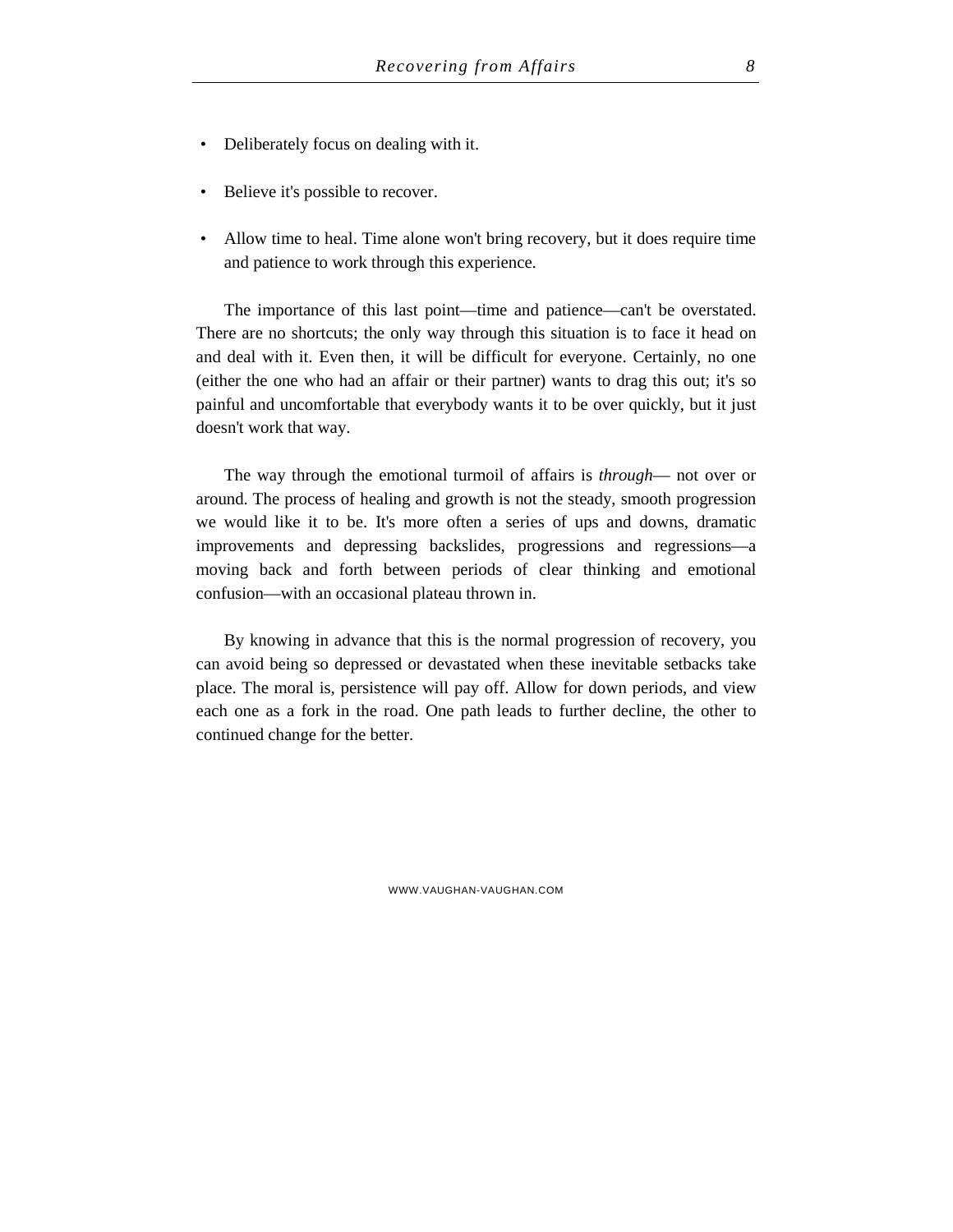**3**

# **Understanding Who Has Affairs and Why**

#### **Perspective on Affairs**

- We tend to think that only *bad* people have affairs or only people in *bad* relationships. But no one is immune from an affair. It happens to all kinds of people in all walks of life. Most people don't *intend* to have an affair and most people don't think it will happen to them—but it does.
- The current consensus of sex researchers is that 60% of married men and 40% of married women have an affair at some point during marriage. (The percentage of married women having affairs is continuing to increase; under age 35 both men and women are in the 60% range.) This means that affairs happen in a lot of marriages—probably upwards of 80%.
- Most of us are conditioned to expect an idealized image of love and marriage. When we get married and find this fairy-tale version of marriage is untrue, we can become disenchanted and look for this kind of romantic love in an affair.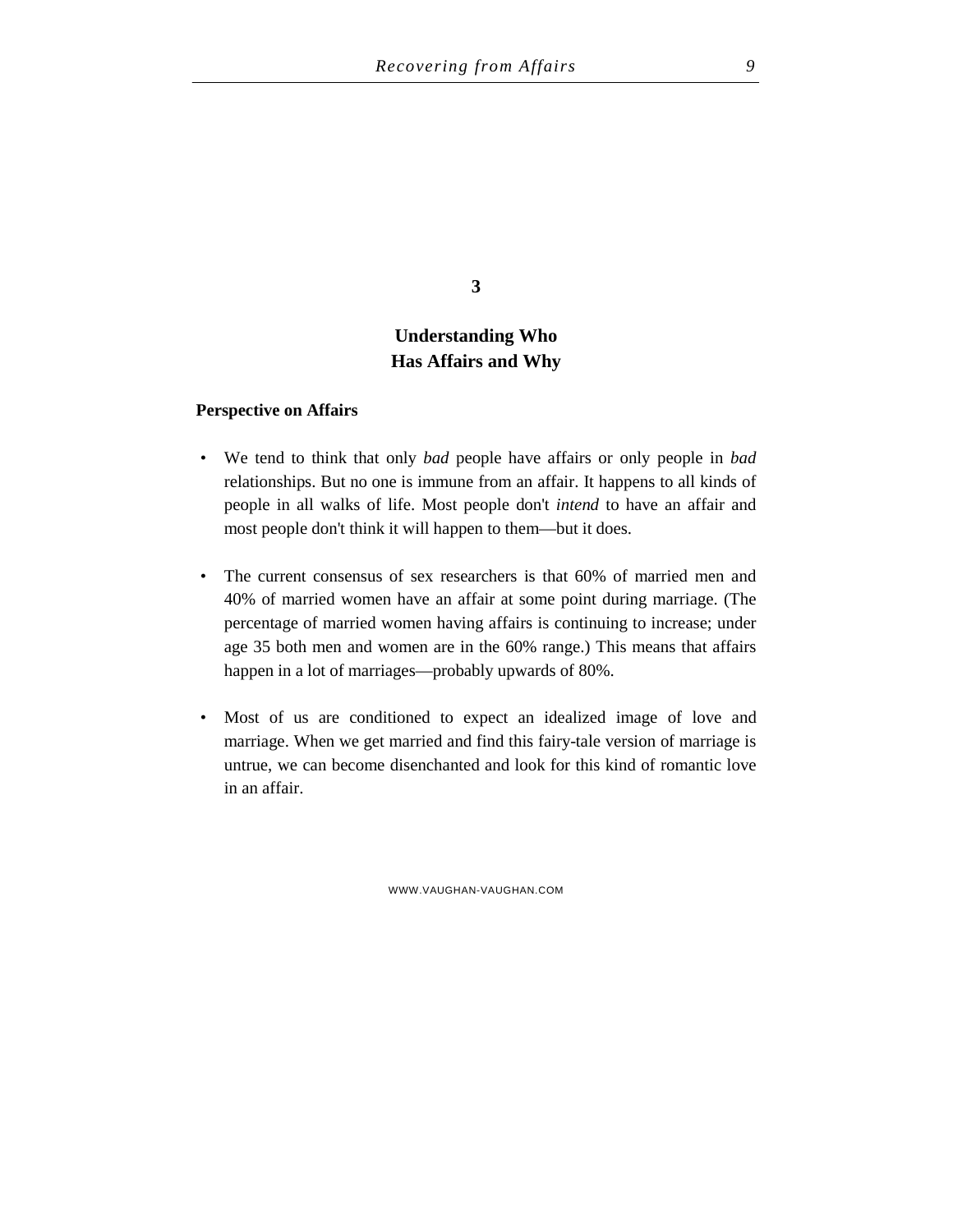• You can't understand why an affair happens by looking *only* at each individual marriage. It's more than strictly personal failure. It's also due to factors in society as a whole.

#### **Why People Have Affairs**

There are many reasons why people have affairs. It's never just one simple reason. Usually it's a combination of three different kinds of forces that are working together: forces within the individual that *pull* them toward affairs, forces within the individual that *push* them toward affairs, and societal factors.

#### **Forces within the individual that** *pull* **them toward affairs:**

- Attraction: sex, companionship, admiration, power
- Novelty
- Excitement, risk, or challenge
- Curiosity
- Enhanced self-image
- Falling in love

#### **Forces within the individual that** *push* **them toward affairs:**

- Desire to escape or find relief from a painful relationship
- Boredom
- Desire to fill gaps in an existing relationship
- Desire to punish one's partner
- Need to prove one's attractiveness or worth
- Desire for attention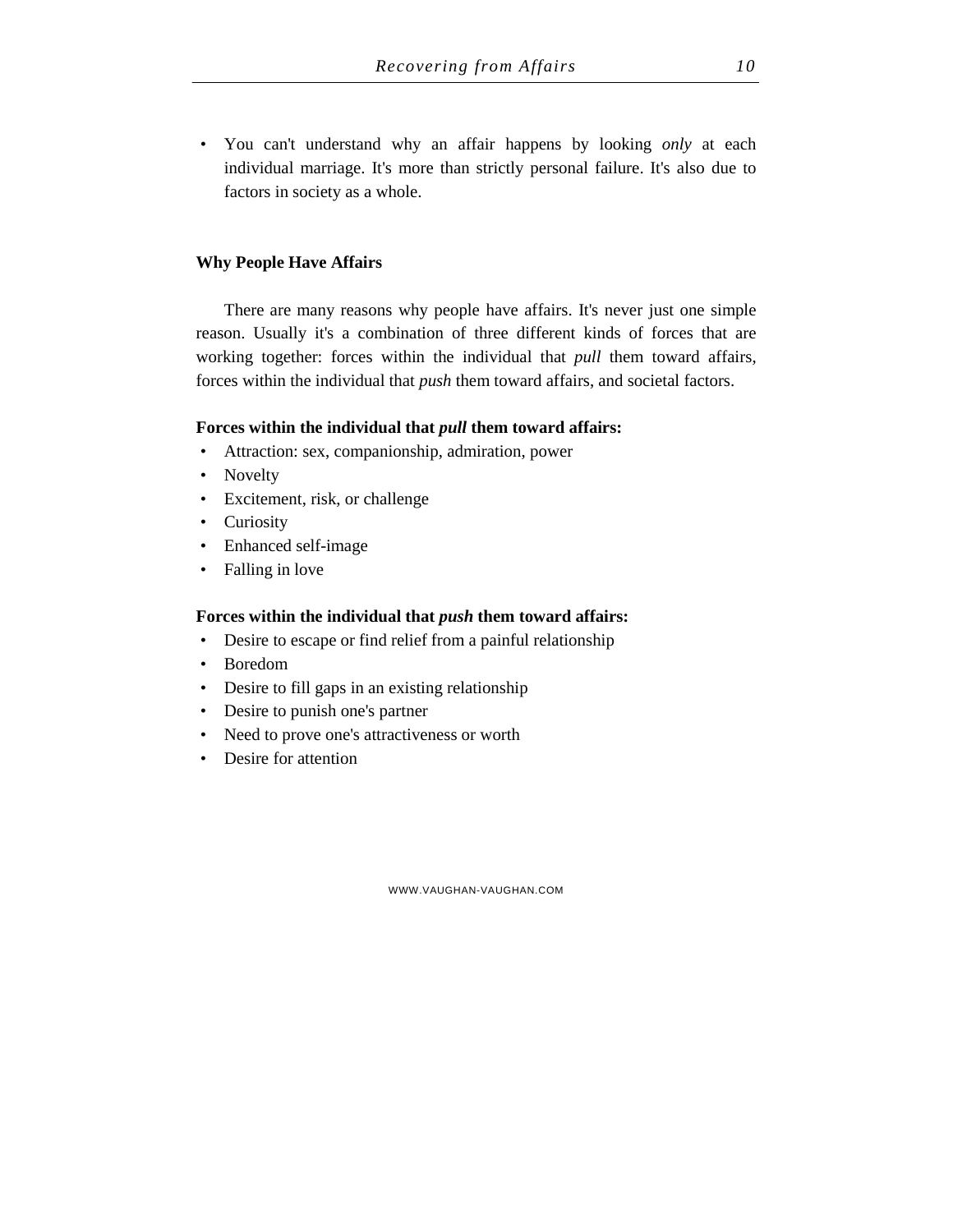#### **Societal influences:**

- Affairs are glamorized in movies, soap operas, romance novels, and TV shows of all kinds. Public disclosure of public figures having affairs is headline news because we are fascinated and titillated by hearing of others' affairs.
- People are bombarded with images of women as sex objects in advertising and marketing campaigns. Over and over, the message to men is that the good life includes a parade of sexy women in their lives. Women inadvertently buy into this image and strive to achieve it.
- The lack of good sex education and the existence of sexual taboos combine to make it difficult for most partners to talk honestly about sex.
- As teenagers we get conditioned in deception when it comes to sex engaging in sexual activity while hiding it from our parents.
- The code of secrecy is a major factor in affairs because it provides protection for the person having affairs and leads them to believe they won't get caught.

Affairs have typically been viewed as personal failures, and the powerful influence of social factors has been largely ignored. In calling attention to these social factors, we're not excusing anyone for being responsible for their actions. We're trying to bring some balance to our understanding of why affairs happen and how to avoid them. As long as affairs are seen *only* in terms of personal failure and personal blame, it's difficult to overcome the feelings of pain, anger, resentment, bitterness, or guilt.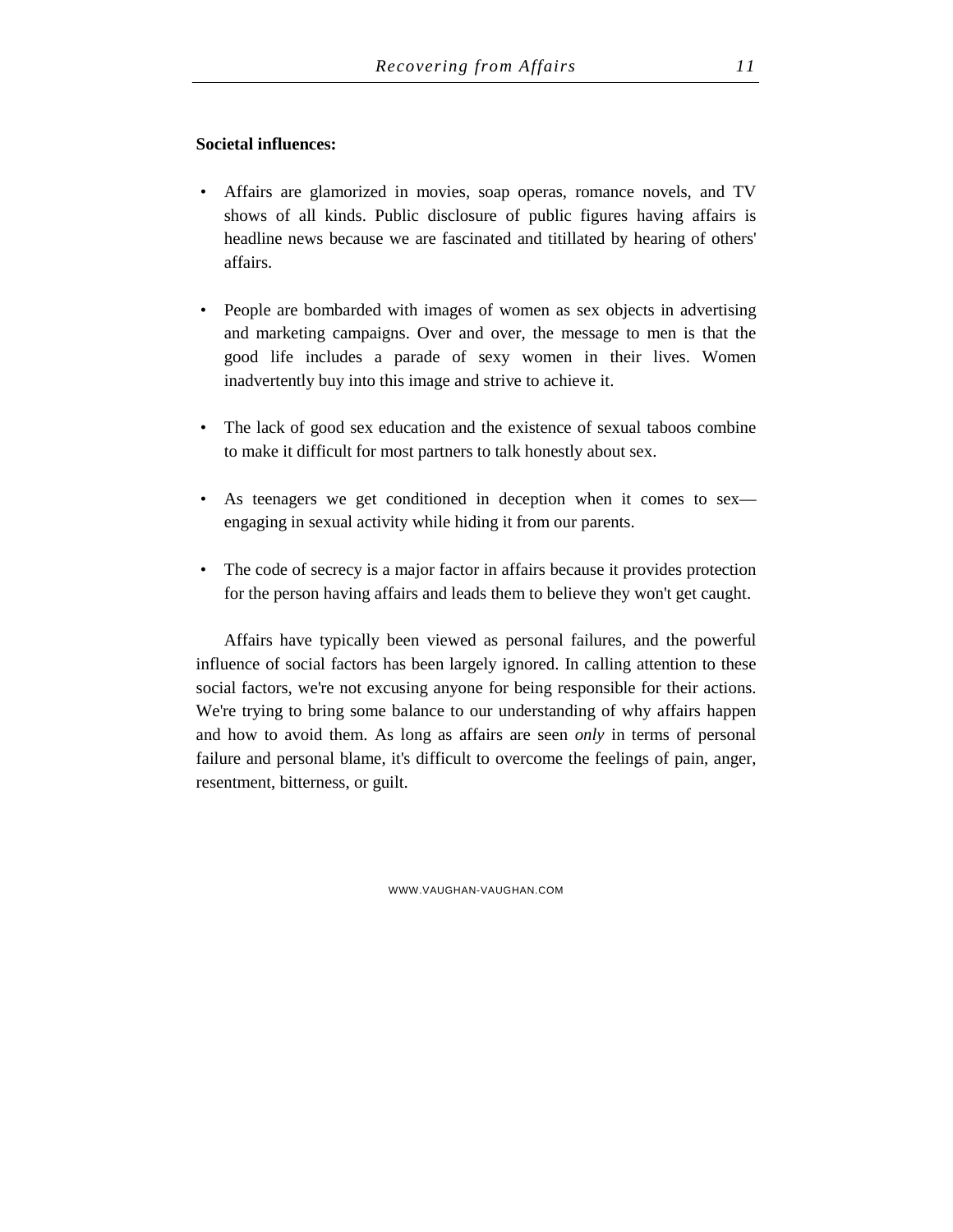#### **Some differences in conditioned predispositions to have affairs:**

- Men are conditioned to score—to pursue their prey, while women are taught to put out the bait—to make themselves attractive. For young males, scoring—not love—is the goal. The words men learn to describe sexual acts and bodily parts contribute to seeing women as sex objects. Recreational sex is a concept embraced by a very large percentage of men.
- Women have been positioned by society as the keepers of relationships, and consequently have been trained to be more attuned to feelings and emotions in themselves and others. They do not separate sex from love as readily as men, are more likely to seriously consider the possible consequences of having an affair, and are therefore less likely to initiate an affair than men at least until recently.
- Men are more likely to experience peer pressure to have an affair than women. Making it with another woman is a form of winning in the male world and adds to one's stature—as long as you do it with class.
- Over the past 3 decades, women have changed their attitudes about themselves as sexual beings, increasing the likelihood of their being involved in affairs.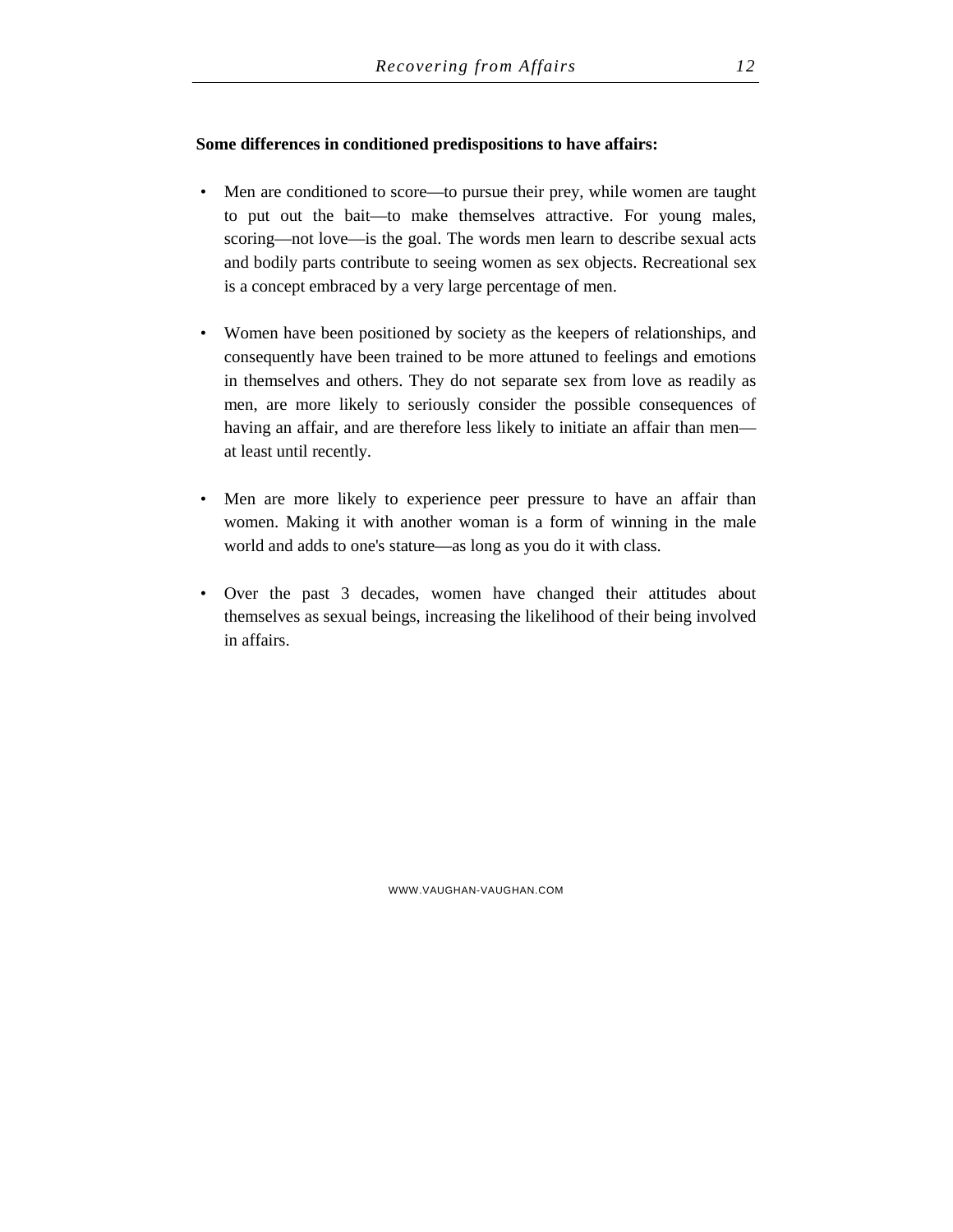#### **Some Enablers for Having Affairs:**

- Men are excused in advance by such statements as: "Boys will be boys." "All men are animals." "If you ever have an affair, I don't want to know it."
- Women are more likely to justify affairs by citing any one of the commonly accepted complaints about husbands, such as: "He never listens." "He won't communicate." "He's preoccupied with his job (or sports)." "All he does is come home and plunk down in front of the TV."
- Work environments have always provided men with ample opportunities to engage in affairs. In recent years, exposure to this same environment has led to an increase in the number of women having affairs.
- Rationalization and denial are two mechanisms that are common to most affairs. Rationalization helps us excuse what we know to be inappropriate behavior and denial helps us avoid thinking about the consequences of being discovered. Some common rationalizations are:
	- "I can't help myself."
	- "It must not be so terrible to have an affair; otherwise you wouldn't see so many people doing it."
	- "What my partner doesn't know can't hurt them."
	- "As long as I'm *responsible* in the way I have an affair, it's ok." Being *"responsible"* in this rationalization means not leading the third party on with false expectations, and being sure your spouse doesn't find out about the affair.

*(See the Perception model on the following page for a view of how we form our "reality.")*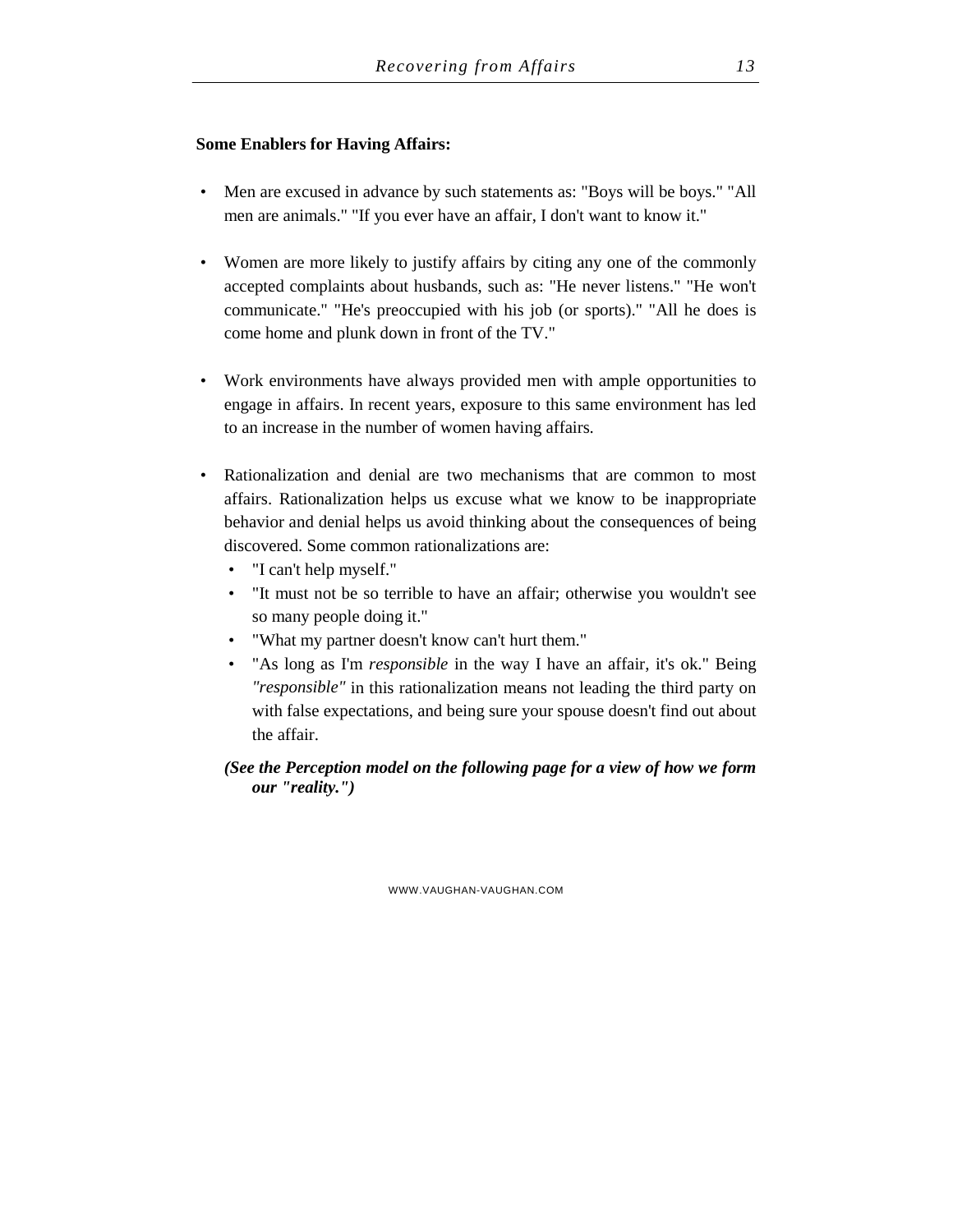#### **Perception Is More Complicated Than You Think**

No two people view the world in exactly the same way. Each of us creates our own "reality" by assigning unique meaning to the people, things, and events in our lives. We filter everything through a lens composed of a complex interaction of learned, but ever-changing, needs, wants, fears, expectations, mindsets, etc. that make up our world view.

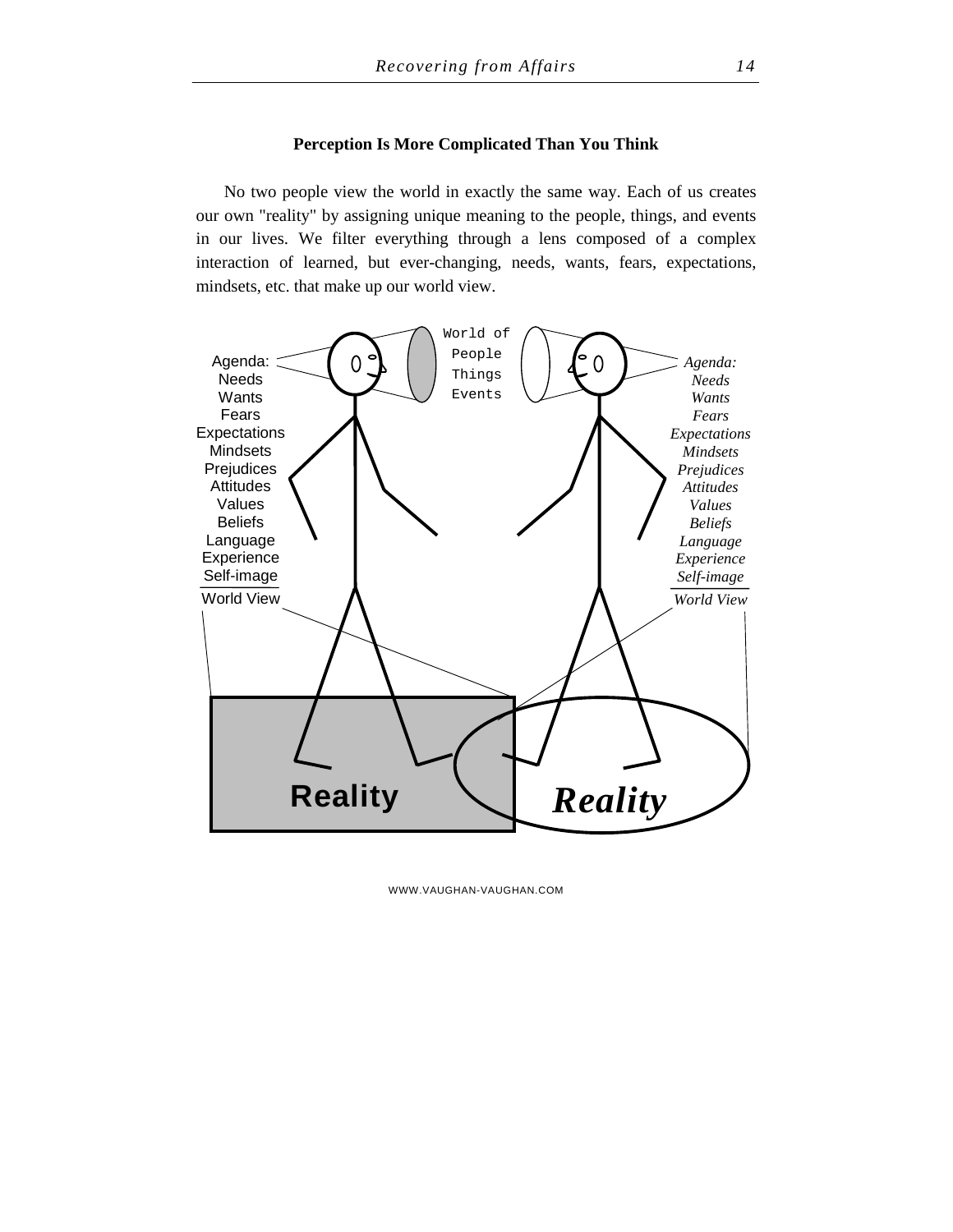#### **4**

#### **Recovering a Sense of Self-Esteem**

To regain a sense of balance and strength to face the future, it's essential that you focus *specifically* on bolstering your battered self-esteem. Tell yourself, over and over, that it's not your fault. You didn't have the power to prevent this. Your partner might have been married to someone else and done the same thing. Or you might have been married to a different person, and your partner might have done the same thing. It's just not as personal as we understandably feel it is.

This kind of thinking won't come quickly or easily, but it *will* come if you continually remind yourself that there are many other factors involved in this experience that have nothing to do with you personally. Nevertheless, you, of course, must deal with the impact it has had on your sense of yourself. That starts by realizing that you are *more* than *just* a person whose partner had an affair. You are the sum total of *all* the aspects of your life that go into making you the unique person you are.

Remind yourself of your fundamental self-worth. Allowing your self-esteem to take an unnecessary beating will only prolong the healing process.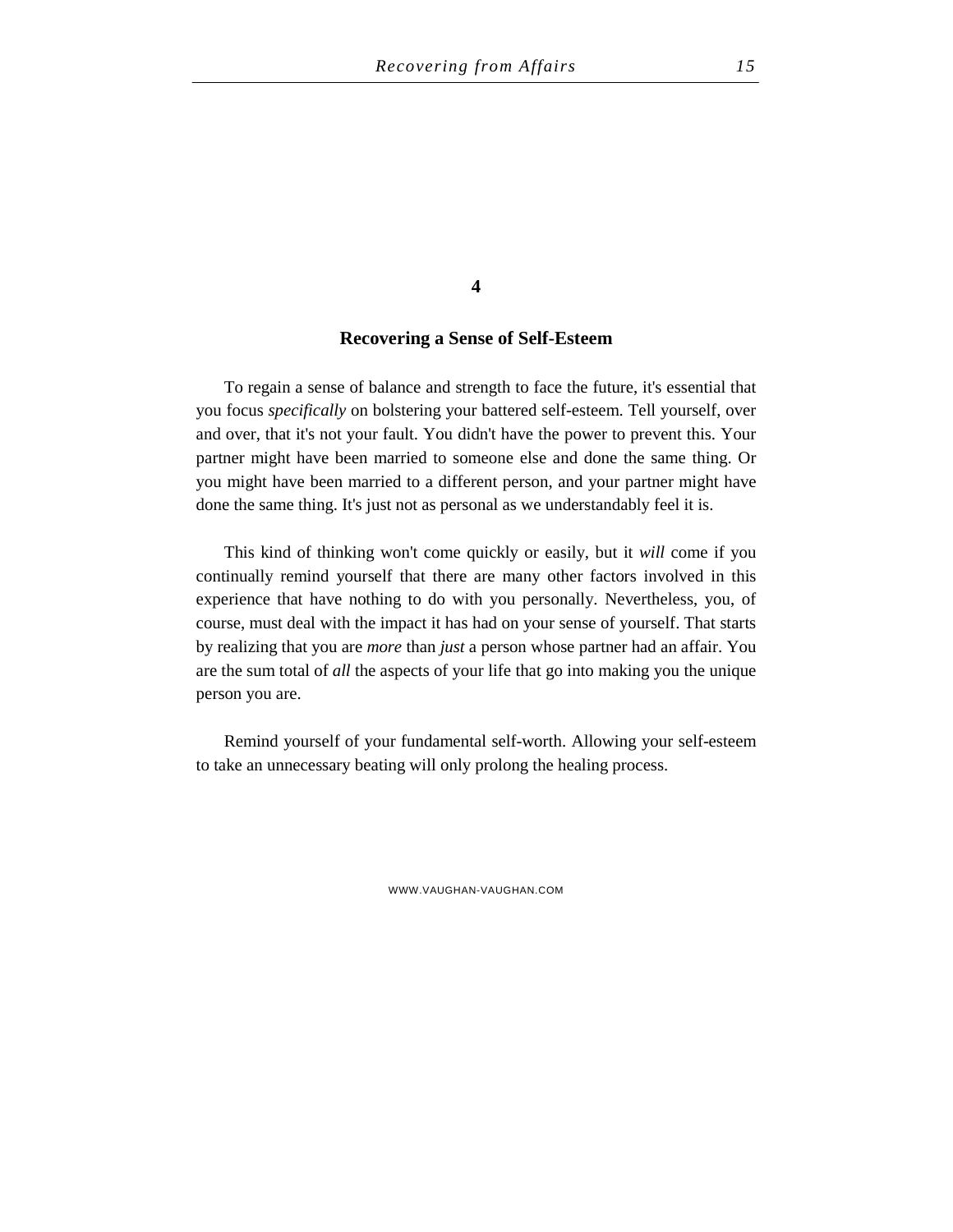#### **Talking To Yourself**

 • Manage your self-talk more carefully than you ever have before. Try not to trigger the overwhelming emotions that come from exaggerating or overpersonalizing what has happened.

It's tempting to feel like a "failure" and to talk to yourself in those terms. You may think you failed to prevent the affair, or failed to know it was happening, or failed by marrying your partner in the first place.

The reality is that it's not your fault. You can't control another person. And you certainly don't have control over the many factors in society that mitigate toward "supporting" affairs in many subtle ways.

The other common negative way of talking to yourself is to think in terms of being a "victim"—the feeling of "Why Me? I don't deserve this." Well, nobody *deserves* it. But the world is not fair. Bad things *do* happen to good people. Considering the high percentage of marriages in which an affair takes place, a more reasonable question is "Why Not Me? Why should I not be vulnerable to whatever ills affect other members of society in large numbers?" Just like car accidents or cancer, things simply happen. You're only a victim if you respond to this challenge like a victim instead of like a survivor. And that means not "going into hiding."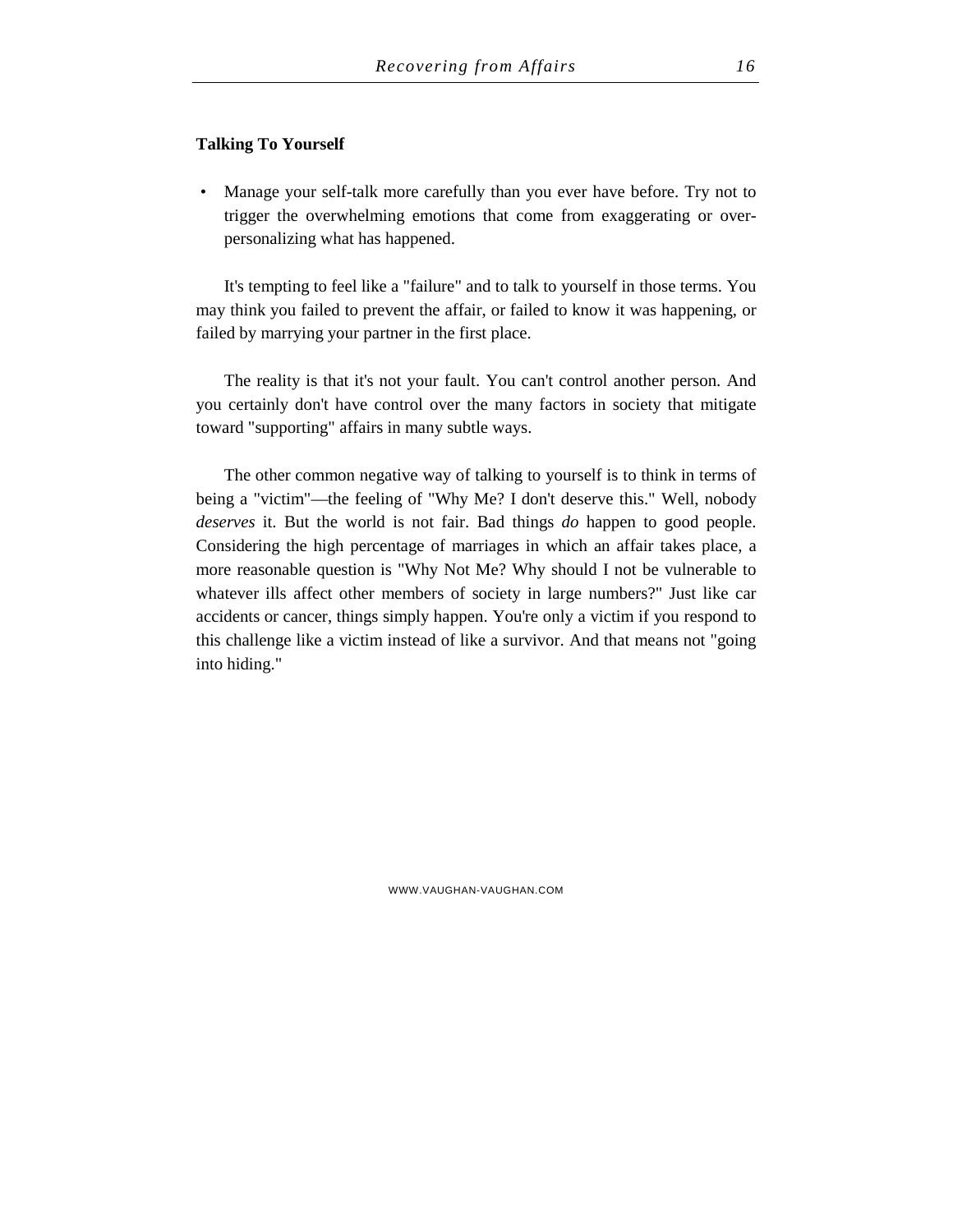#### **Talking With Others**

• Don't cut yourself off from other people because of your "secret." Carefully select and talk to those who can serve to help you put this experience in perspective. It's important to share it with those you can trust.

One reason it has taken so long for society to recognize the seriousness of this problem is because of the way most people keep their pain hidden, if at all possible. Some people become obsessed with the idea of keeping their experience secret from others. One man said this was his most pressing concern, that, in fact, he had become almost paranoid about other people "knowing."

#### **Impact of So Much Secrecy**

The process of keeping this information from others increases the feelings of shame and embarrassment (because if it weren't seen as shameful, it wouldn't need to be kept secret). And the longer it's kept secret, the stronger the feelings of shame. So the secrecy and the problem with self-esteem serve to reinforce each other. It's hard to talk openly when you take it personally, and it's hard not to take it personally if you are closed off from outside sources that could help in getting beyond the strictly personal interpretation. An important factor in rebuilding selfesteem is breaking this cycle of secrecy and isolation. The first step is to honestly discuss this situation with just one other person and talk to them about your feelings.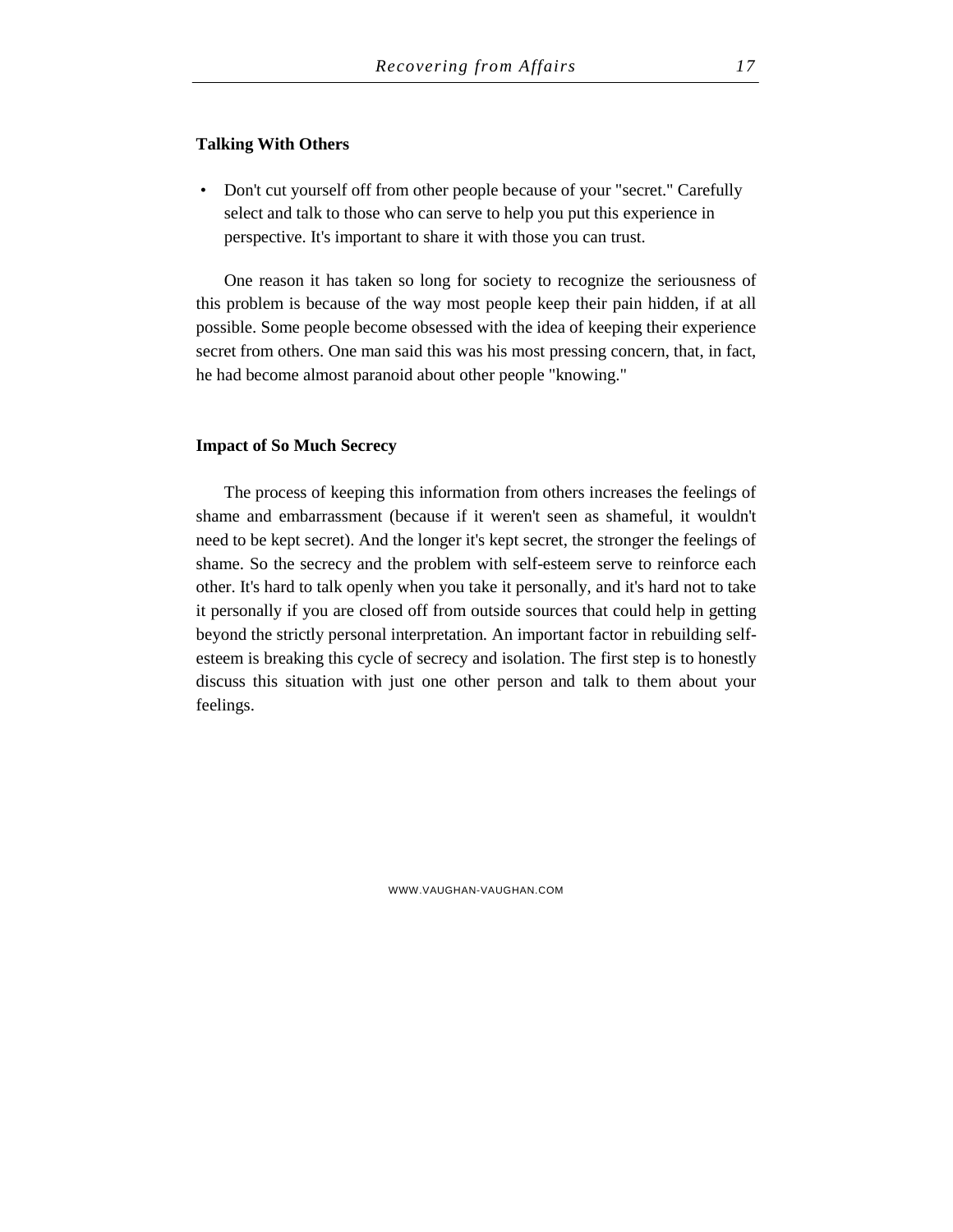Traditionally, men have been conditioned to hide their feelings, so when a man faces the fact that his partner has had an affair, it's not surprising that he doesn't talk about it. And even though women have typically been able to talk about their feelings, in this case most women try to keep them hidden as well. For both men and women, much of the pain and frustration of dealing with affairs is directly linked to this effort to deal with their fears while hiding their feelings from the outside world.

Of course, it's easier to talk to someone who has had personal experience in dealing with affairs, but this is not essential. On the other hand, it's not reasonable to talk to just *anybody*, because there's likely to be a wide range of reactions from various friends or family members. It's important to find someone who can suspend judgment and participate in a discussion of affairs beyond the strictly personal view. It's also important to *avoid* talking to a person who will reinforce the feelings of embarrassment or shame. Receiving outward encouragement from a person who secretly feels pity or criticism is likely to be detected by the person who is already struggling with feelings of personal blame or inadequacy. And this kind of patronizing attitude will cause even more damage to their self-esteem.

The reason it's so important for people struggling with affairs to talk to a person who can be truly supportive is because the point is not simply to *talk*, but to process the feelings in such a way as to make the situation feel a little bit different, a little more manageable. Since this is a very complex problem, the process of talking about it has to be done over and over. It takes many sessions of talking with different people in order to move the process along.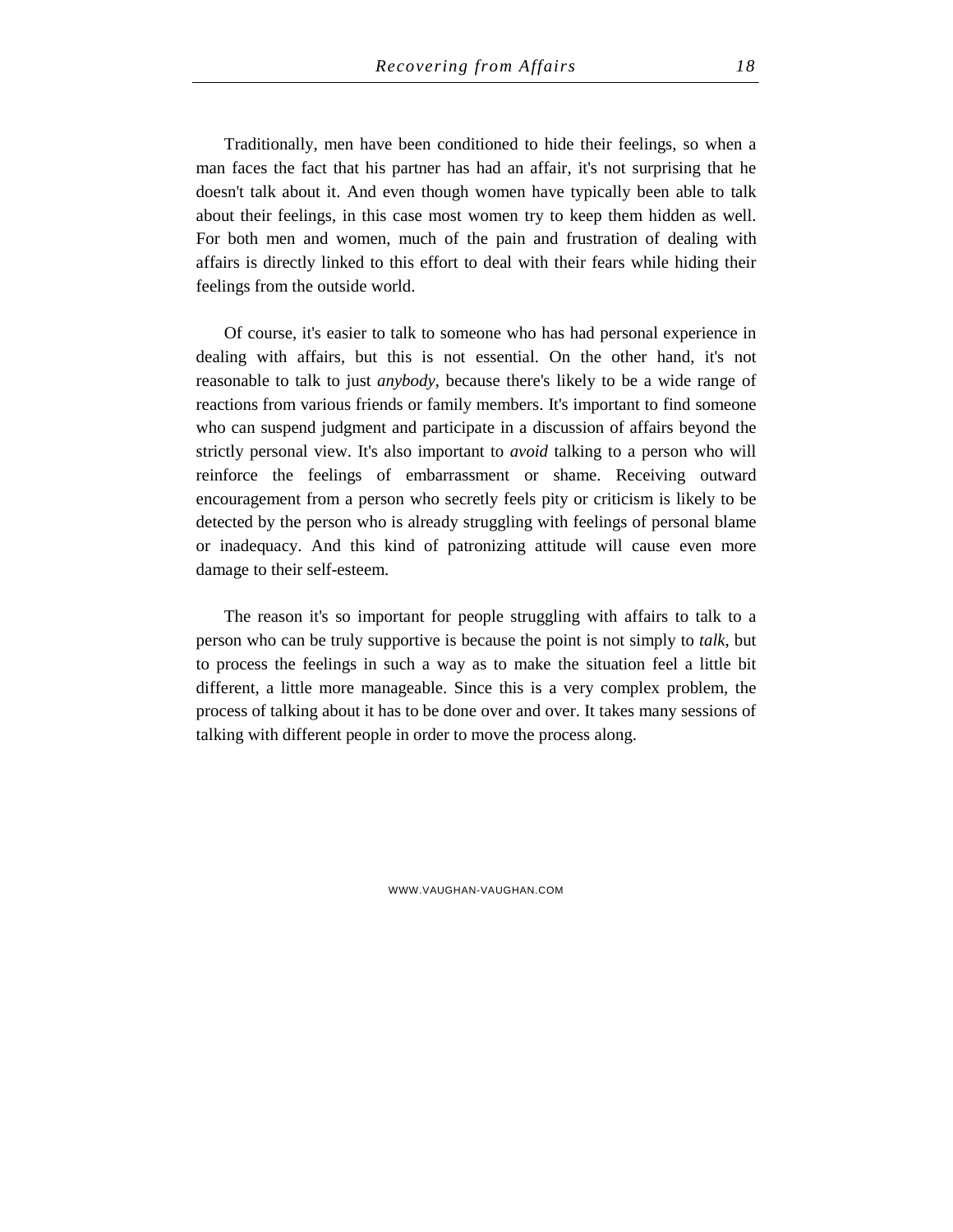#### **5**

#### **Dealing with Other Issues**

Dealing with the impact on the person whose partner had an affair is the major factor to be considered, but this can not be fully addressed without dealing with other related issues. These include the feelings of the person who had an affair, the role of the third party, and the impact on your sex life.

#### **The Feelings of the Person Who Had an Affair**

The awareness of the pain felt by the spouse is so significant that it tends to block out our ability (or willingness) to acknowledge the pain of the person who had an affair. While we recognize that they may be struggling with feelings of guilt, we seldom appreciate that they may also be experiencing feelings of loss and ambivalence. They're usually alone with these feelings because there's little understanding or compassion for the loss they may feel at the end of the affair (or the ambivalence they may feel about ending it). But the recovery of the marital relationship is very much tied to the degree to which *both* people are able to recover from this experience.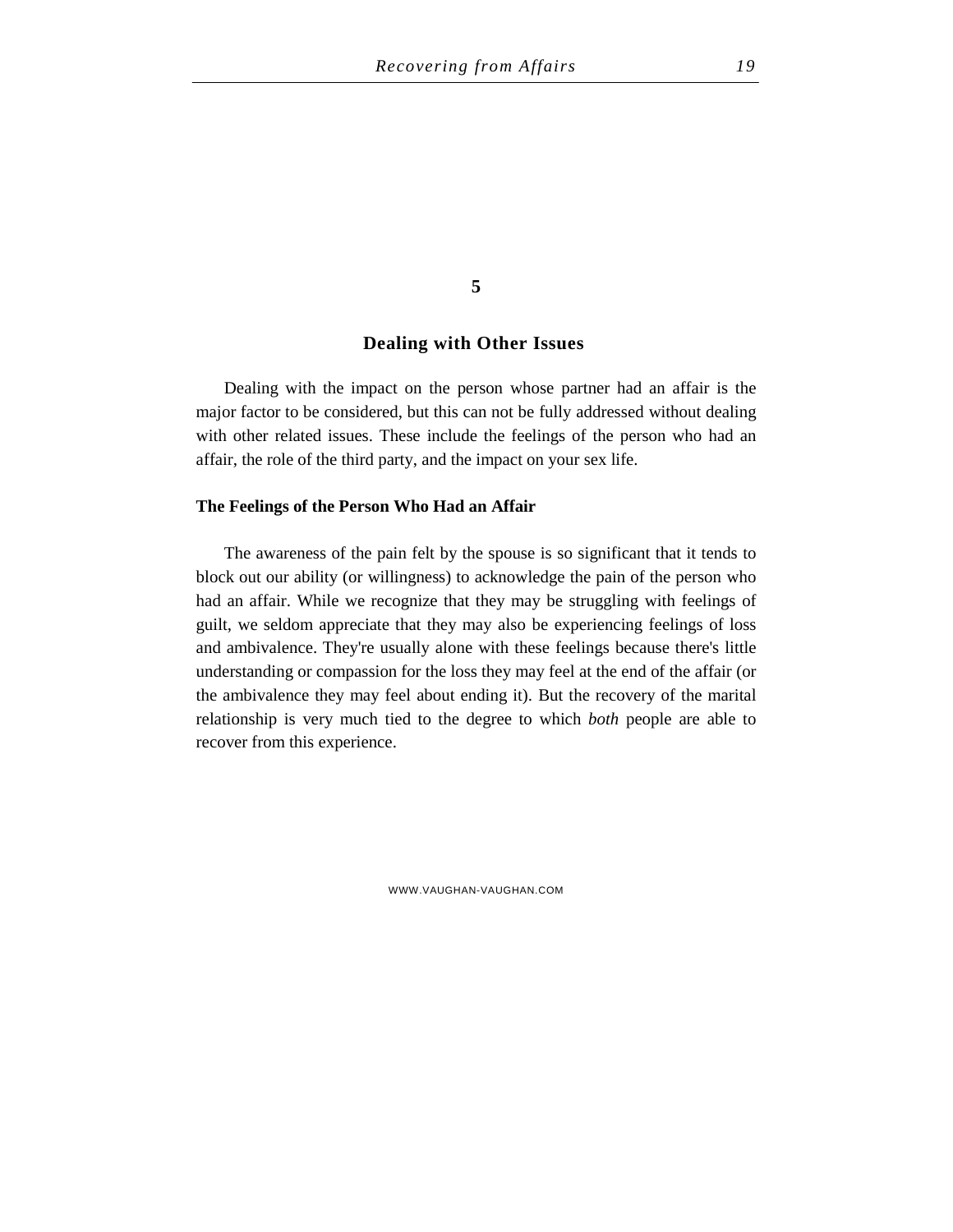#### **Dealing With the Third Party**

The third party is an unavoidable focus, especially during the early period of dealing with affairs. For the person who has been having an affair, the third party is a source of "unfinished business." They must tell the third party of the mate's knowledge of the affair and decide whether to end it. As for the person who discovers their mate's affair, the third party often becomes the focus of a great deal of anger and curiosity.

It's understandable that the third party becomes the target for a lot of the anger and rage people feel at this time. This is in keeping with the general attitude in society that sees the third party as responsible for much of the misery brought about by an affair. While we have been quick to condemn and criticize the third party, we've also tended to have an exaggerated image of them as a femme fatale or a Don Juan.

#### **Something Special**

One reaction that many people have upon discovering their mate's affair is to wonder how they compare with the third party, hoping to find ways to feel superior (or at least not inferior). A person's assessment of the third party is often exaggerated, causing them to think the third party has some exceptional qualities that they are lacking. In most instances, there is nothing particularly special about the third party.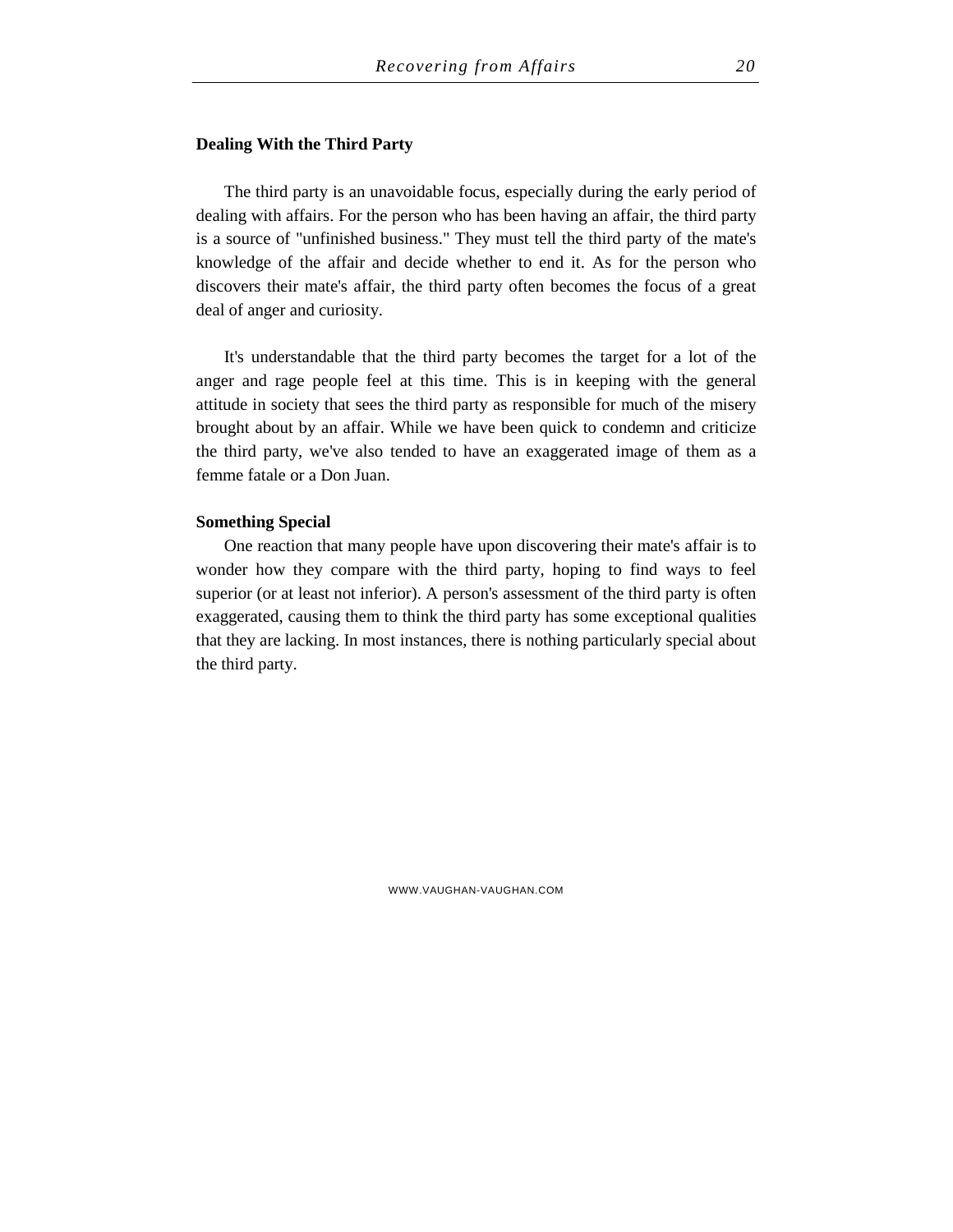#### **Playing the Part**

The third party is seldom superior to the spouse; they're simply different and the primary difference is simply that they have the role of *lover* instead of the role of *husband* or *wife*. The overall circumstances of the situation are much more important than the particular person involved. One factor in the role played by the third party is that they are freer to enjoy certain aspects of the relationship that are more difficult when a couple share joint responsibilities and a joint financial base.

When people are in affairs, they present a side of themselves that's not representative of the whole person. It's a special version of their best aspects, free from the normal responsibilities involved in sharing a total life situation; whereas the roles and structure of family life create many restrictions and responsibilities. A person's affair is not so much a rejection of the mate as a rejection of these role restrictions. This awareness can be especially helpful in dealing with our feelings of comparison with the third party.

#### **Who Becomes a Third Party?**

Because of our critical attitude toward the third party, we tend to see them in stereotypical terms; we envision them as looking a certain way and acting a certain way. But if we give up the Monogamy Myth and look realistically at the prevalence of affairs, we see that it's impossible to pigeonhole certain "types" of people who will be third parties. No matter how much we'd like to think otherwise, anyone is susceptible.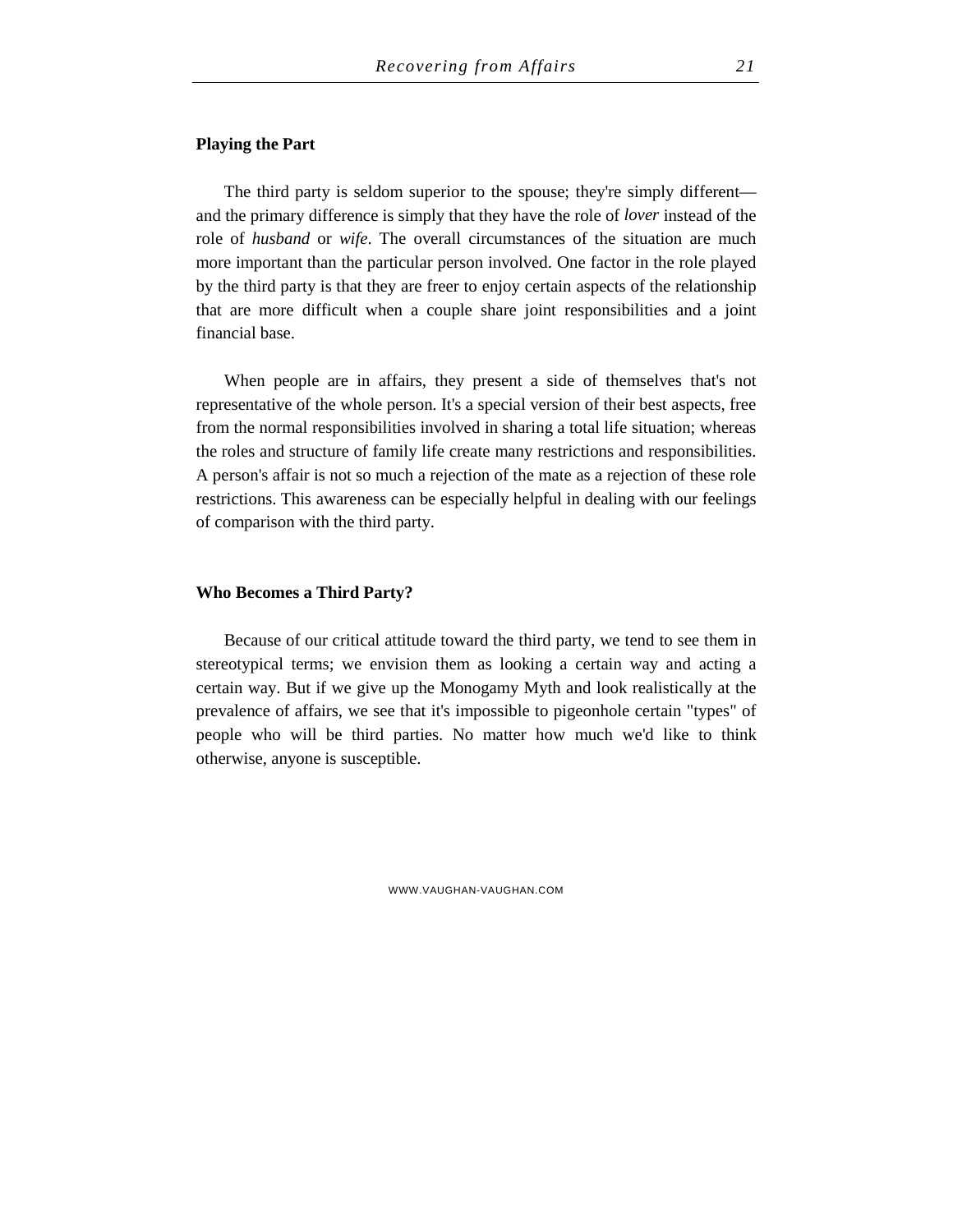#### **The Impact of the Changed Sexual History**

It's important to face and discuss how the inclusion of other sex partners affects the marital relationship—both physically and psychologically.

If you are the one who had an affair, it's essential to be tested for sexually transmitted diseases and to be honest about the results. It's also necessary to be patient and understanding about your partner's potential awkwardness or discomfort with sexual expression during the early stages of dealing with this issue.

If your partner had an affair, it's important to be clear about your concerns about STD's and to insist on being well-informed and fully protected. Avoid using this issue as a way to "punish" your partner by denying any form of sexual contact.

#### **Rethinking Your Erroneous Beliefs About Sex**

This is a good time to rethink some stereotypical beliefs about sex that are erroneous—and damaging to a satisfying sex life. The following page contains a list of some of the common sexual beliefs that can interfere with reestablishing a good sex life with your mate.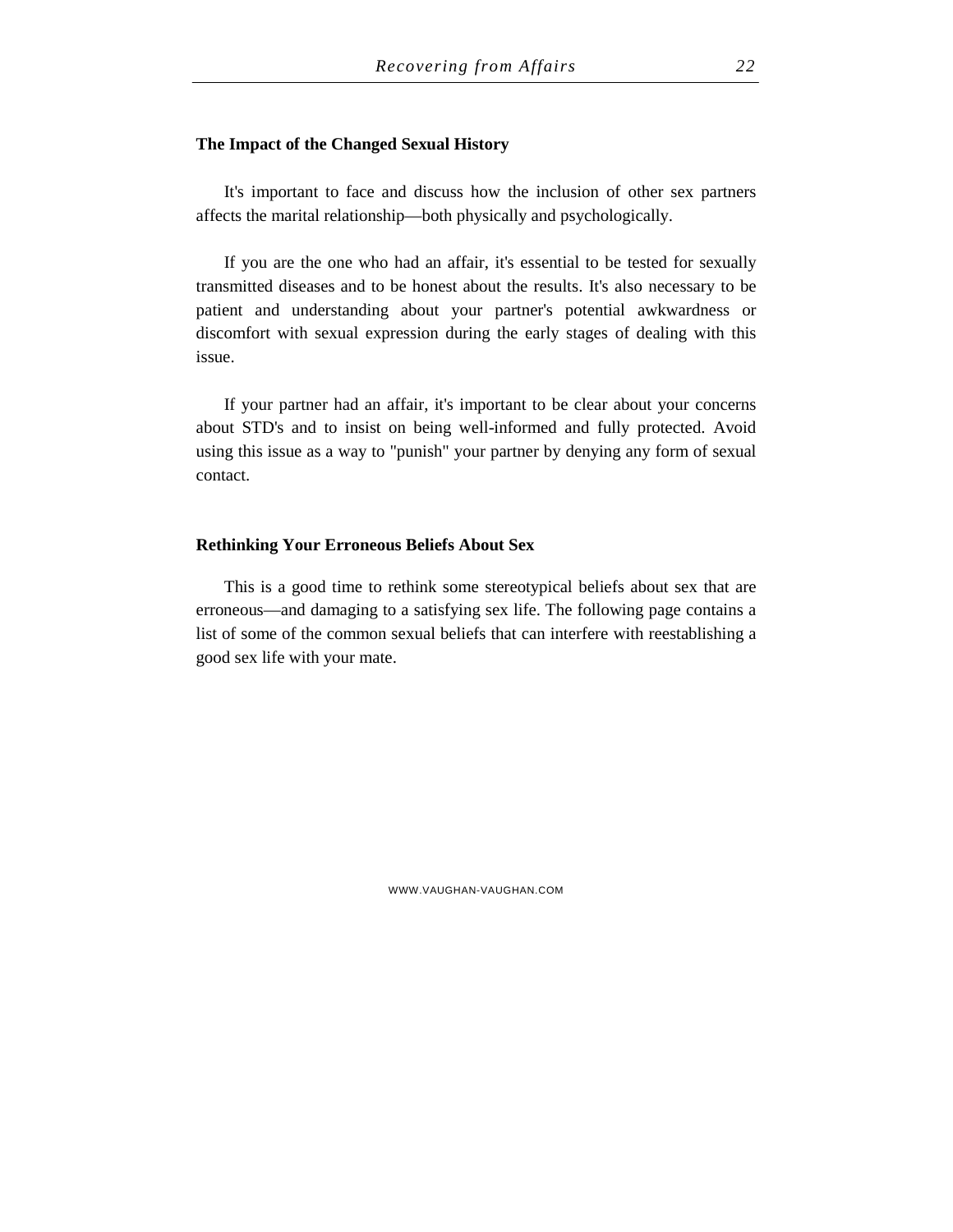#### **Some Myths about Sex:**

- I must be "in the mood" to enjoy sex.
- My sex life is "ruined" if my partner has sex with someone else.
- The seat of sexual desire in the body is the genitals.
- Headaches interfere with being able to enjoy sex.
- Sex should be "spontaneous;" it shouldn't be scheduled.
- (Women): I shouldn't be too aggressive or demanding, but should subtly guide my husband in meeting my sexual needs.
- (Men): I should be the initiator and I should want to have sex as often as possible.
- Sex is serious business.
- Only sexy-looking people are really sexy.
- "Good sex" is determined by performance.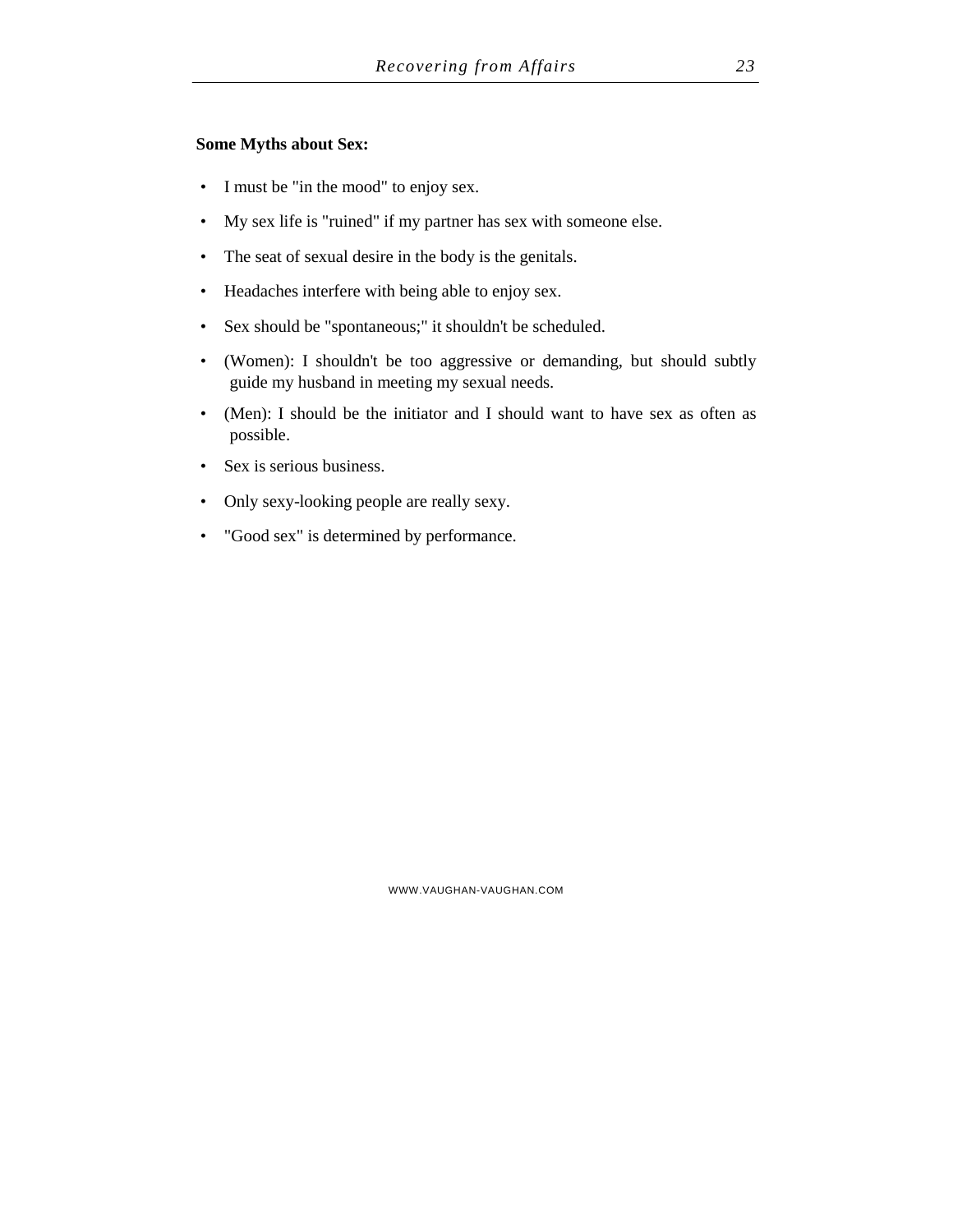**6**

#### **Developing Honest Communication**

#### **Why Honest Communication is Important**

Honest communication is a rare thing in interpersonal relationships. It's not that we tell a lot of outright lies. We more often withhold the truth or at least some significant piece of the truth. We don't do it out of malice. There are powerful forces influencing us to withhold. We do it to protect the feelings of others and ourselves. We do it avoid hassles. We do it to be nice—to avoid causing waves.

After a few years of marriage, the typical couple has accumulated a long list of small hurts, resentments, aggravations, etc. that weren't significant at the time each occurred, but rolled up together, they seriously hamper current communication.

Learning to communicate honestly when we've already established a clear pattern of covering up and when the trust has been ruptured is probably equivalent to learning a foreign language in difficulty.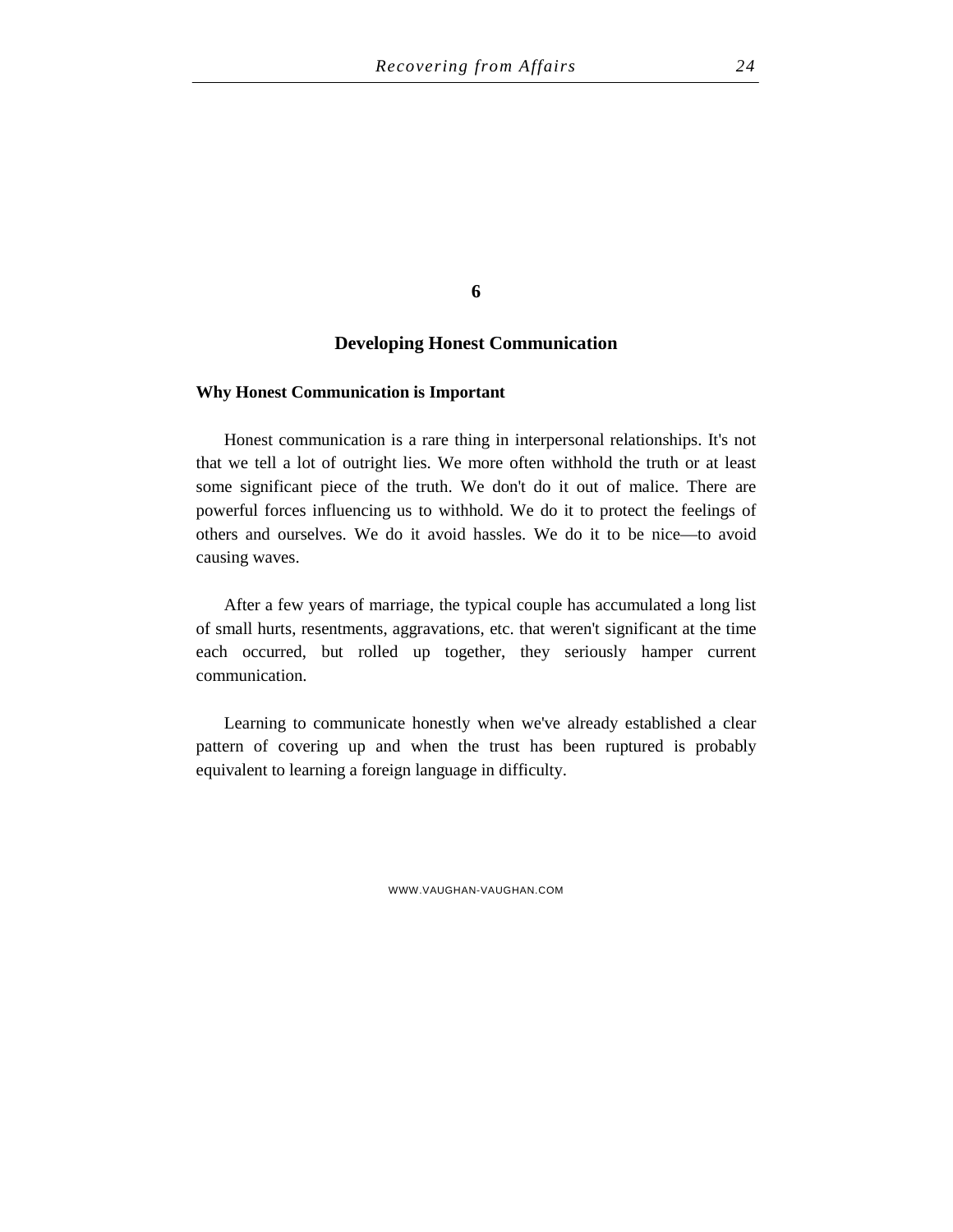Getting started can be particularly difficult because of strong feelings of tenderness and vulnerability. Exposing your real feelings may seem like the last thing you want to do, but it's the only path to rebuilding trust.

#### **Building Trust**

There are plenty of people who will tell you with certainty that you'll never be able to trust your partner again. Don't believe them. It's possible to build a trust that's stronger than what you had before the affair. It all depends on how you and your partner handle what's happened and how you define the way your relationship will be in the future.

Establishing trust involves some key behaviors on the part of your partner, including:

- being willing to answer your questions.
- hanging in while you deal with the understandable emotions.
- demonstrating a commitment to the relationship by severing contact with the other person.

Trust also depends on:

- facing the fact that monogamy never gets settled "once and for all."
- sharing feelings and concerns on an ongoing basis.
- committing to honest communication—based on fairness and equality.

We'll show you in the pages that follow how to use honest communication to establish a level of trust that's based on knowing each other at a new and deeper level.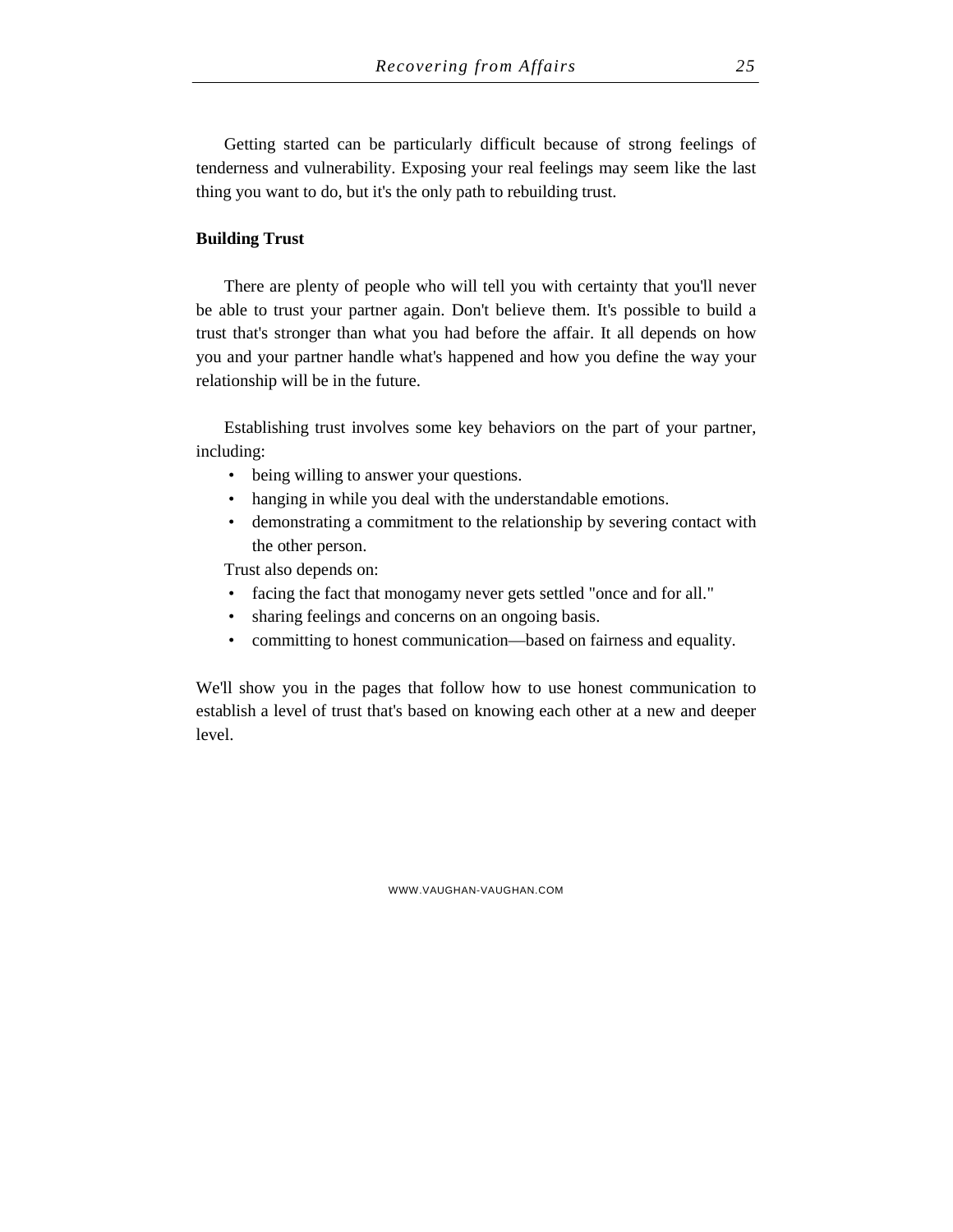#### **A Definition of Honesty**

You may consider yourself honest so long as you don't tell an outright lie. You may feel you're still being honest when you simply withhold information you aren't asked about directly. But honest communication goes beyond being truthful in what you say; it also means *volunteering* all thoughts and feelings that are relevant to the relationship.

You may be tempted to think it's OK to tell little white lies or to withhold information out of fear of hurting your partner. But this is usually a way of rationalizing your unwillingness to devote the time and energy necessary to deal with the complexity of honest communication.

#### **A quote from Carl Rogers on the importance of honest communication:**

*"One rule of thumb which I have found helpful for myself is that, in any continuing relationship, any persistent feeling had better be expressed. Suppressing it can only damage the relationship. The first sentence is not stated casually. Only if it is a significant, continuing relationship, and only if it is a recurring or persistent feeling is it necessary to bring the feeling into the open in the relationship. If this is not done, what is unexpressed gradually poisons the relationship."*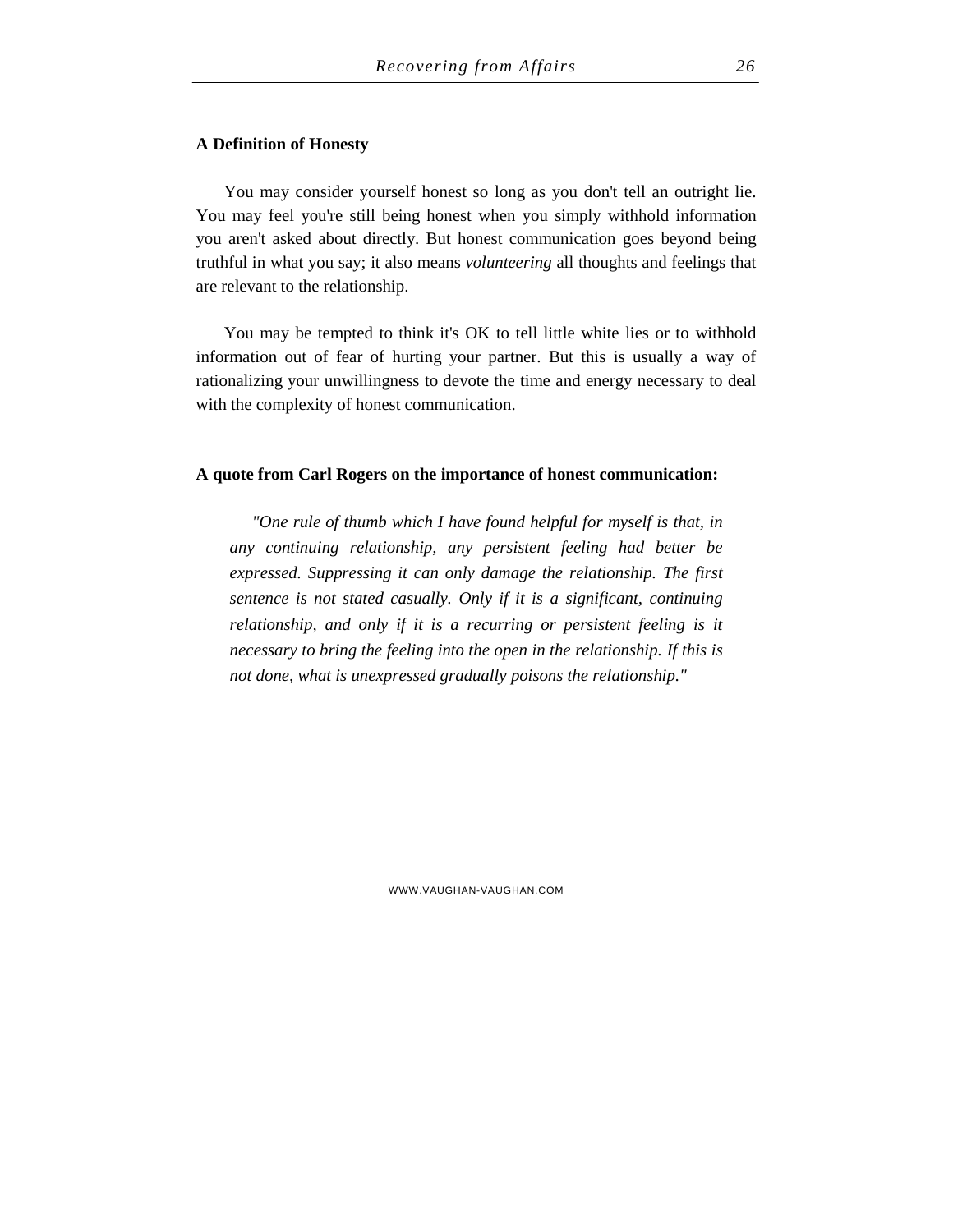#### **Some Benefits of Honesty**

Honesty is the most important ingredient in sustaining a solid, loving relationship. Unless both people are willing to commit to honesty and to investing the time and energy necessary to deal with all this, they're unlikely to make it together; or if they do, the emotional distance from the lack of commitment to doing what's necessary leads to a deadened, meaningless marriage.

- It allows you to know one another at a level of intimacy that leads to a deeper, more lasting trust than exists in most relationships.
- It allows your relationship to change and keep pace with the changes that inevitably occur in each of you separately.
- It keeps the channels of communication clear and the relationship vital by continuously providing challenges that can be used for growth.
- It allows each of you to know yourself at ever deeper levels as you commit to using all your resources to build the best relationship possible.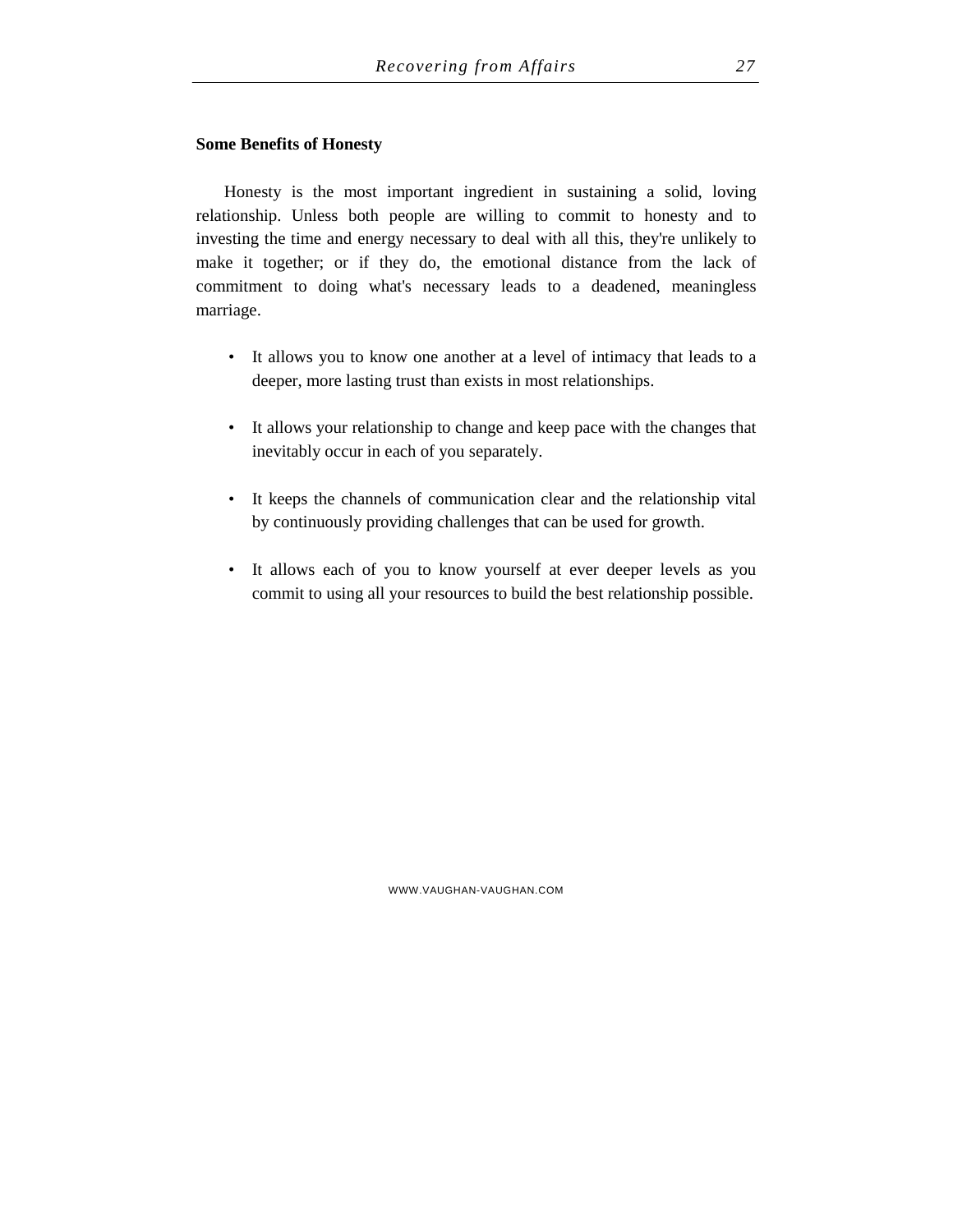**Communicating Effectively—"Adult" to "Adult"** (Especially When Giving Feedback)

| <i>Effective</i> Communication<br>(that reaches the "Adult")<br>focuses on: | <i>Ineffective</i> Communication<br>(that 'hooks' the "Parent"<br>or "Child") focuses on: |
|-----------------------------------------------------------------------------|-------------------------------------------------------------------------------------------|
| observations                                                                | assumptions                                                                               |
| behavior                                                                    | the person                                                                                |
| description                                                                 | judgment                                                                                  |
| "more" or "less"                                                            | "either/or"                                                                               |
| sharing ideas & information                                                 | giving advice                                                                             |
| usefulness to receiver                                                      | "release" for sender                                                                      |
| receiver's readiness to hear                                                | sender's eagerness to speak                                                               |
| "what" was said                                                             | "why" it was said                                                                         |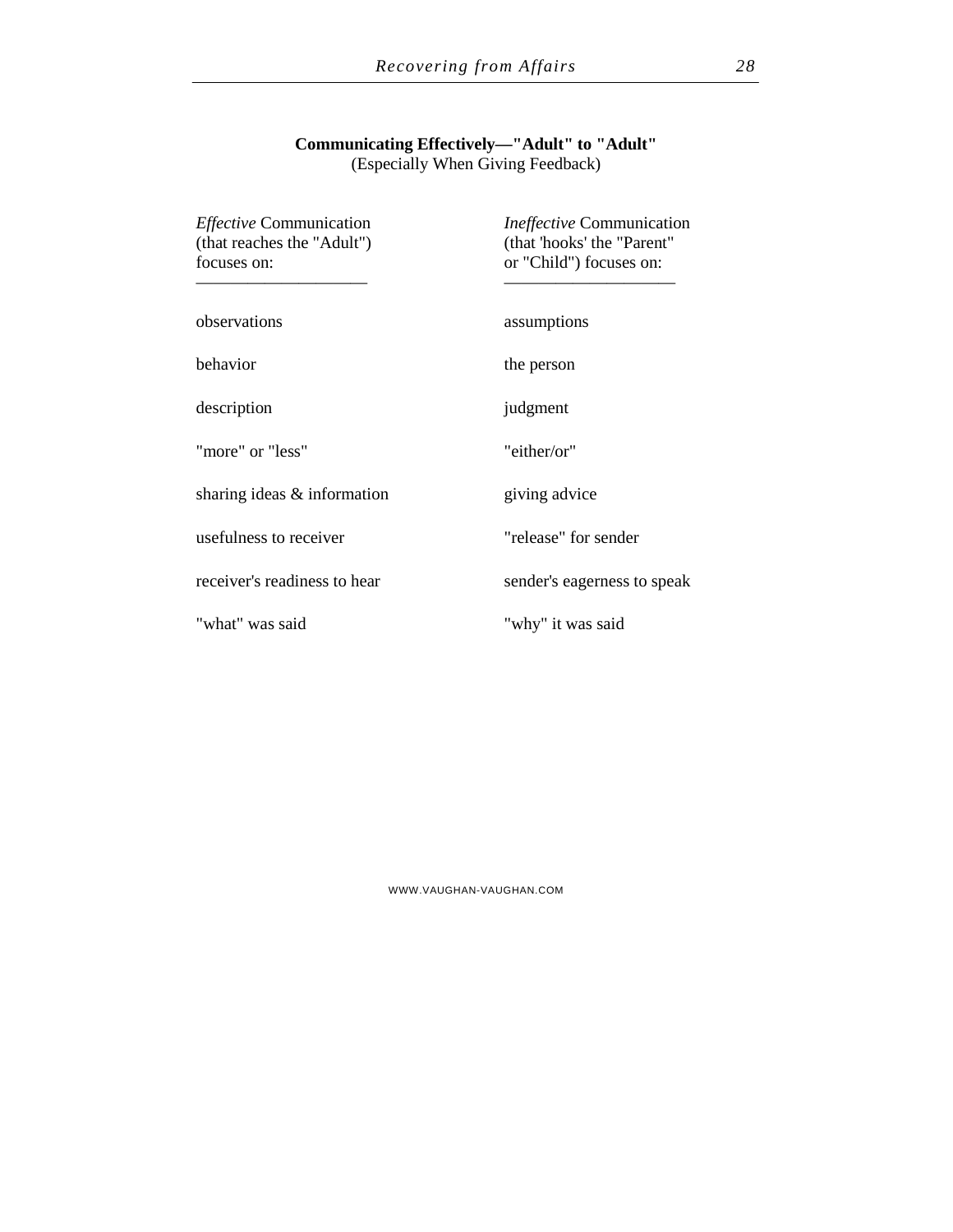#### **From an old Galician saying:**

*"When someone is honestly 55 percent right, that's very good and there's no use wrangling.*

*And if someone is 60 percent right, it's wonderful, it's great luck and let him thank God.*

*But what's to be said about 75 percent right? Wise people say this is suspicious.*

*Well, and what about 100 percent right? Whoever says he's 100 percent right is a fanatic, a thug, and the worst kind of rascal."*

#### **When Communication Involves Conflict**

Decide whether you'd rather be right or be in a loving relationship. If you insist on being "right" at the expense of your partner, you're paying a heavy price—one you probably wouldn't choose to pay if you considered the consequences. Always being made to be the loser or to be wrong in a disagreement will slowly kill your partner's love. A sense of fairness is essential for loving feelings to survive.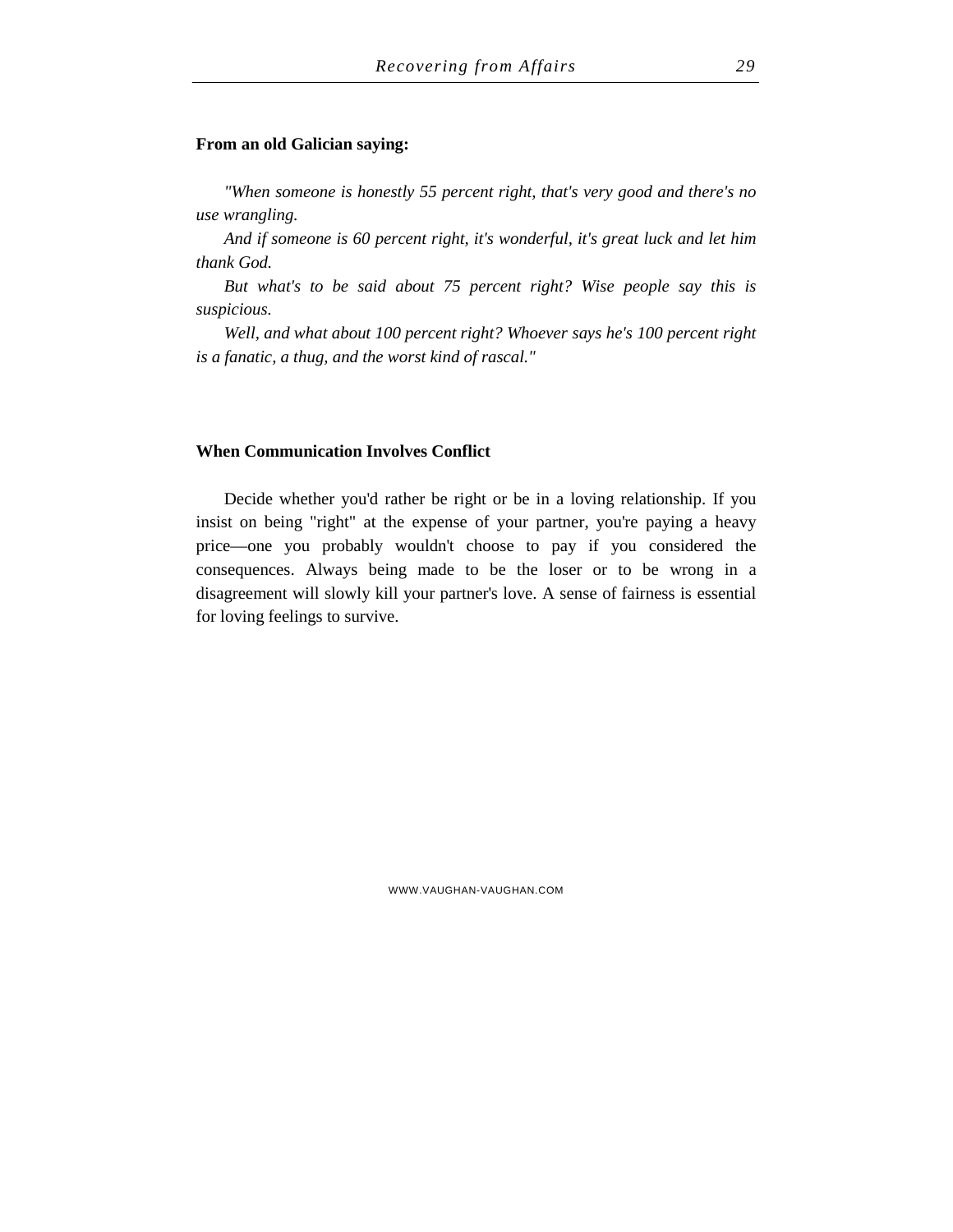#### **Your Words Make a Difference**

Be considerate in your choice of words. Part of being a responsible adult involves 1) understanding that words do hurt and 2) making a conscious effort to be accurate and considerate in your communications. (Don't let your anger cause you to say things you'll later regret.)

#### **How You Hear Your Partner's Words Makes a Difference**

Be generous; interpret your partner's words in the best possible way. Everyone needs at least one other person with whom they can share their innermost thoughts without fear of being judged or rejected. Be that person for your partner.

This is especially important when you know they're struggling to express themselves around a difficult issue—and one or both of you are upset.

When your partner is upset, they may overstate or misstate their feelings. It's up to you to recognize this tendency and not get "hooked" into responding in such a way as to escalate those feelings.

When you're the one who's upset, you're likely to exaggerate a tendency everyone has to some degree—that is, to overpersonalize what your partner says.

Each of you is likely to have times when you don't say exactly what you mean, so it's important to give each other the benefit of the doubt until you both are less emotional.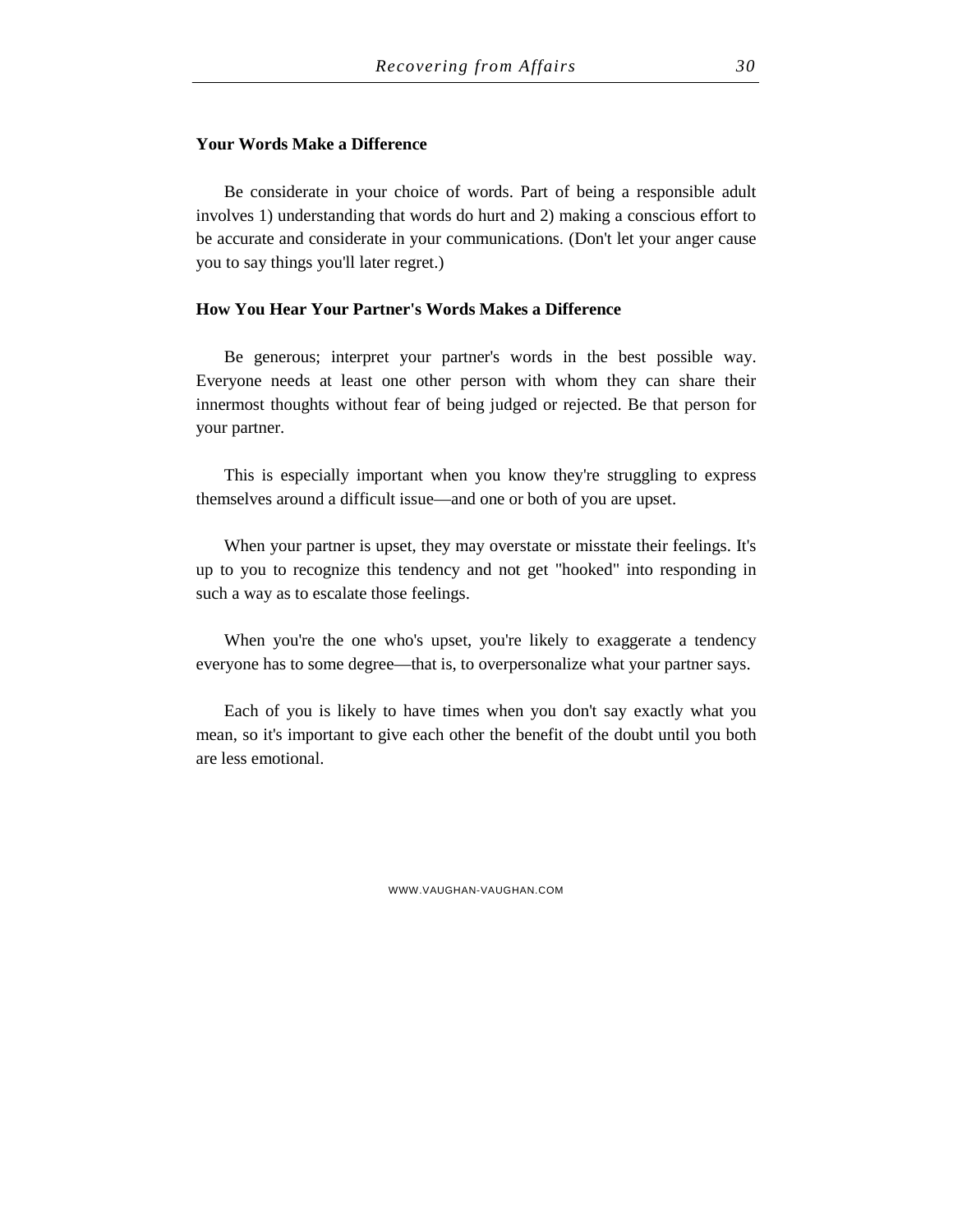#### **Listening is an Important Part of Honest Communication**

 We all know how good it feels to be truly heard and accepted, and how bad it feels to be ignored or rejected. None of us is born a good listener, but we can all learn to become one. Some key skills in good listening include:

- Making yourself available when the other person needs to talk, not just when it's convenient for you.
- Setting aside your personal agenda so that you can be fully present for what the other wants to communicate.
- Withholding judgement. (You don't have to agree with what's being said, but you need to accept it in order to support full communication.)
- Consciously avoiding the knee-jerk reaction to give advice or offer solutions to problems the other may be describing.
- Responding non-verbally and with short verbal affirmations and/or paraphrases to show you're hearing and understanding.
- Maintaining eye-contact and touching when appropriate to show support and attention.
- Listening to the feelings behind the words and accepting them. (Sometimes they're more important than the words themselves.)
- Listening to what is *not* said. An omission can be a telling clue to the total communication.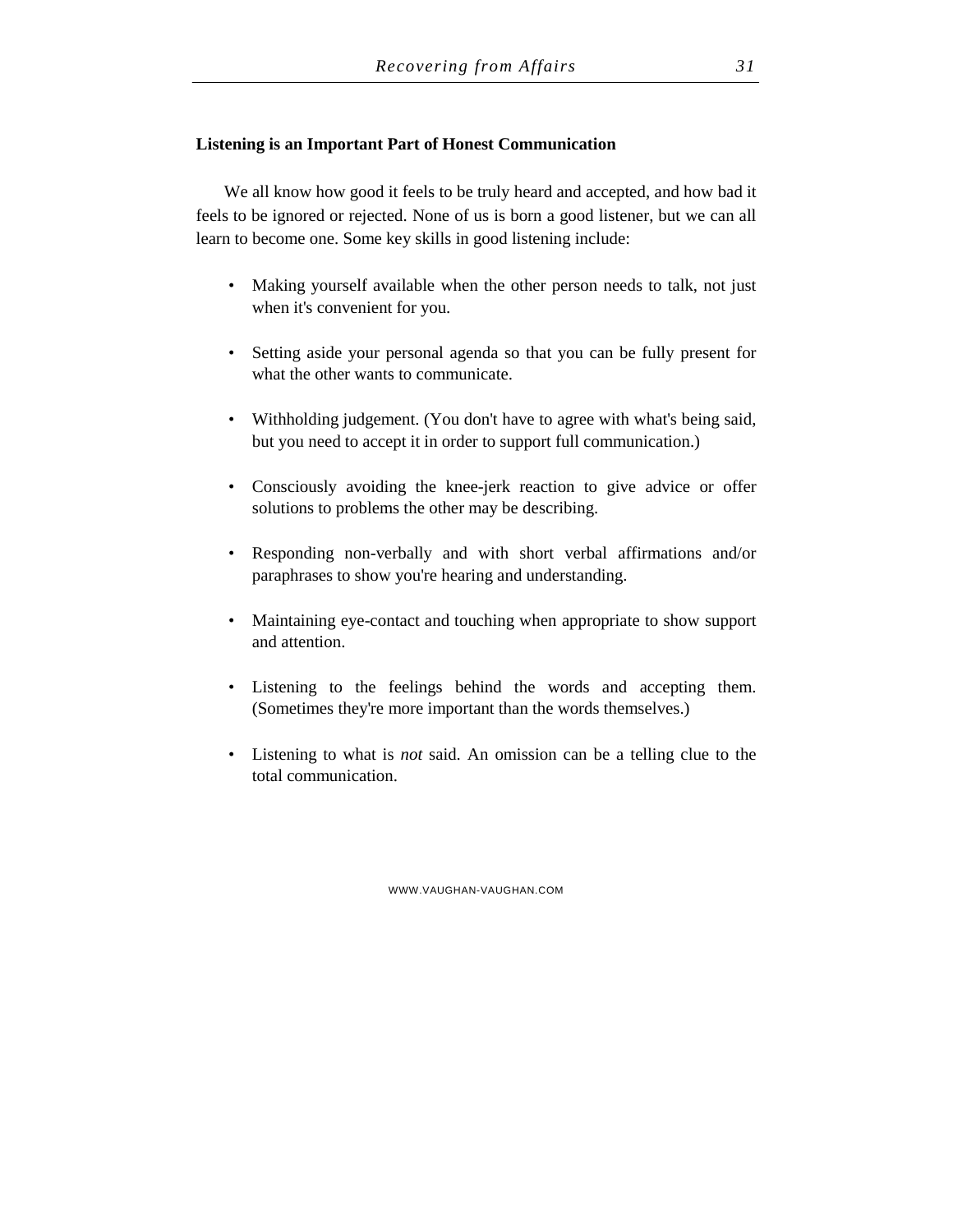#### **Trust**

Recognize that trust is the foundation for the things you value most in your relationship. It produces a sense of ease—a feeling that you're accepted by the other person and therefore you can be yourself—all of yourself. A high trust relationship frees you to think and act with spontaneity and energy.

In the absence of trust, you tend to be guarded in what you say and do. You're unwilling to let them know you at a deep level because you're afraid of what they might do with the information. Distrust produces feelings of constraint and discomfort in its mildest forms, and anxiety and fear in its most severe forms.

Broken trust can be repaired, but it can't be done quickly. Rebuilding trust calls for gradually establishing a pattern of trustworthy actions. Actively demonstrate your trustworthiness; don't just say "trust me." Actions really do speak louder than words—especially when the two are in conflict. Be judicious in keeping your commitments to your partner.

When you break a commitment, whether consciously or unconsciously, don't offer glib excuses or try to gloss over it. Face it honestly and directly. If it's a commitment you no longer intend to keep, own up to it and negotiate a new agreement. If it was an oversight on your part, offer a sincere apology, make amends where possible, and state your intention to do better next time.

Trust is not a simple aspect of a relationship that is either present or absent. There are many degrees or levels of trust; you and your partner may hold very different views of the trust that exists between you. As your *mutual* trust increases, so does the potential for satisfaction for both of you.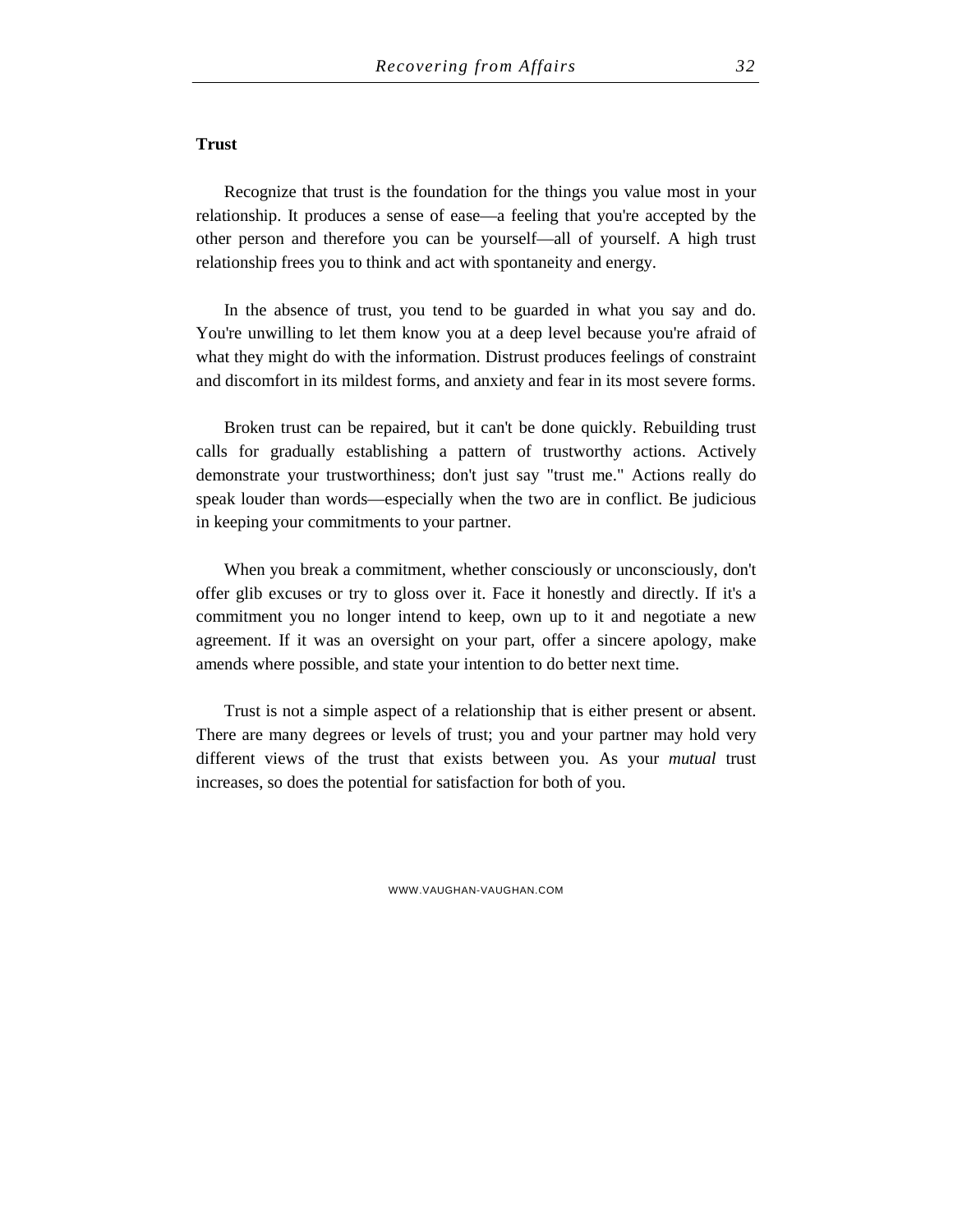#### **Intimacy**

Intimacy is one of the most paradoxical of life's experiences. It's appealing, intoxicating—and frightening. It's both a highly charged and a deeply peaceful experience. In moments of true intimacy, you drop the normal boundaries and allow yourself to be known more completely than in any other circumstance.

Never confuse intimacy with liking everything your partner says and does. You may be aggravated by differences of opinion or ways of doing things; that's inevitable in dealing honestly with another person.

Honesty, trust, and intimacy are inextricably intertwined. Generally speaking, as one increases, so do the other two. When one is strong, so are the other two.

#### **Fairness and Equality**

You can't sustain deep trust and intimacy without having a sense of fairness and equality in the relationship.

If there's an imbalance of power and influence—regardless of whether you are in the one-up or one-down position—the bond of trust will be weakened. And without that bond, you're unlikely to be able to maintain the kind of intimacy you want.

On the other hand, when you are genuinely committed to fairness and equality and are willing to demonstrate that commitment in all areas of your lives together, your trust and intimacy will continue to grow.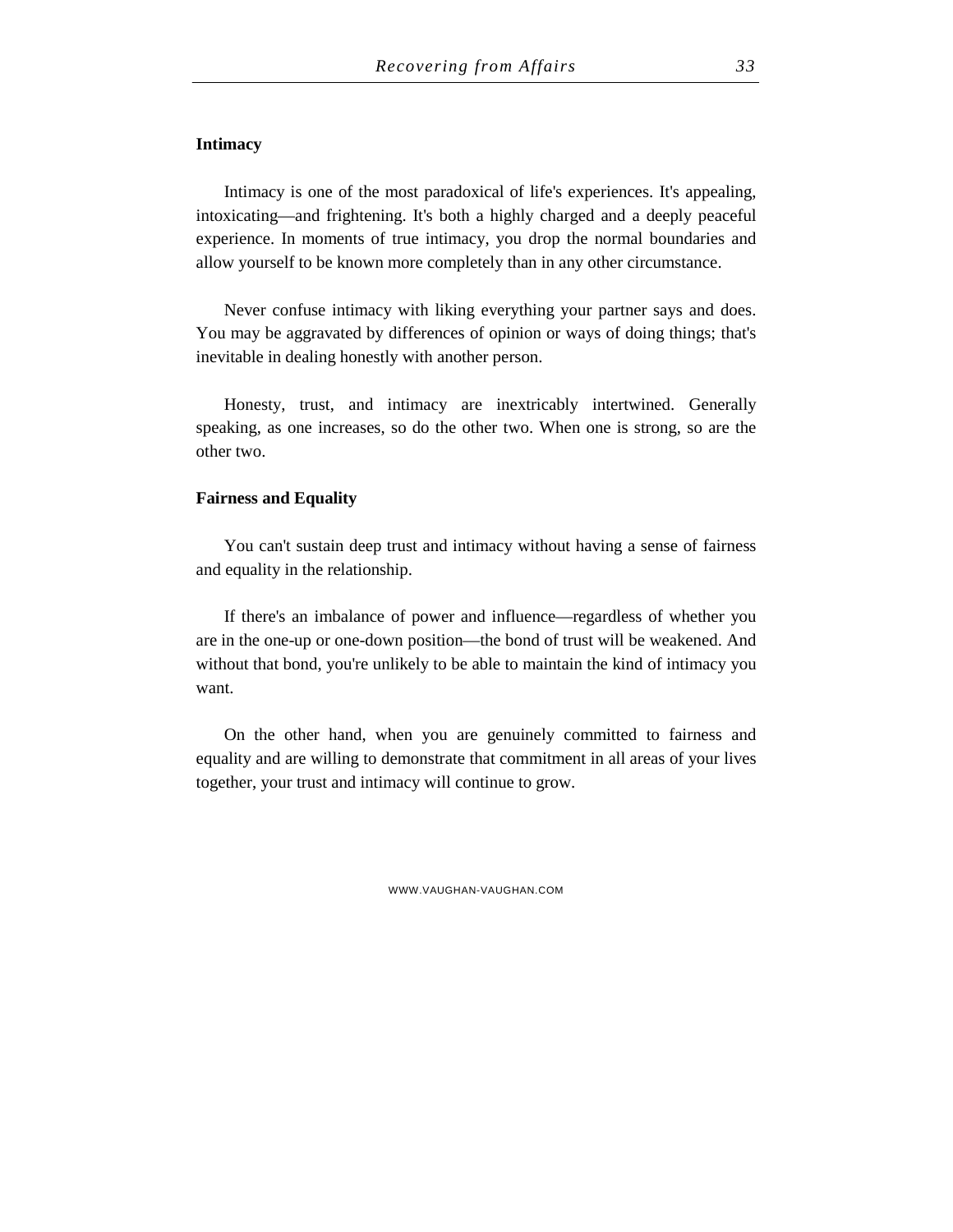#### **7**

#### **Making Decisions**

#### **Some Guidelines for Deciding to Stay or Leave**

(Excerpt from *The Monogamy Myth*)

- 1. Make your *own* decision (regardless of what others think).
- 2. Do not rush the decision.
- 3. Get as much information as possible about your own situation and about affairs in general.
- 4. Consider the emotional piece of this, but realize it's only one part, not the sole basis for a good decision.
- 5. Consider the practical factors involved (including money, kids, and other relevant issues), but realize the importance of balancing these concerns with the more personal, emotional needs.
- 6. Base the decision not just on the past, but on the future. No one has a crystal ball to see just what the future holds, but there are indications that can serve as a guide.
	- Is there a willingness to talk about what happened to try to learn from it?
	- Is there a willingness to use the information in a constructive way instead of using it as a way to punish past behavior?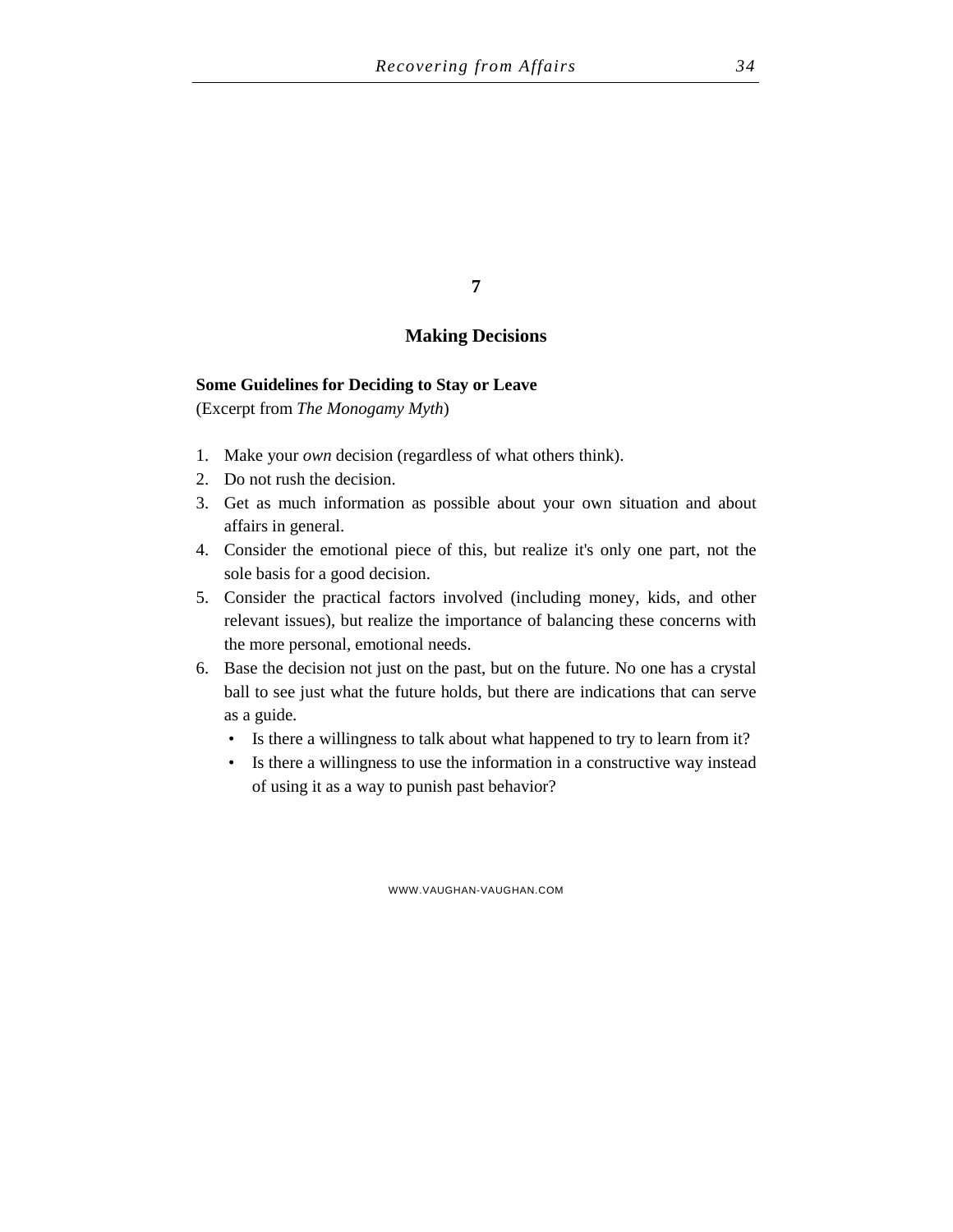- Is there a willingness to acknowledge attractions as normal and likely in the future, and a plan for ongoing discussions of these temptations?
- Is there a commitment to honesty as the basis of the relationship (rather than just a promise of monogamy)?
- Is there evidence of a willingness to be honest by ongoing sharing of thoughts and feelings about subjects *other* than affairs? (If there is not honest communication about other issues, there's little likelihood there will be honesty in talking about affairs.)

Even if there's no evidence of the things listed above *at this time*, does it seem reasonable to think of moving *toward* this way of relating? Changes of this kind don't happen overnight, but unless there's an indication of movement in this direction, there's little hope for developing a good marriage.

Deciding whether to stay or leave is a complicated decision, but carefully considering all these factors can help you sort through your personal values and priorities to make the decision that best fits your individual situation. And by making a carefully considered decision in a rational way, you should reap the benefits of being more confident and at peace with whatever decision you make.

In making this decision, be alert to the need to make your own decision, regardless of the opinion of others. Advice from well-meaning friends and loved ones can be plentiful and ill-conceived. It runs the gamut from "throw the bum/slut out" to "forgive and forget." *You* must decide for yourself about the future of the relationship, and you should reach that decision only after a careful consideration of the possibilities for the *future*—not just reacting to your emotions about what happened in the past.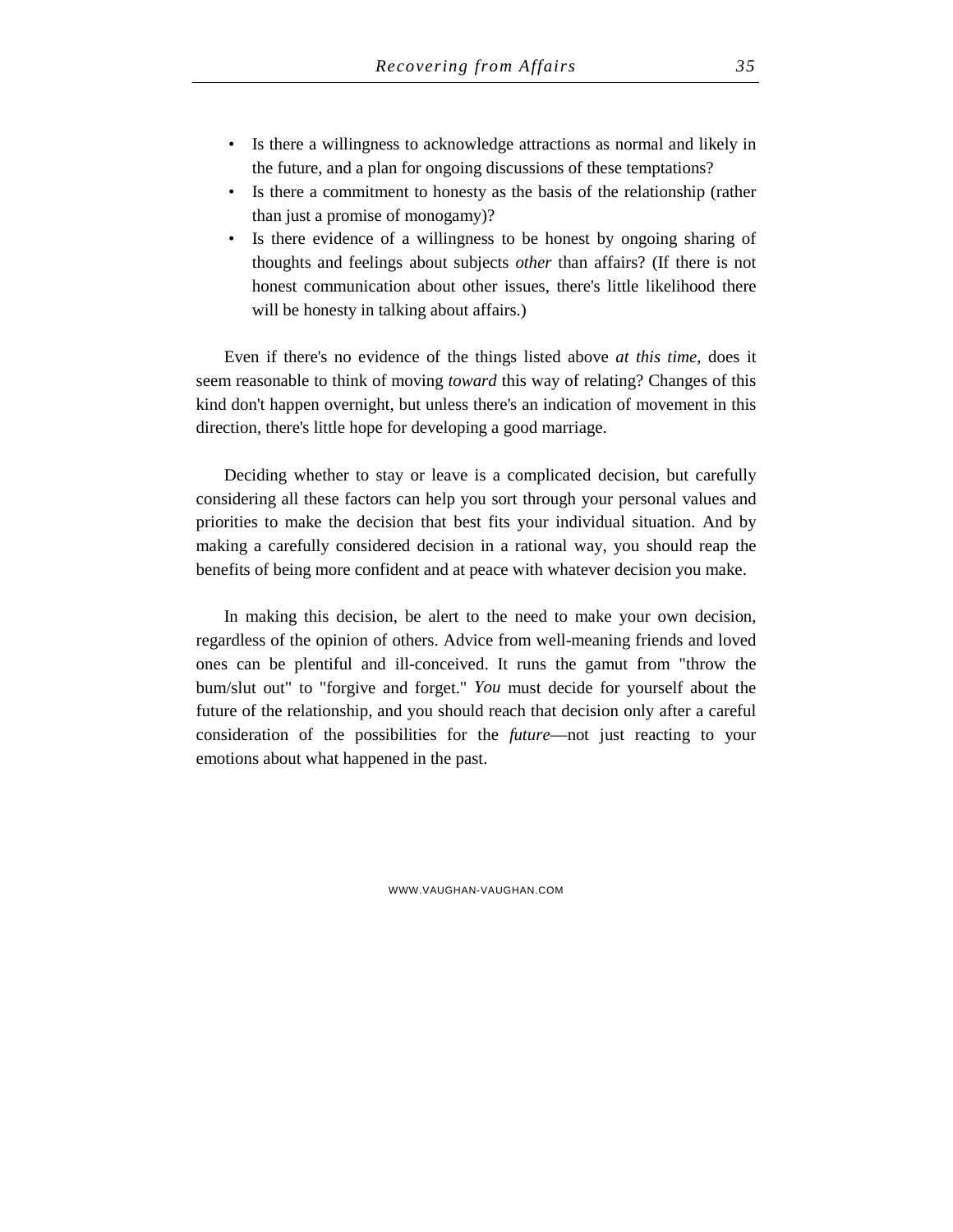#### **Some Couple Issues**

- Learning how to spend time together when one partner feels angry and the other feels guilty.
- Satisfying the "need to know"—tell it all or tell as little as possible?
- Learning to communicate
- Listening without judging, criticizing, or punishing
- Discovering new ways of relating
- Establishing real trust
- Developing a relationship that builds on what you've learned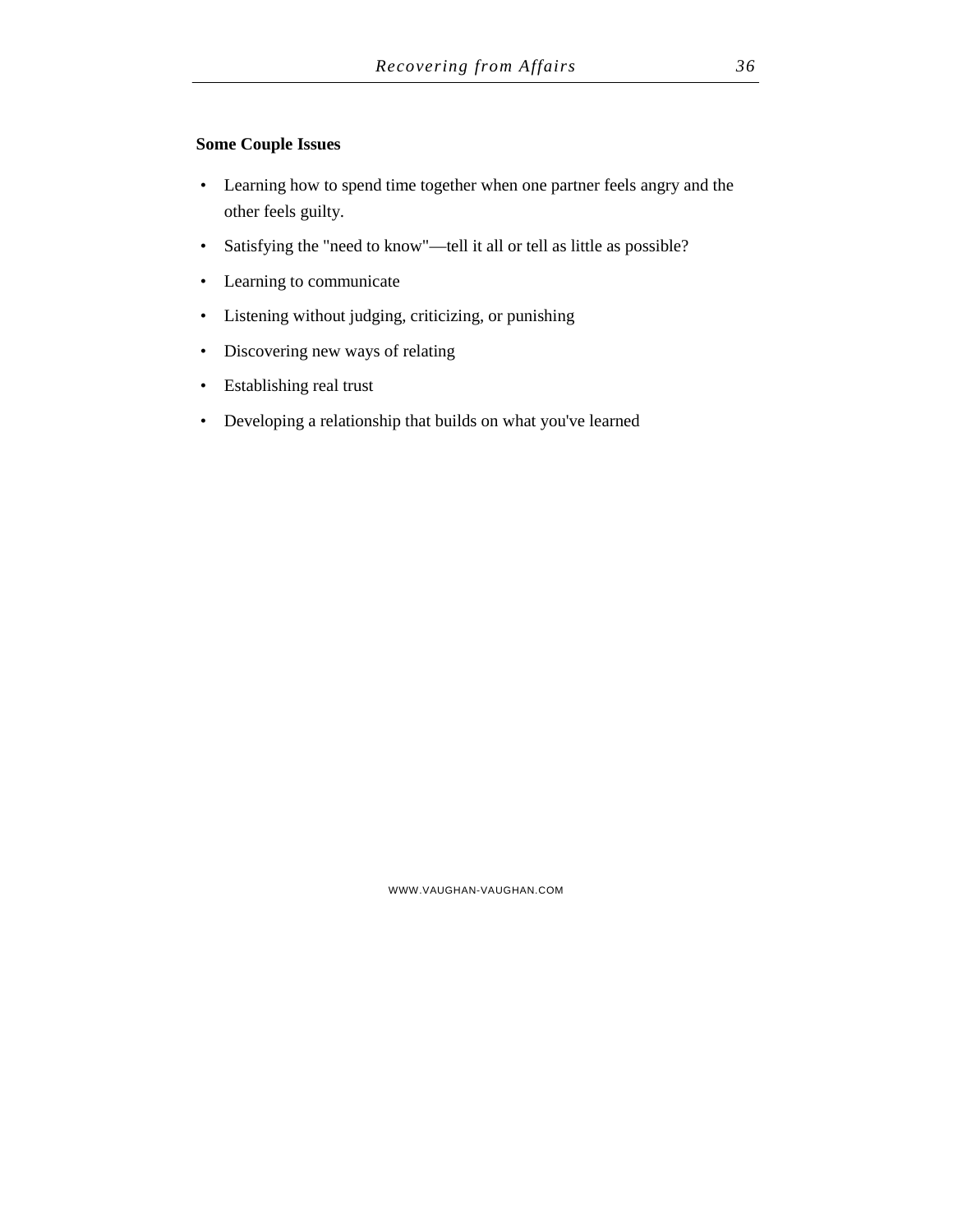#### **8**

#### **Learning to Live With What Has Happened**

#### **Suggestions for a Healing Contract**

- We're going to work this out. It will require time, patience, forgiveness, and persistence on both our parts.
- Neither of us is totally to blame and neither of us is totally innocent for our predicament. We share joint responsibility for creating our problems, and it will take plenty of effort on both our parts to clean them up.
- We are bound to have some ups and downs as we get rid of some issues, only to find some more beneath them, and as we try new behaviors that won't always feel as comfortable as our old habits. There may be some days, in fact, when we create more issues than we resolve, but we will persevere.
- We will celebrate the highs and *work through* the lows as quickly as we can, with the sure knowledge that we can and will create more and more highs and fewer and fewer lows.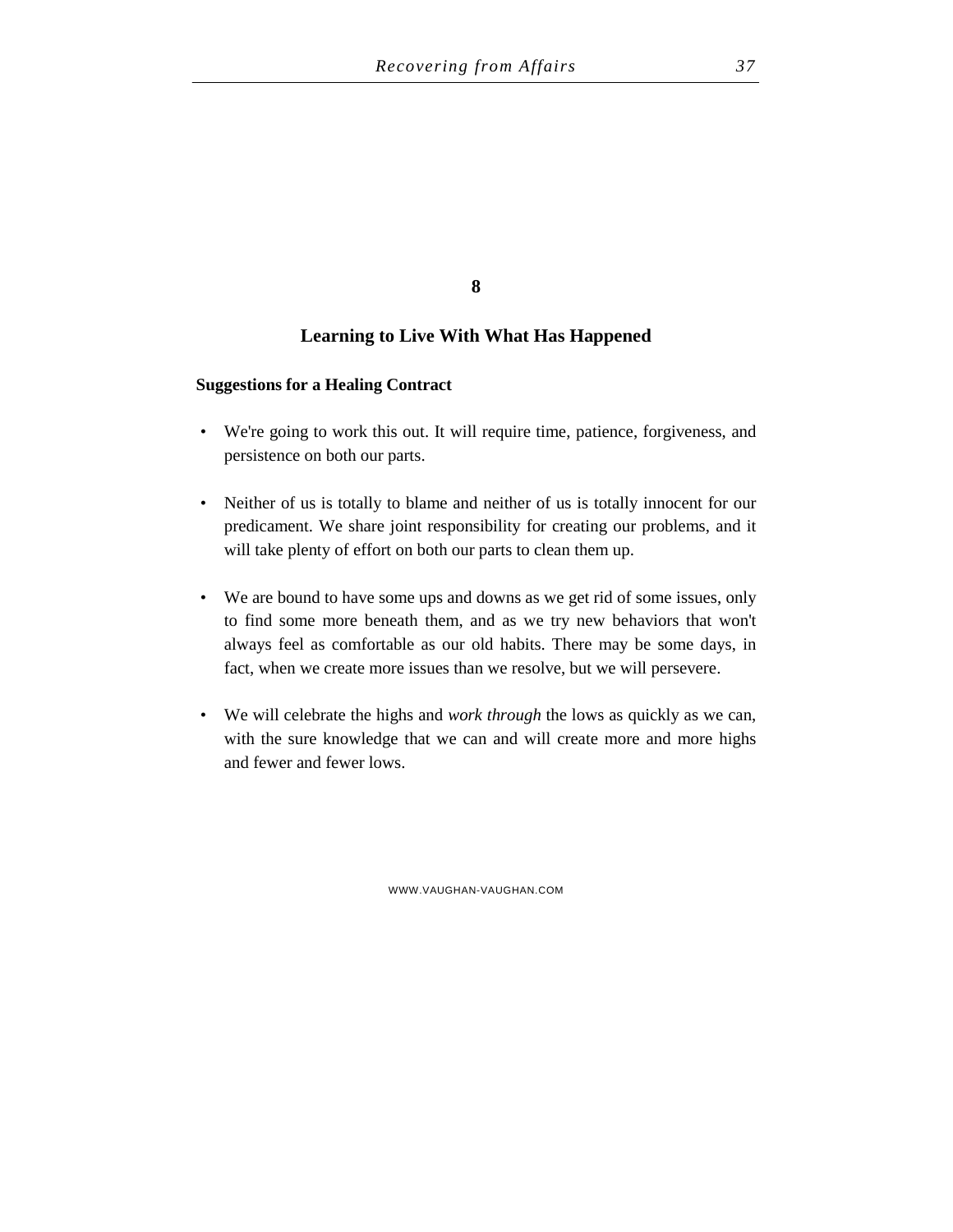- This is not a trivial undertaking. On the contrary, it ranks right up there with raising a child and preparing for the Olympics in terms of difficulty and significance. We choose to do it because we want to have the most satisfying relationship possible, not just muddle through.
- We will make it by consciously using our love for each other to sustain us, by thinking clearly and communicating honestly, and by learning from our mistakes.
- We will approach every conversation with the assumption that "the facts are friendly" and it's in our mutual best interest to deal with the realities of our life together. We will not use information to punish each other nor will we withhold information in an effort to protect ourselves or the other.
- We will commit quality time to working on our relationship, but we must get on with the rest of our lives—and we will not involve others in our work inappropriately.
- We will not pretend this never happened. Like trying to avoid "an elephant in the room," it's artificial to try to avoid referring to this experience. Saying "we never talk about it" is *not* a sign of having recovered; recovery means you are able to talk about it just as you talk about any other significant event in your lives. When these reflections can take place without undue rancor or emotionalism, you'll know the satisfaction of recovery.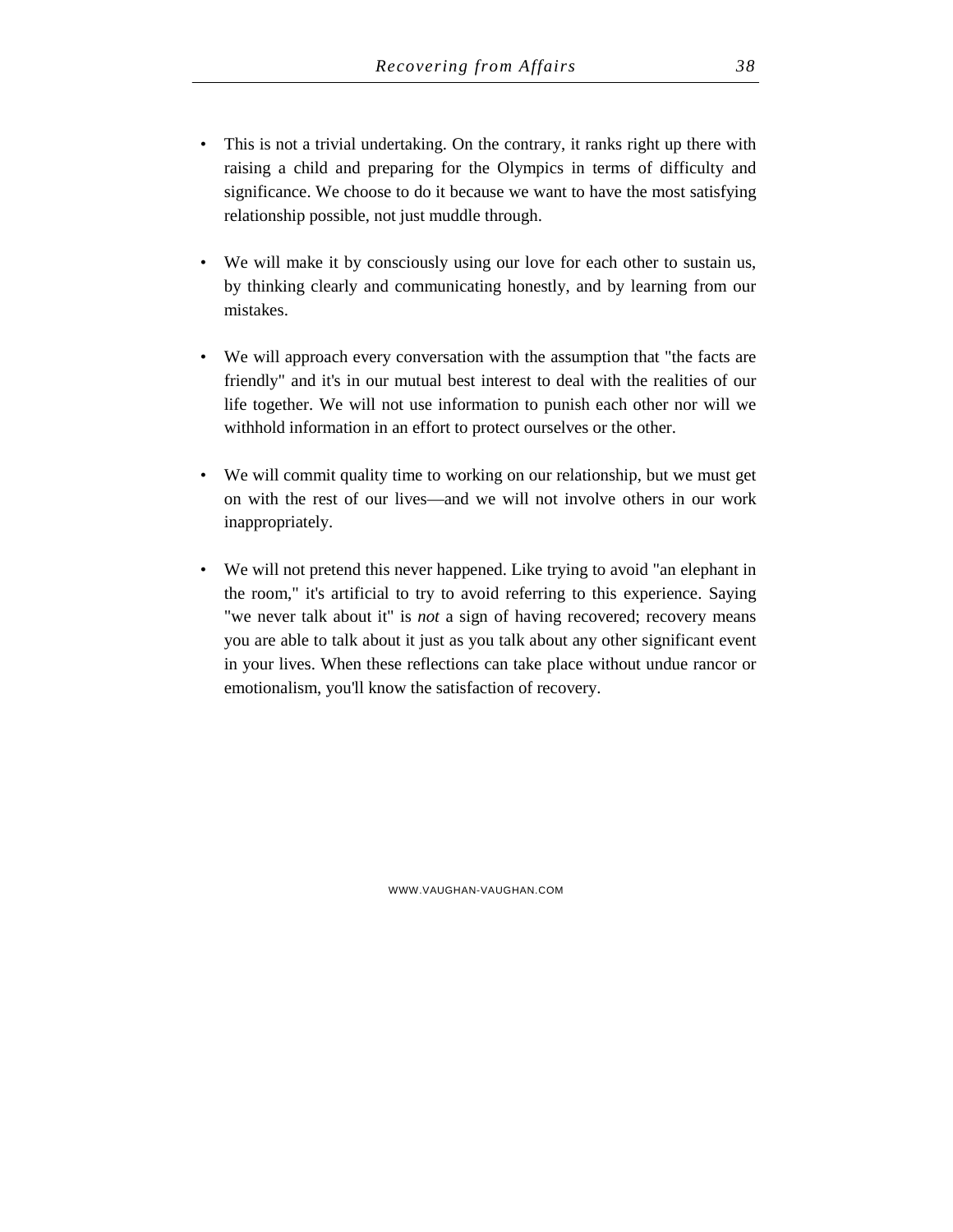#### **What to do to help heal a broken or damaged relationship:**

- Affirm your love regularly.
- Describe in clear, specific terms the kind of relationship you want to build.
- Listen better than you've ever listened before (without judging).
- Resist the temptation to punish your partner for whatever "transgressions" you think they committed or any they acknowledge. Reinforce them for being forthcoming and try to get a full understanding of the behavior at the time it happened in the context of your relationship. Finally, together, develop better ways of behaving in the future.
- Acknowledge your joint responsibility for creating whatever problems exist in your relationship.
- Share your ideas about how other people have influenced you for better or worse. Forgive those you believe added to your problems and know that you can choose to act differently from the way they "taught" you to act—starting today. ("The way you are may be your parents' fault, but if you stay that way, it's your own fault.")
- Do your fair share of emotional work. When you've been collecting hurts and resentments for quite a while, it's essential to clear enough of them out to make room for the loving, positive regard you want to have for each other.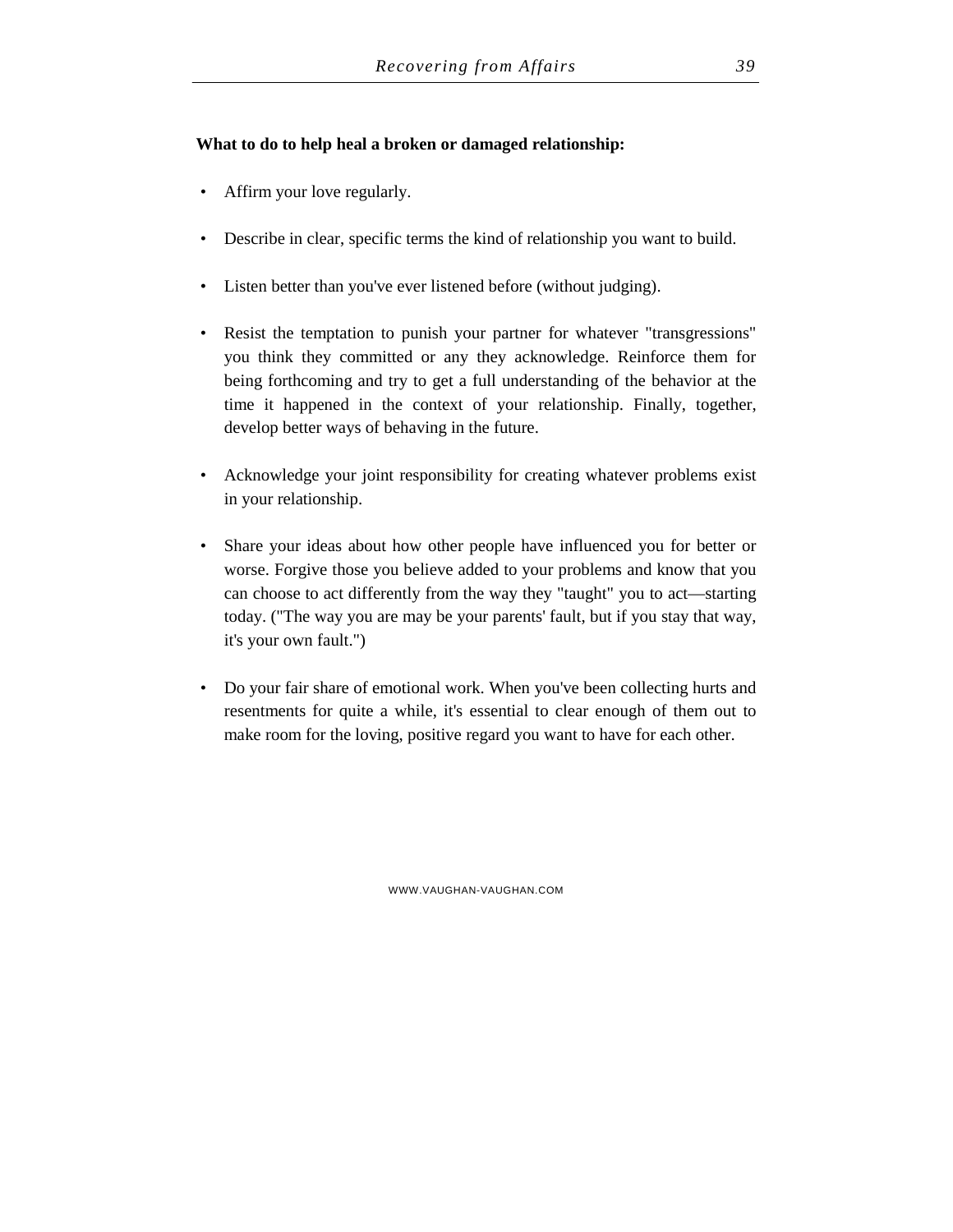#### **What to do to help heal a broken or damaged relationship (continued):**

- Manage your self-talk. Angry and loving feelings don't grow well together. In fact, angry, resentful feelings are like weeds; they grow like crazy and tend to choke the loving feelings unless you consciously choose to support them.
- Look for ways to give your partner what they need. Ask for what you need. Don't be addicted to getting it.
- Acknowledge and celebrate your progress. Don't wait for major breakthroughs. Notice and enjoy every small step in the right direction.
- Don't be afraid to laugh and cry together.
- Working on a relationship can be extremely draining—probably because you're struggling to understand what the other is saying and to clearly express your own thoughts—*and* you're intensely emotionally involved. Be sensitive to each other's capacity to do the work. Pace yourselves. Intersperse some time-outs to gather your thoughts and refresh yourselves.
- To the degree you can enjoy having sex together, do it! It can make a significant contribution to the healing process.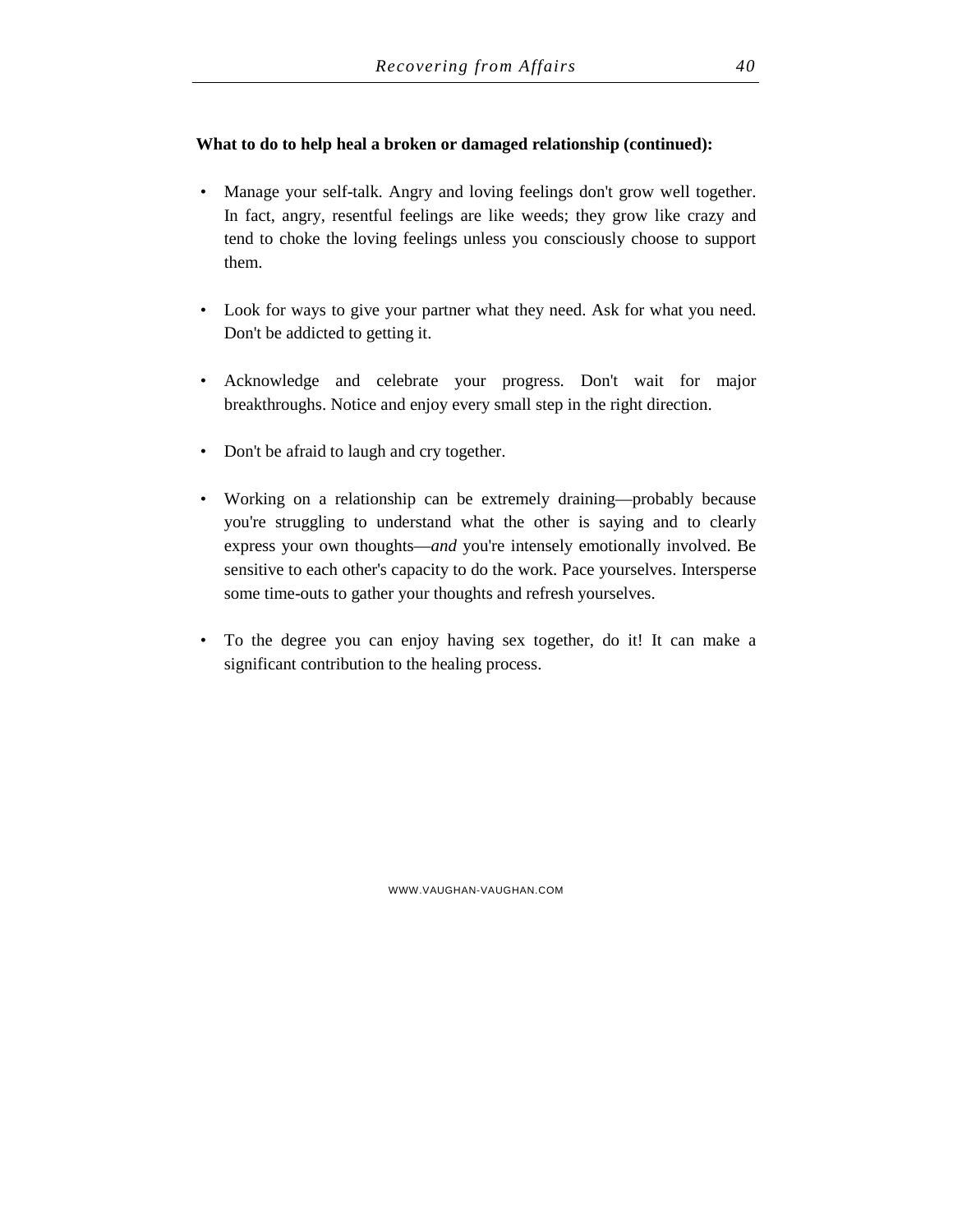#### **An Adult Approach to Commitment**

- I love and accept you right now—as you are and as I know you.
- I know you will change in ways neither of us can imagine, because you have virtually unlimited potential, and change is the essence of life. I will strive to support your growth, even though it may include some change that I would not prefer.
- I freely choose to build a life with you that is positive for both of us and for those around us. I know this means improving the relationship skills we now have and learning new ones as needed. Our relationship is not perfect now, and it doesn't have to be. It's up to us to make it the best it can be on a continuing basis.
- I will give our relationship a high place on my agenda by committing time and energy to the work of sustaining and developing our love. I will never take it for granted and assume that it can wait while we tend to the myriad of other things that will constantly be competing for our time and energy.
- I will share with you all my thoughts, feelings, and actions that impact you and our relationship. I want and need the same from you.
- I will keep you informed of other significant changes occurring in the way I view and experience my life and our life together.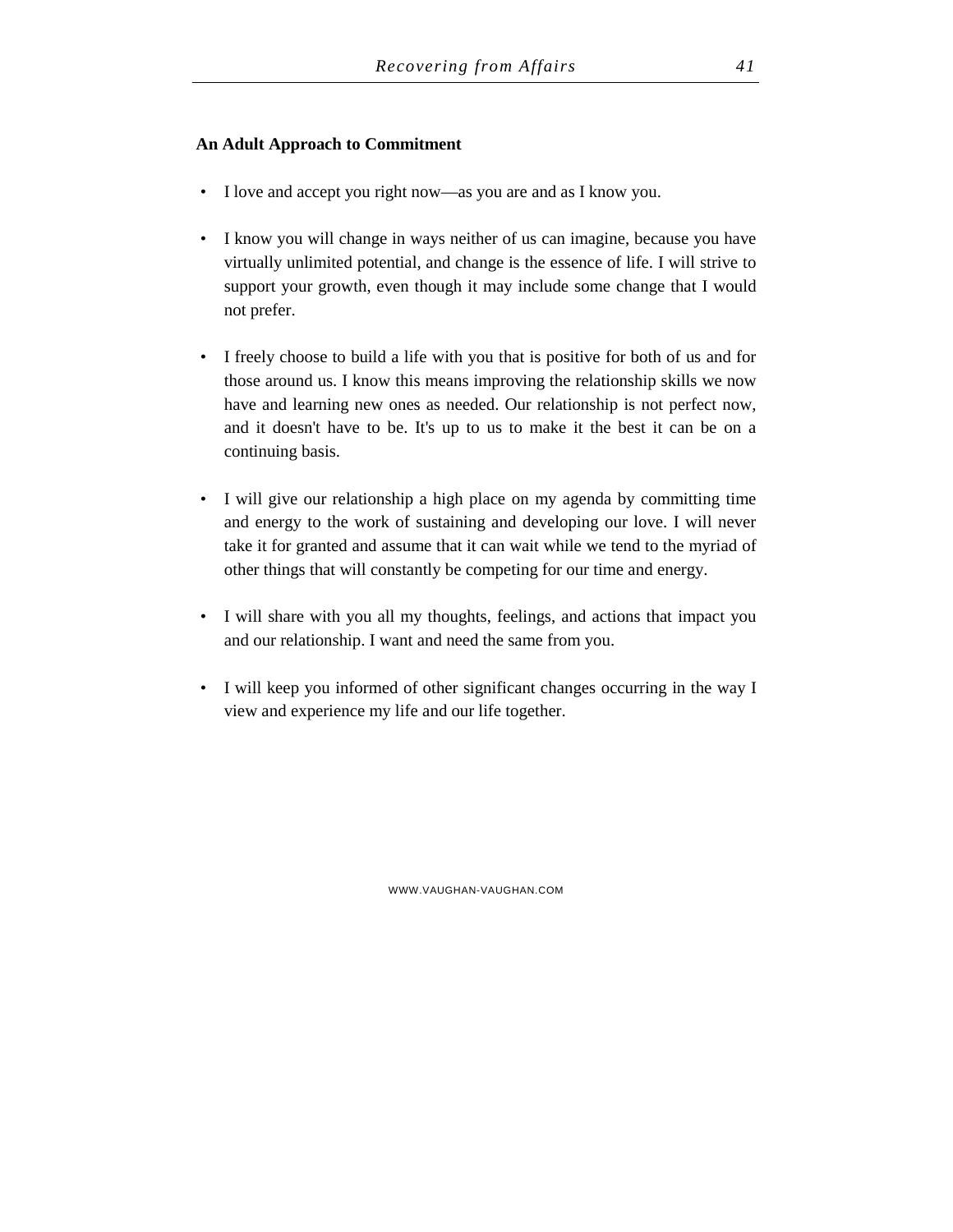#### **An Adult Approach to Commitment (continued):**

- I will do my part to build with you a life of learning. Honest, caring communication will be our primary way of sustaining our love and learning to love more effectively.
- I know that neither of us can meet all the needs of the other. I will work with you to find the right balance of time together and time apart so that we can each satisfy some of our important needs with others and in separate activities. I know that this balance will change over time as our life circumstances and the world around us change.
- In committing to build a life together, we are each giving up some of the freedom we had when living alone, and we are gaining the tremendous benefits of facing life's vicissitudes from the vantage point of a solid partnership. I welcome your support and I will be there for you when life throws us the inevitable curves.
- I will consciously seek to add fun to our lives as long as we're together. Life is serious enough without our unduly adding to it by taking ourselves and our circumstances too seriously.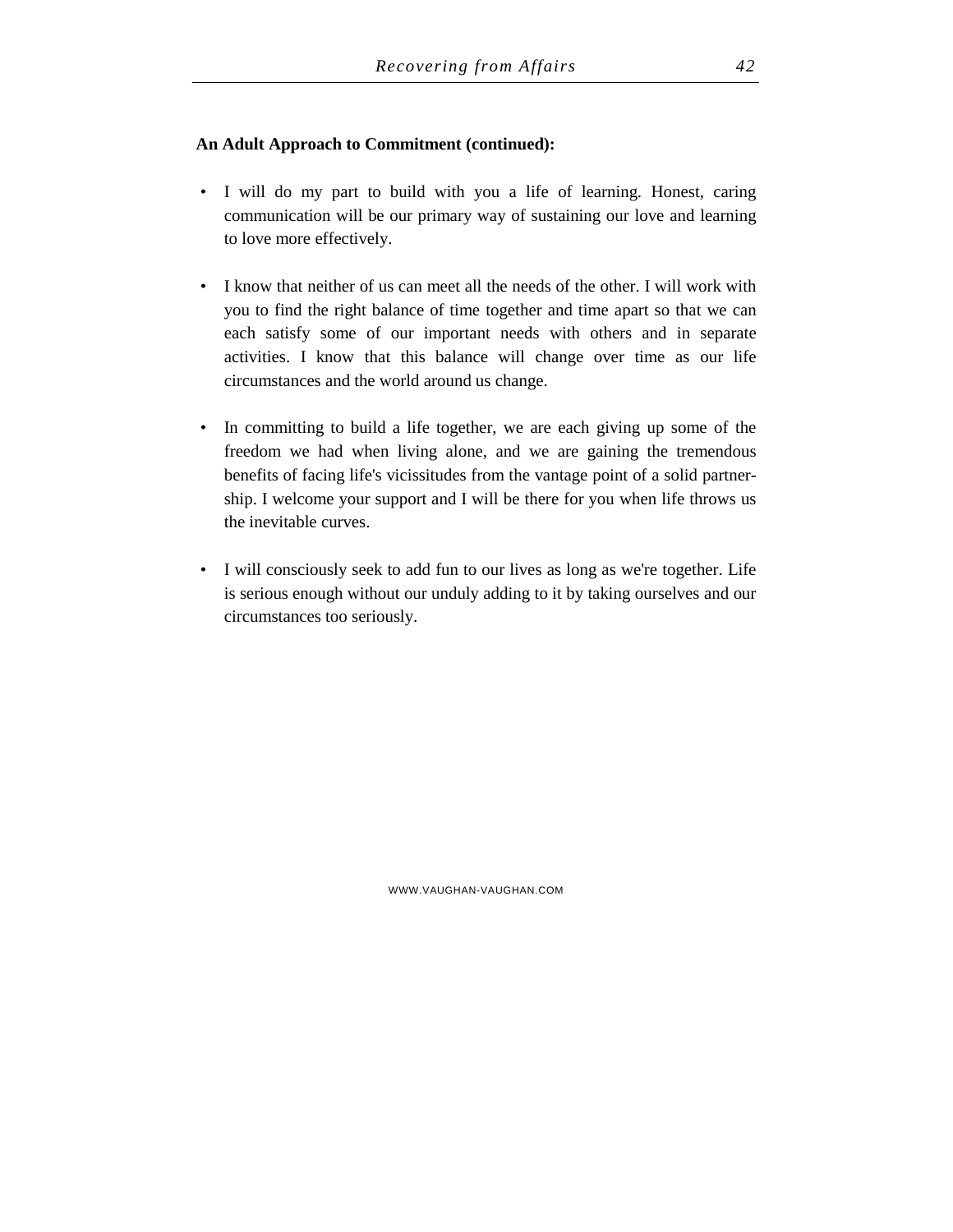#### **Preventing Future Affairs**

By recovering from this experience, you're prepared to face the future without repeating the false ways of thinking about preventing affairs that you may have blindly accepted before. Whether with the same partner or another, you now have a chance to think clearly about what's at stake and what's involved in having a monogamous relationship. Re-reading the following lists can reinforce what you've already learned the hard way.

What doesn't work:

- Repeating the marriage vows doesn't prevent affairs.
- Love doesn't prevent affairs.
- Religious commandments don't prevent affairs.
- Parental injunctions don't prevent them.
- Being the "perfect" partner doesn't prevent them.
- "Spicing" up your sex life doesn't prevent them.
- Having more children doesn't prevent them.
- Threats don't prevent them.
- Simple promises don't prevent them.
- Getting caught doesn't prevent them.

What is most likely to work:

- Awareness that no one is immune to having an affair.
- Discussion and agreement about your commitment to monogamy.
- Regular renewal of your commitment.
- Acknowledgment that the issue of monogamy is never settled once and for all.
- Ongoing, honest communication about everything that impacts your relationship.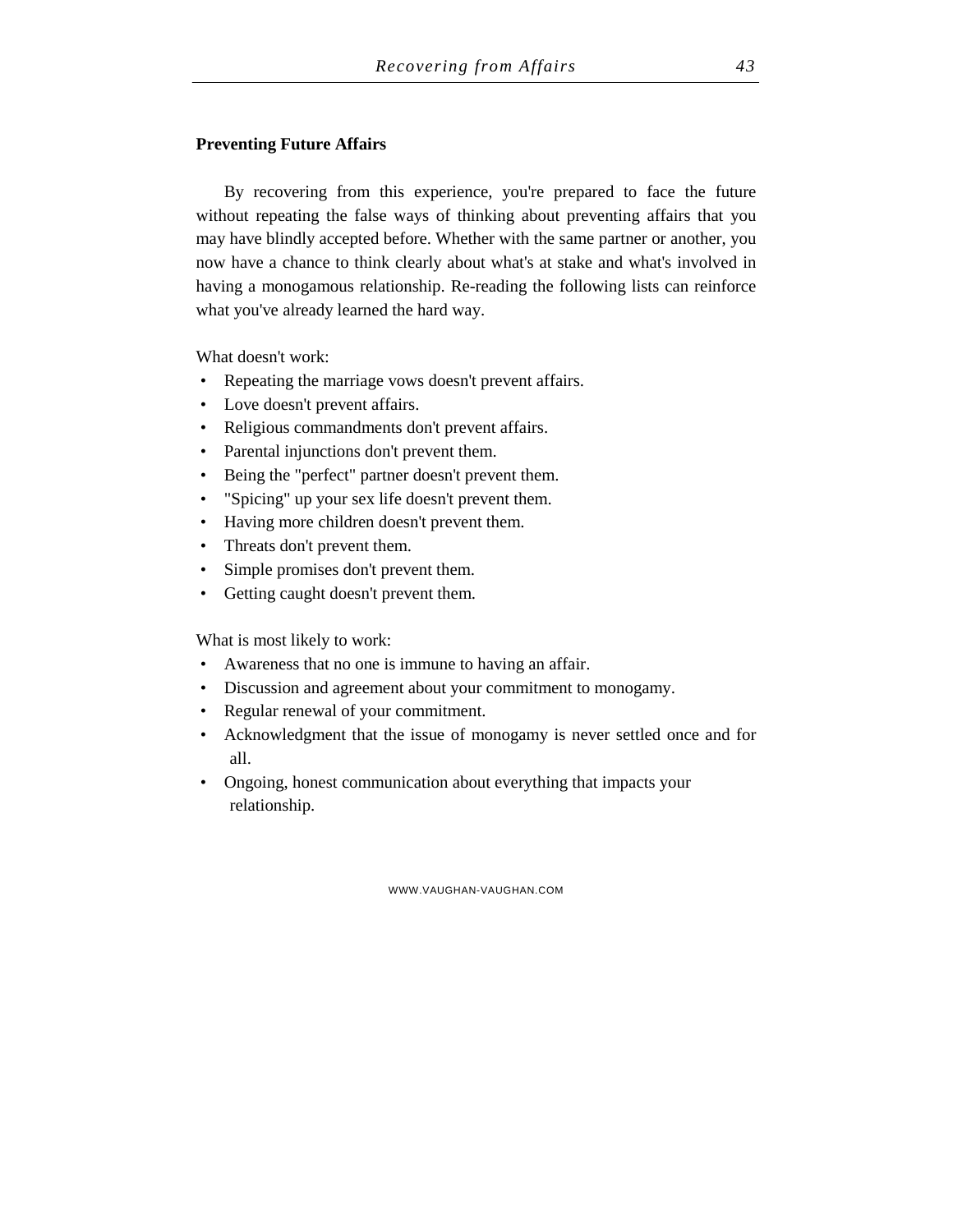#### **Starting Over**

Whether with your partner or on your own, you're in essence starting over on a whole new phase of your life. There are many ways in which you will be affected by this transformation, but it requires your clear thinking to gain the most possible. (Remember: "that which doesn't kill you makes you stronger.")

- You need to redefine the way you see yourself and your place in the world.
- You need to accept that you are now different because of this experience but recognize that you're OK.
- You need to see that while no one would *choose* this experience as a way of achieving personal growth; nevertheless, that can be the result.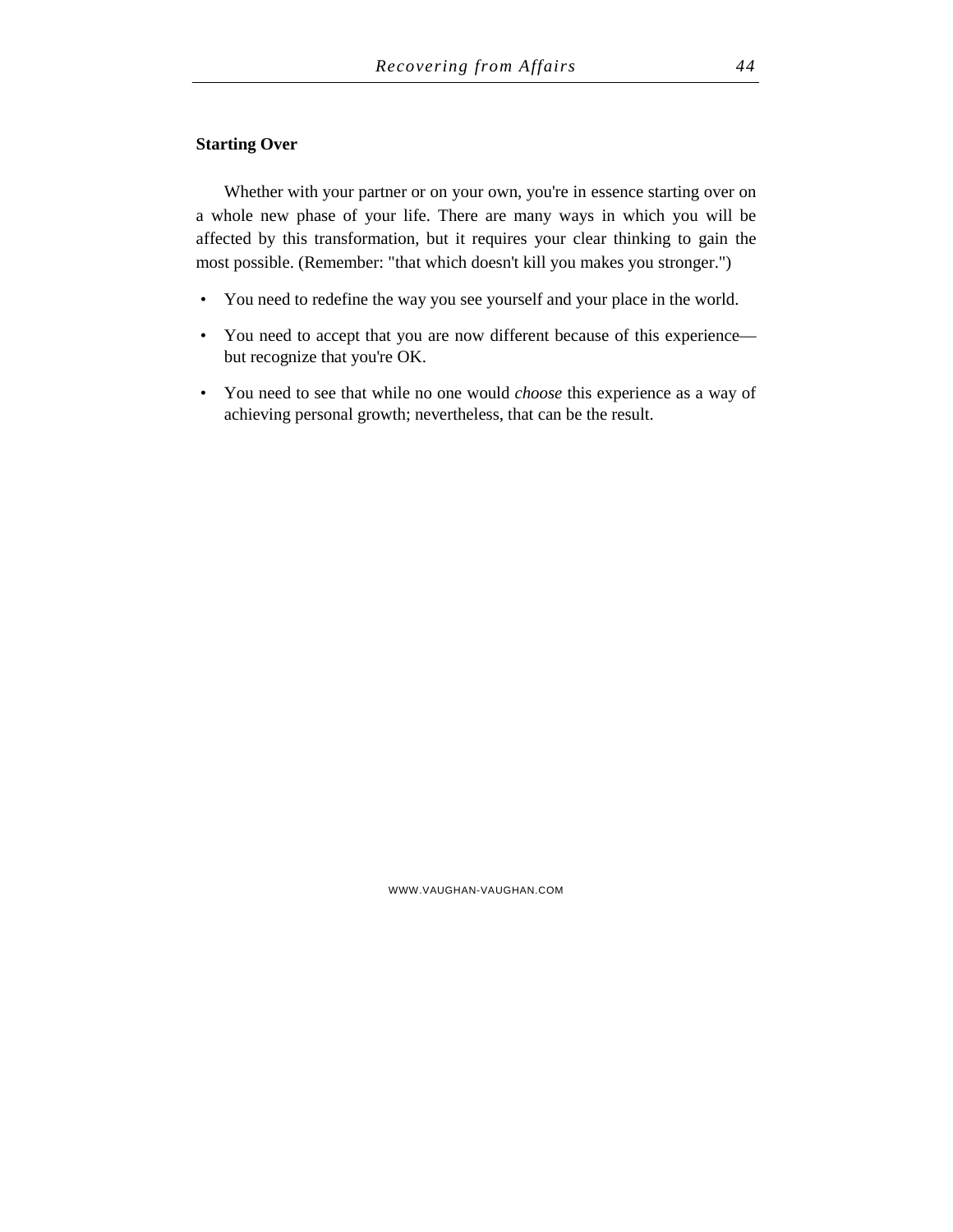# **Appendix: Other Resources**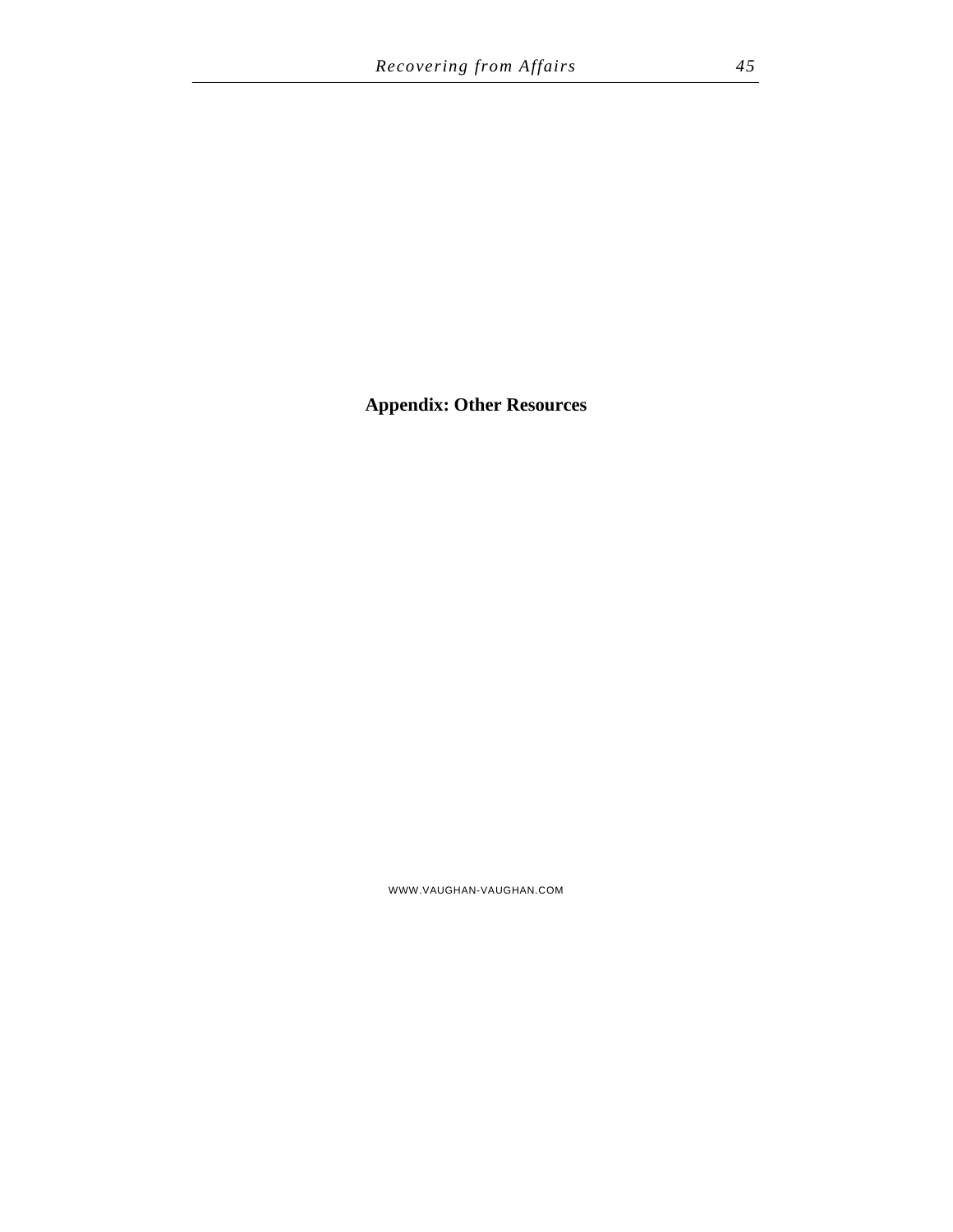#### **Three Types of Communication Issues**

Excerpted from *Straight Talk: A New way to get closer to others by saying what you really mean* By Sherod Miller, Ph.D., Daniel Wackman, Ph.D., Elam Nunnally, Ph.D., and Carol Saline

| <b>Topic</b><br><b>Issues:</b> | <b>Personal</b><br><b>Issues:</b> | Relationship<br><b>Issues:</b> |
|--------------------------------|-----------------------------------|--------------------------------|
| housing                        | self-esteem                       | sex                            |
| friends                        | identity                          | trust                          |
| career                         | values                            | jealousy                       |
| money                          | energy                            | affection                      |
| children                       | responsibility                    | commitment                     |
| leisure                        | success                           | decision-making                |
| contraception                  | appearance                        | control                        |
| drugs                          | goals                             | communication                  |
| work                           | habits                            | boundaries                     |
| clothes                        | health                            | closeness/distance             |
| time                           | recognition                       | cooperation                    |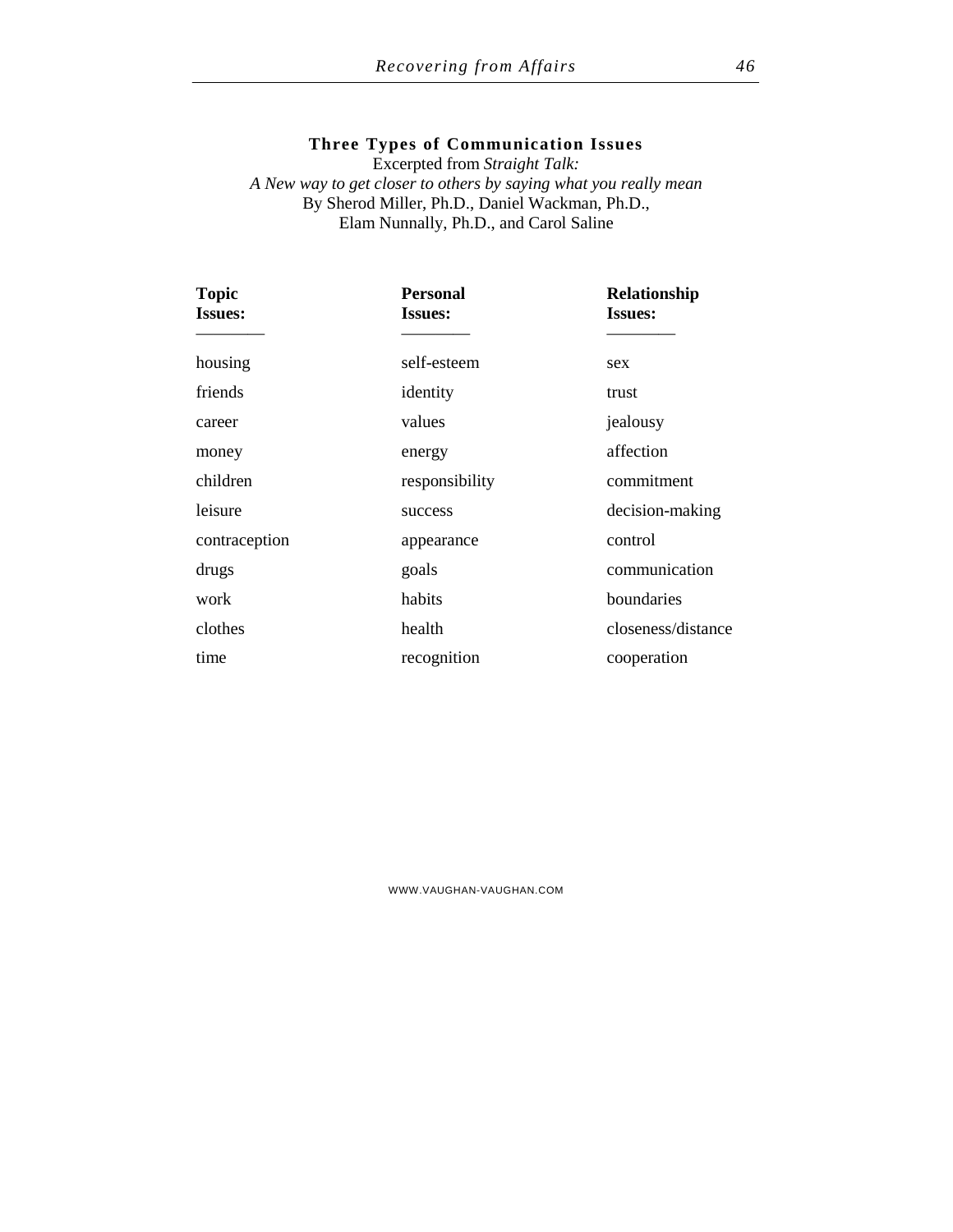# **Excerpts from the book** *Relationships in Recovery* **by Emily Marlin**

"Just as 'rigorous honesty' cannot be used as an excuse to hurt someone, however, the fact that the truth may hurt your partner should not *in itself* be used as an excuse to *avoid* telling the truth. Naturally, the truth sometimes hurts; but lying or continuing a pattern of dishonesty sometimes hurts even more.

#### *Before you tell the whole truth*, ask yourself:

- 1. What do I hope to accomplish by revealing this truth?
- 2. What are the possible consequences of my disclosure?
- 3. Will revealing this truth hurt the person I tell?
- 4. Will revealing this truth hurt a third person?
- 5. Do I have the right to involve a third person?
- 6. If I know that some of the details are unnecessary and may be harmful, is it possible to tell this truth without revealing every little detail about it?

*Before you decide to remain silent*, ask yourself:

- 1. Will keeping this truth secret harm the other person?
- 2. If that person inadvertently learned my "secret," would he or she be most hurt by my failure to be open and honest?
- 3. Will this particular secret make it impossible for us to make honesty the cornerstone of a Mutual Partnership in this relationship?
- 4. Is this secret an isolated incident or part of a pattern of dishonesty on my part?
- 5. How would I feel if the other person had this secret and didn't tell me?
- 6. How is my ego tied up with my secret? Am I worried about how the other person will see me if I expose myself in this way?
- 7. Have I decided to avoid doing the honest thing, simply to escape the personal consequences of my actions?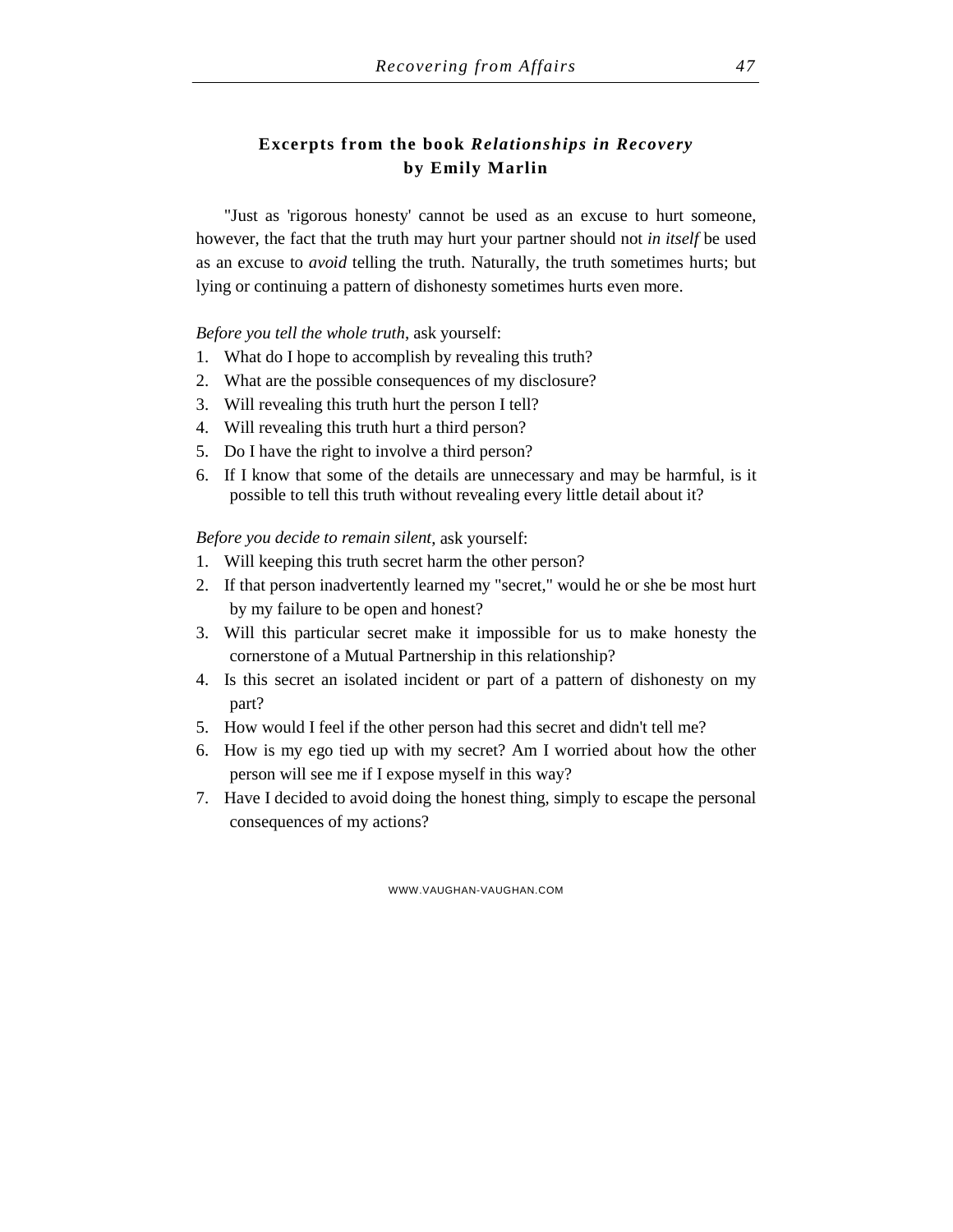#### **MALE/FEMALE STYLES**

Ideas from Joe Tanenbaum's Book: *Male & Female Realities*

Communication differences:

- Men mull it over, stuff it inside, finally talk (to resolve).
- Women talk to process (to express their thoughts).

Different ways of dealing with life:

- Men want control of it.
- Women want to process it.

Differences noted as babies:

- Boys respond to objects.
- Girls respond to people.

Differences in ways of relating:

- Men relate primarily intellectually or physically.
- Women add to that by relating emotionally and spiritually.

Example of differences in use of words:

- When men say, "I want..." they definitely want it.
- When women say, "I want..." they just mean they like it.

Differences in focus:

- Men concentrate almost exclusively on one thing at a time.
- Women tend to move back and forth among a variety of stimuli.